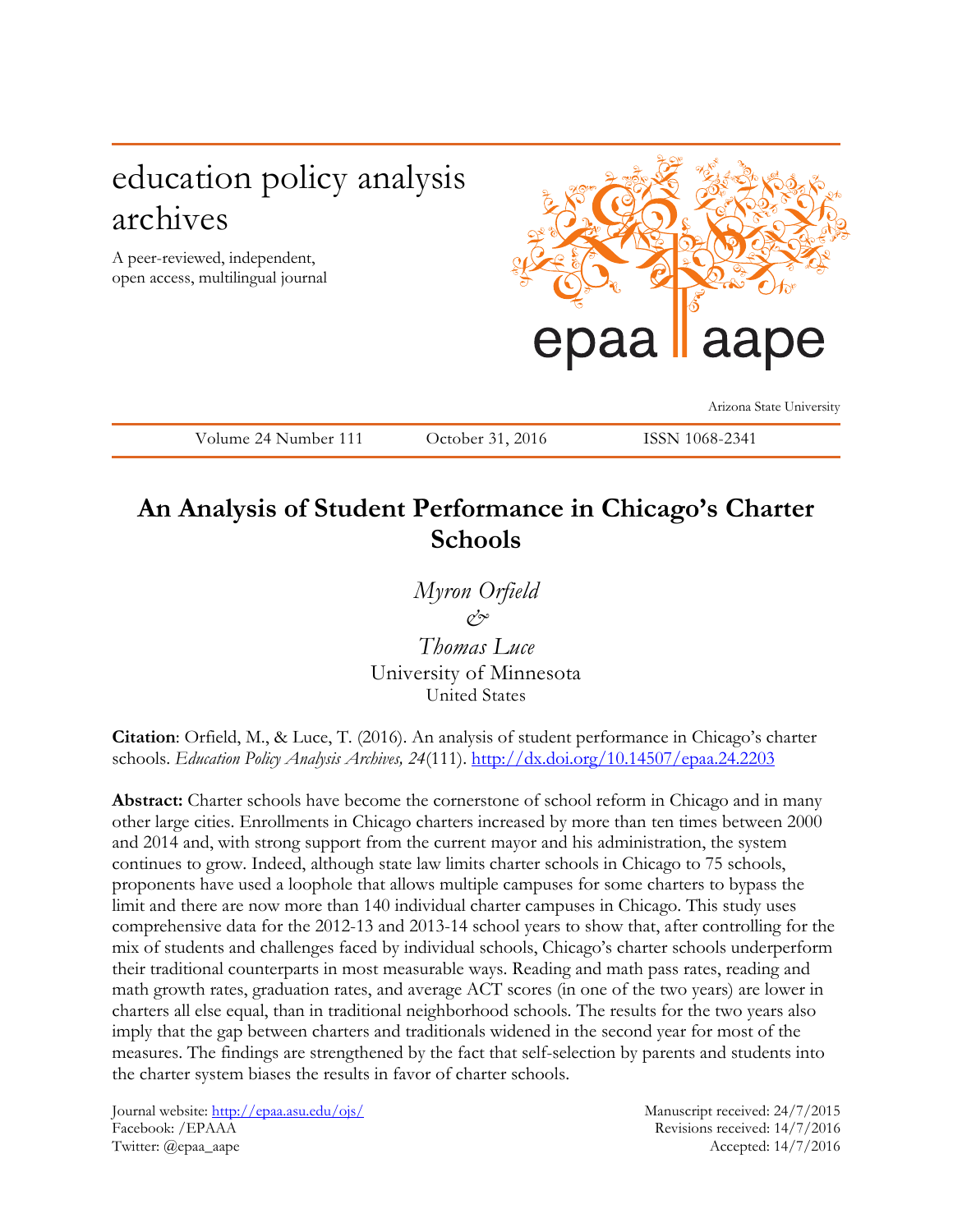#### **Keywords**: charter schools; student performance; school reform

### **Un análisis del rendimiento de los estudiantes en las escuelas "chárter" de Chicago**

**Resumen:** "Las escuelas chárter" se han convertido en un pilar de la reforma escolar en Chicago y muchas otras ciudades. Las inscripciones en Chicago "chárters" han aumentado más de 10 veces entre 2000 y 2014, y con un fuerte apoyo del actual alcalde y su administración, el sistema continúa creciendo. Sin embargo, a pesar de los límites del estado de derecho "escuelas chárter" en Chicago para una cantidad de 75 escuelas, los defensores han utilizado un vacío legal que permite a varias sedes para algunos "chárter" de sobrepasar los límites y ahora hay más de 140 campus "carta" individuos en Chicago. Este estudio utiliza datos completos para los años académicos 2012-13 y 2013-14 para demostrar que, después de controlar una mezcla de estudiantes y los desafíos que enfrentan las escuelas privadas, "escuelas chárter" Chicago tiene un mal desempeño en sus contrapartes formas medibles tradicionales. Pasar las tasas de lectura y matemáticas, las tasas de crecimiento en lectura y matemáticas, las tasas de graduación, y las puntuaciones medias en el ACT (en uno de los dos años) son más bajos en "chárters," que en las escuelas tradicionales. Los resultados para ambos años también implican que la brecha entre "chárters" y las escuelas tradicionales se incrementó en el segundo año para la mayoría de las medidas. Los resultados se ven reforzadas por el hecho de que la autoselección por los padres y los estudiantes en el sistema de "chárter" influye en los resultados a favor de "escuelas chárter".

**Palabras clave:** las escuelas "chárter"; rendimiento de los estudiantes; reforma de la escuela

### **Uma análise do desempenho de alunos nas escolas "charter" de Chicago**

**Resumo:** "Charter schools" tornaram-se um pilar da reforma escolar em Chicago e em muitas outras cidades grandes. Matrículas em Chicago "charters" aumentaram mais de 10 vezes entre 2000 e 2014 e, com um forte apoio do atual prefeito e sua administração, o sistema continua a crescer. Entretanto, embora a lei estadual limita "charter schools" em Chicago para uma quantidade de 75 escolas, os proponentes têm usado uma brecha que permite que múltiplos campus para algumas "charters" para ultrapassar o limite e agora existem mais de 140 campus "charter" particulares em Chicago. Este estudo utiliza dados abrangentes para os anos letivos de 2012-13 e 2013-14 para mostrar que, depois de controlar uma mistura de estudantes e desafios enfrentados pelas escolas particulares, "charter schools" de Chicago tem um desempenho abaixo do esperado em suas contrapartes tradicionais de formas mensuráveis. Taxas de aprovação em leitura e matemática, taxas de crescimento em leitura e matemática, taxas de graduação, e pontuações médias no ACT (em um dos dois anos) são mais baixos em "charters", do que em escolas tradicionais. Os resultados para os dois anos também implicam que a lacuna entre "charters"e escolas tradicionais aumentou no segundo ano para a maioria das medidas. As conclusões são reforçadas pelo fato de que a auto-seleção por pais e alunos para o sistema "charter" influencia os resultados em favor das "charter schools". Palavras-chave: escolas "charter"; desempenho do aluno; reforma escolar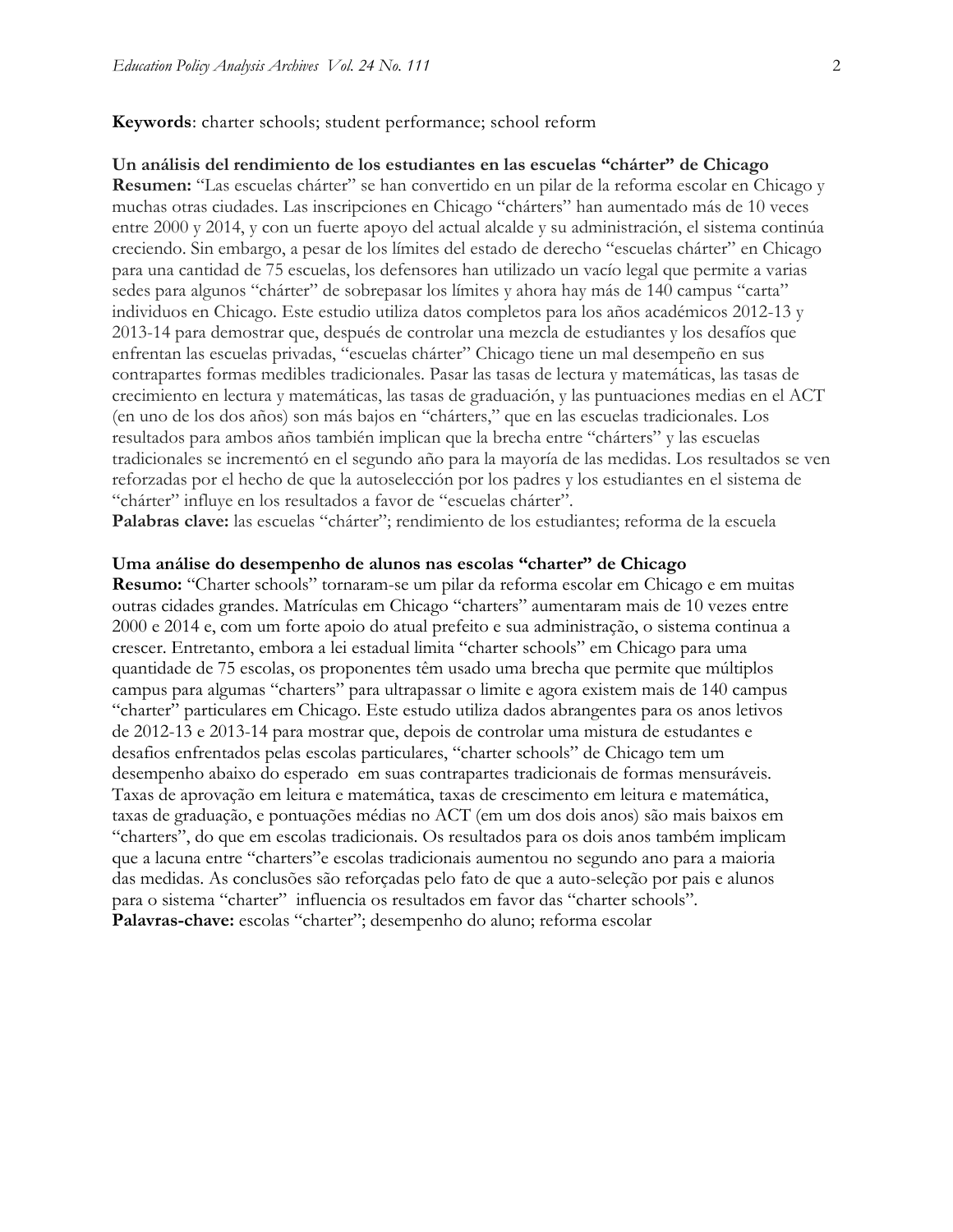### **An Analysis of Student Performance in Chicago's Charter Schools**

Charter schools have become the cornerstone of school reform in Chicago and nationally. Arne Duncan, who led Chicago schools and was a strong proponent of charters, became Secretary of Education and continued his support of the charter movement.<sup>1</sup> Enrollments in Chicago charters increased by more than 10 times between 2000 and 2014, and with strong support from the current administration in Chicago, the system continues to grow. Illinois's original law allowed for 45 charters statewide – 15 in Chicago and 30 in the rest of the state. These caps were raised to 30 (Chicago) and 30 (rest of state) in 2003, and to 70 (Chicago) and 50 (rest of state) in 2009. The current law imposes of cap of 75 charters in Chicago, but includes a loop-hole that allows some charters to open multiple campuses. This means that the 75 school limit for Chicago can be bypassed relatively easily and there are now more than 140 individual charter campuses in Chicago (Illinois State Board of Education, 2016). 2

This has happened despite the fact that very little research supports a central tenet of the charter school movement – the claim that charters enhance student performance. Prior work on this question in Chicago is mixed, but most evaluations imply that students in charters do no better than their counterparts in traditional public schools.

This study uses comprehensive data for 2012-13 and 2013-14 and shows that, after controlling for the mix of students and challenges faced by individual schools, Chicago's charter schools underperform their traditional counterparts in most measurable ways. Reading and math pass rates, reading and math growth rates, graduation rates, and, and average ACT scores (in one of the two years) were lower in charters, all else equal, than in traditional neighborhood schools. And the gap in reading and math test scores widened from the first year of data to the second. The findings belie the fact that, because parents and students actively self-select into the charter system, student performance should exceed what one sees in traditional schools, even if charters do no better at teaching their students.

Policy recommendations based on this evidence include potential actions at the local and state levels. At the local level, it is recommended that the Chicago Public School District establish a moratorium on new charter schools and campuses and complete an impact study on how charter school policy has affected the district as a whole. State-level recommendations include returning policy and control powers to local authorities by eliminating the State Charter School Commission, removing the provision that exempts campus expansions from the charter school cap, ensuring that charter schools do not deepen racial segregation, expanding the training required of school board members to include research-based review of the potential effects of charters on segregation and student performance, more detailed information and reporting requirements from charter applicants on their performance in existing schools, stricter reporting standards for charters matching those for traditional schools, more detailed descriptions from existing and proposed charters regarding the

<sup>&</sup>lt;sup>1</sup> The authors acknowledge the helpful comments of two anonymous referees. This work was funded by project support from the Illinois Education Association, the Chicago Teacher's Union, the Illinois Federation of Teachers and by general support from the Ford Foundation, the McKnight Foundation and the Kresge Foundation.

<sup>2</sup> Charter schools located in Chicago were limited by a 2003 amendment to the Charter Schools Law to one campus per charter. However, the rule does not apply to charters granted replicating status prior to 2003. As a result, there are 13 charter schools in Chicago that are permitted to create multiple campuses under the same charter (Illinois State Board of Education, 2016).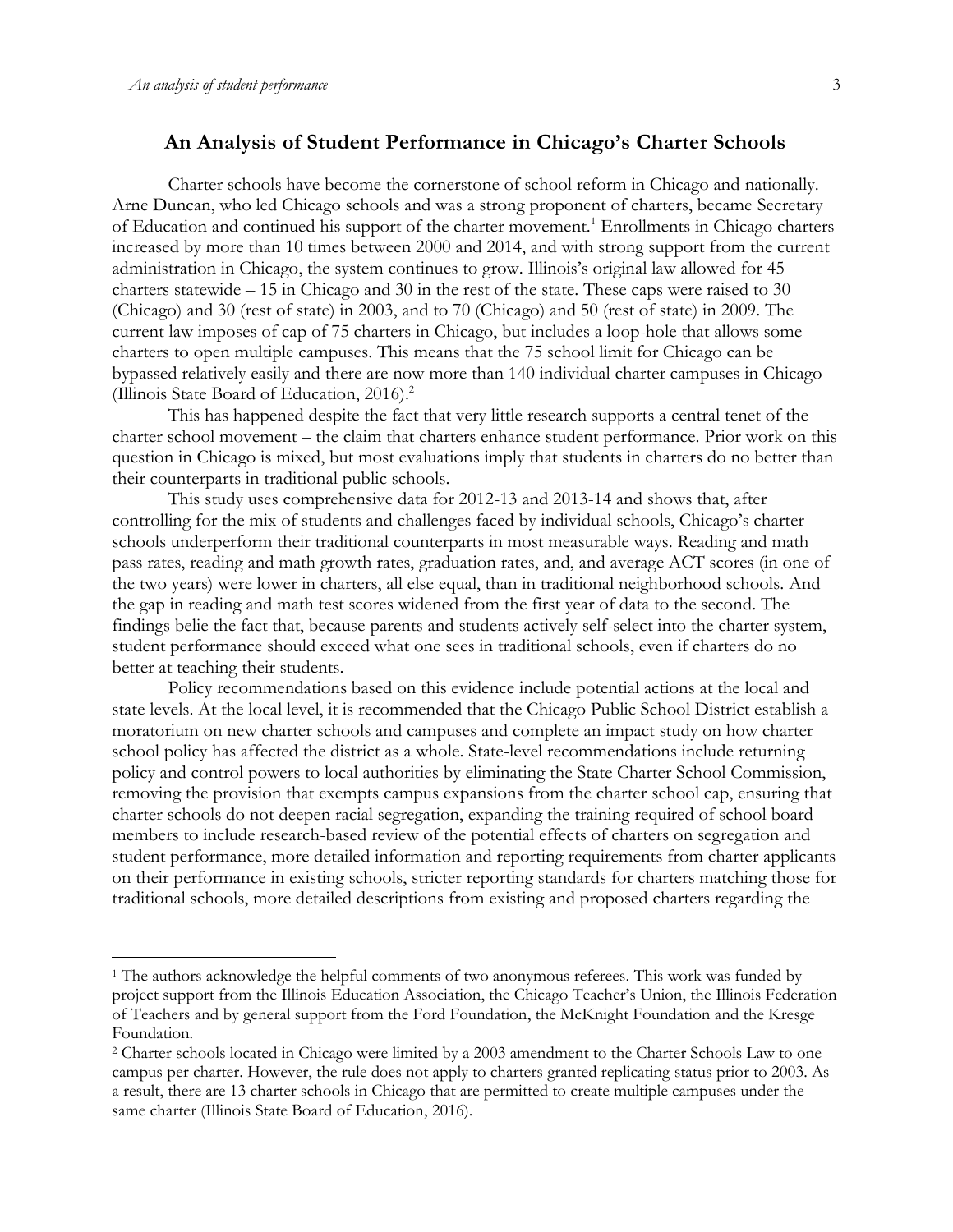education practices or innovations they use to improve student performance, and requirements to document continued success to keep their charter.

### **Chicago School Characteristics, 2000-2014**

Charter school enrollments in Chicago increased by more than 10 times between 2000 and 2014, from 5,400 to 54,795 (Figure 1). At the same time traditional school enrollments fell by 20% from 426,700 to 341,465. Enrollments in the other public school alternatives to traditional neighborhood schools – selective, gifted and magnet schools – increased by only about 15%. Charter school growth peaked in 2006, 2007, and 2009. Enrollments grew by nearly 30% in each of those years, but growth was less rapid in more recent years, falling to 8% and 13% in 2013 and 2014. In absolute terms, growth peaked in 2009 and 2011 when enrollments grew by 6,400 and 6,500, but, again, the most recent years showed smaller increases. In 2014, charter schools represented 14% of public school enrollments in the Chicago.<sup>3</sup>

The demographic profiles of charter and traditional schools are similar and have changed little during the period. Black and Hispanic students were the dominant racial/ethnic groups in both traditional schools and charters. Combined, they represented 96% of enrollments in charters in both 2000 and 2014 and 84 to 86% of enrollments in traditional schools (Figure 2 and Table 1). These overwhelmingly large non-white shares of students mean that very few public schools in Chicago are racially diverse or integrated in the traditional sense. However, traditional schools were still more likely to be racially diverse than charters – in 2014, 41 of 518 traditional schools served between 20% and 60% white students, but no charter schools were in this range.

The overwhelming majority of charters essentially serve a single racial or ethnic group. In 2014, 36 of 50 charters had more than 80% of their students from one group – 29 were predominantly black and seven were predominantly Hispanic. Put another way, only about a quarter of charters were not single race schools and all of them were more than 80% non-white.

<sup>3</sup> Charter school totals include only charters located in the city of Chicago. All data in this report uses charterlevel data for multiple campus sites.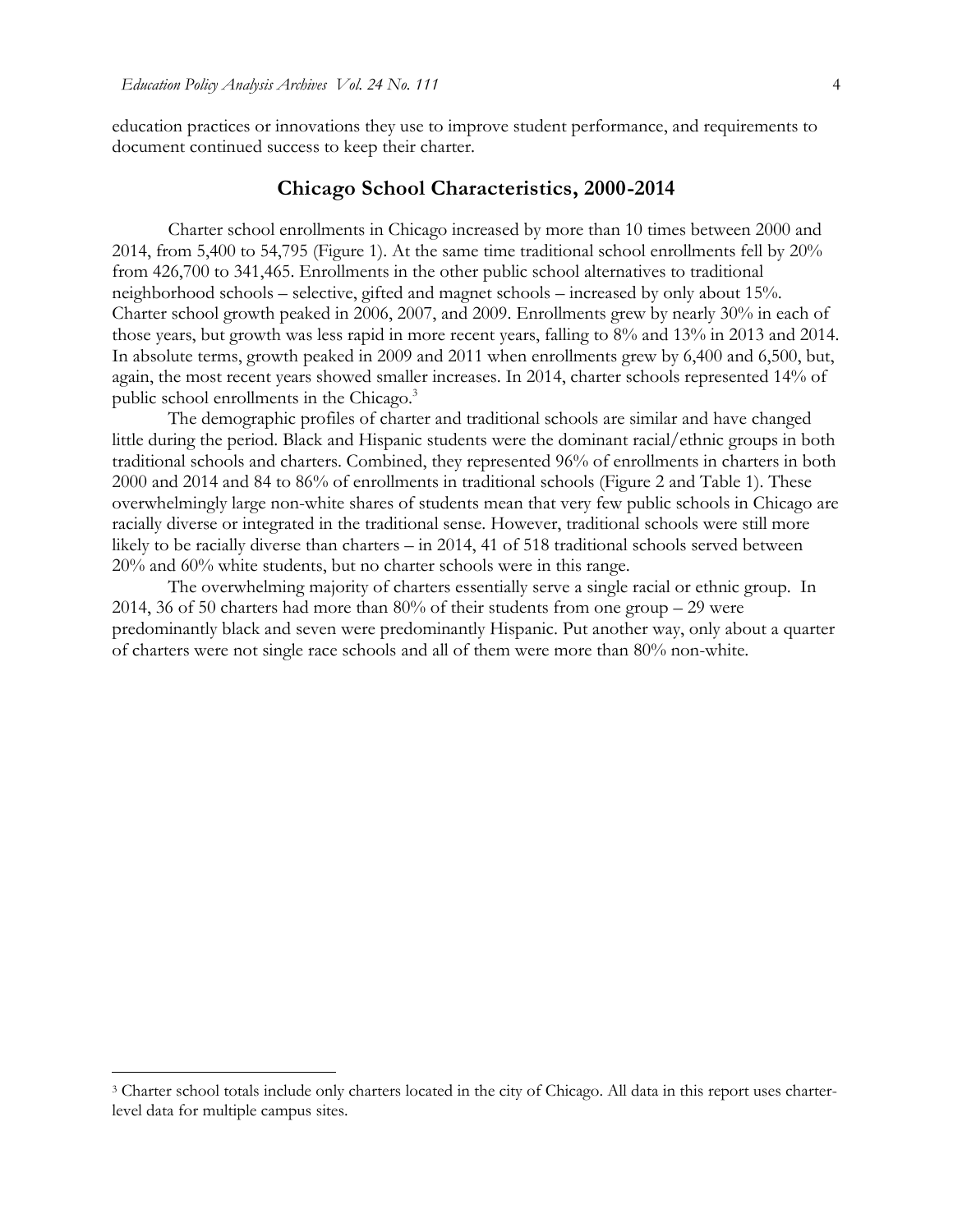

Figure 1. Charter School Enrollments: 2000 – 2014



Figure 2. Enrollment by Race and Ethnicity in Chicago Charter Schools: 2000 - 2014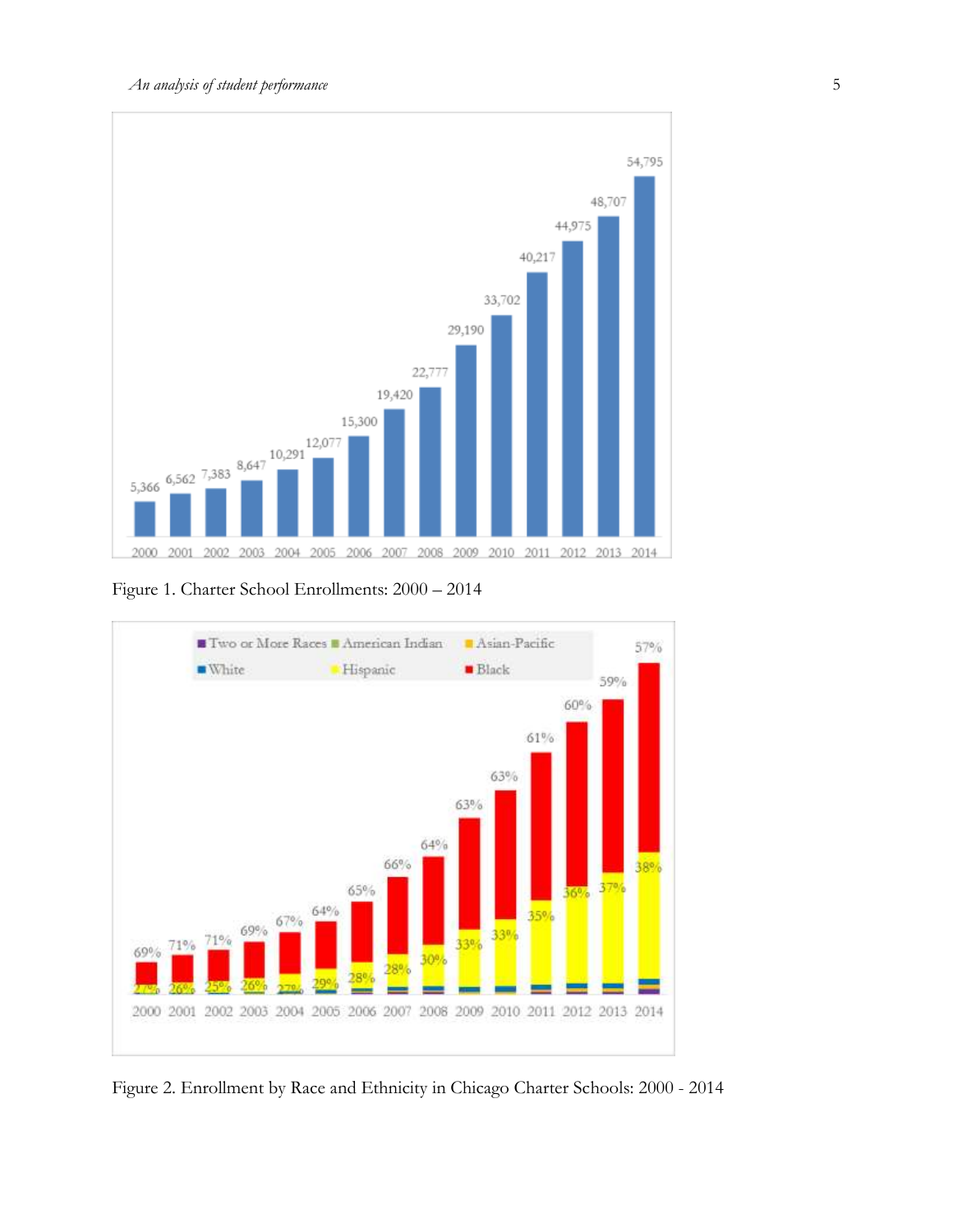#### **Comparing Charters to other School Types**

 $\overline{a}$ 

The Chicago School District offers several types of schools to students in addition to traditional neighborhood schools ("traditionals") and charters. Table 1 compares charters and traditionals to the three alternative school types serving significant numbers of students – selective schools, schools for "gifted" students and magnet schools.<sup>4</sup> The indicators, selected from the data provided by the Illinois and Chicago Boards of Education, include racial mixes and a number of variables often associated with student performance in the empirical studies of school performance.

Traditional neighborhood schools serve the largest numbers of students by far – 75% in 2014, with charters coming in a distant second at 14%. Selective, gifted and magnet programs serve a significant number of students, with a combined total of 45,288 students (9,500 fewer than charters) but the gap is widening and, as noted above, charters represent the most rapidly growing part of the system by far.

Traditionals and charters serve a similar mix of students by race. Traditionals serve a higher share of white students, but, as noted above, the most salient racial characteristic of these parts of the system are the large non-white shares – 91% for traditionals and 98% for charters. Selective, gifted and magnet schools serve a more mixed, but still highly diverse, group of students. Non-white student shares for these groups of schools range from 70 to 85%.

Traditionals and charters are also comparable on the other selected indicators. Traditionals serve significantly more limited English proficient students and show greater mobility rates (a factor often cited as a negative influence on school achievement rates) than charter schools, but attendance rates, homeless rates, low-income percentages and independent educational program rates are very similar.

Selective, gifted and magnet schools, on the other hand, show significantly more advantageous characteristics for most indicators. Low-income, homeless, independent educational program, limited English, and mobility rates are markedly lower in selective and gifted schools especially. Magnets generally look more similar to traditionals and charters but still differ in significant ways.

The overall message from Table 1 is that simple comparisons among the school types are likely to be misleading. Selective, gifted and magnet schools clearly differ from the other two school types. Although charters and traditionals have similar profiles in many ways, they also differ in significant ways. In particular, they differ in ways with potentially important effects on comparisons of student performance.

<sup>4</sup> The district also has five schools classified as military schools. Since they include fewer than 2,500 students in 2014 and use methods so different from the other school types, they were left out of the analysis.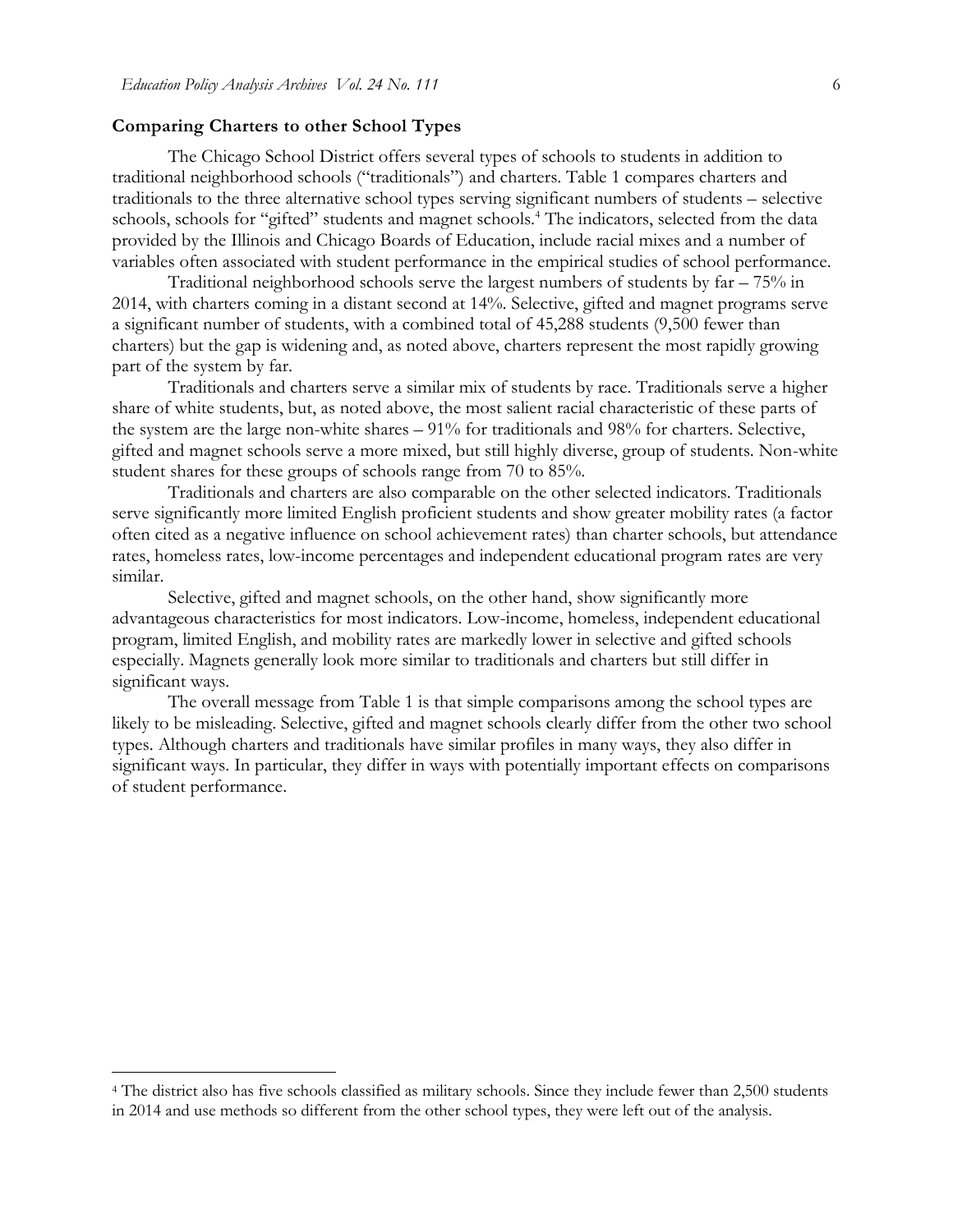### *An analysis of student performance* 7

#### Table 1.

### *School Characteristics by Type of School in the City of Chicago in 2012-13 and 2013-2014*

|                         |                |                |                |                          |                |                |                | Charter -        |                  |
|-------------------------|----------------|----------------|----------------|--------------------------|----------------|----------------|----------------|------------------|------------------|
|                         | All            | All Non- Trad- |                |                          |                |                |                |                  | All non- Charter |
| Characteristic          | Schools        | charters       |                | itional Selective Gifted |                | Magnet         | Charters       | charters - Trad. |                  |
|                         |                |                |                | 2012-13                  |                |                |                |                  |                  |
| % White                 | $\overline{7}$ | $\overline{7}$ | 7              | 16                       | 32             | 16             | $\overline{2}$ | $-6$             | $-6$             |
| % Black                 | 54             | 54             | 53             | 52                       | 38             | 46             | 61             | 8                | 8                |
| % Hispanic              | 35             | 35             | 36             | 22                       | 17             | 30             | 33             | $-1$             | $-3$             |
| % Asian                 | $\overline{c}$ | $\overline{2}$ | $\overline{2}$ | 6                        | 7              | 5              | $\mathbf{1}$   | $-2$             | $-2$             |
| % Other races           | $\overline{c}$ | $\overline{2}$ | $\overline{2}$ | 3                        | 6              | 3              | 3              | $\mathbf{1}$     | $\mathbf{1}$     |
| % Limited English       | 13             | 13             | 15             | $\theta$                 | 5              | 8              | 9              | $-4$             | $-6$             |
| % Special Educ.         | 14             | 14             | 15             | 5                        | 7              | 10             | 12             | $-2$             | $-3$             |
| % Low Income            | 86             | 86             | 88             | 61                       | 39             | 65             | 91             | 5                | $\overline{3}$   |
| % Homeless              | 6              | 6              | 6              | $\overline{c}$           | $\mathbf{1}$   | $\overline{2}$ | 5              | $-1$             | $-1$             |
| Attendance Rate         | 92             | 92             | 92             | 92                       | 95             | 95             | 95             | 2                | $\mathfrak{Z}$   |
| Mobility Rate           | 22             | 22             | 26             | 3                        | $\overline{7}$ | 7              | 13             | $-10$            | $-13$            |
| <b>Total Enrollment</b> | 395,198        | 345,173        | 300,523        | 10,979                   | 7,193          | 26,478         | 48,700         |                  |                  |
| Share of Total          | 100            | 87             | 76             | 3                        | $\overline{2}$ | 7              | 12             |                  |                  |
|                         |                |                |                | 2013-14                  |                |                |                |                  |                  |
| % White                 | 9              | 10             | 9              | 22                       | 30             | 15             | $\overline{2}$ | $-7$             | $-7$             |
| % Black                 | 40             | 37             | 37             | 36                       | 41             | 34             | 57             | 17               | 20               |
| % Hispanic              | 46             | 47             | 49             | 30                       | 17             | 42             | 38             | $-7$             | $-10$            |
| % Asian                 | 4              | $\overline{4}$ | 4              | 8                        | $\overline{7}$ | 5              | $\mathbf{1}$   | $-3$             | $-3$             |
| % Other races           | $\overline{2}$ | 2              | 1              | 3                        | 5              | 3              | $\overline{2}$ | $\theta$         | $\theta$         |
| % Limited English       | 17             | 18             | 20             | $\theta$                 | 5              | 10             | 10             | $-7$             | $-10$            |
| % Special Educ.         | 14             | 14             | 15             | $\overline{4}$           | 7              | 10             | 13             | $\theta$         | $-1$             |
| % Low Income            | 86             | 85             | 88             | 60                       | 47             | 70             | 91             | 6                | $\overline{4}$   |
| % Homeless              | 5              | 5              | 5              | 2                        | $\overline{2}$ | $\overline{2}$ | 6              | 1                | 1                |
| Attendance Rate         | 93             | 93             | 93             | 92                       | 96             | 95             | 93             | $-1$             | $-1$             |
| Mobility Rate           | 20             | 20             | 22             | $\overline{3}$           | 7              | 8              | 18             | $-2$             | $-4$             |
| <b>Total Enrollment</b> | 396,260        | 341,465        | 296,177        | 11,219                   | 7,289          | 26,780         | 54,795         |                  |                  |
| Share of Total          | 100            | 86             | 75             | 3                        | $\overline{2}$ | 7              | 14             |                  |                  |

Source: Illinois State Board of Education.

Table 2 shows another set school of characteristics related to the strategies that schools may use to maintain or enhance student performance. The indicators include some school policies that could potentially affect real performance rates – the number of days in the school year, minutes per day spent on math, science and social studies (SOS), average class sizes by grade – and others that might improve measured student performance by affecting the pool of students actually taking the tests, or remaining in a school – the percentage students taking the tests, suspension rates and expulsion rates (available only for 2012-13).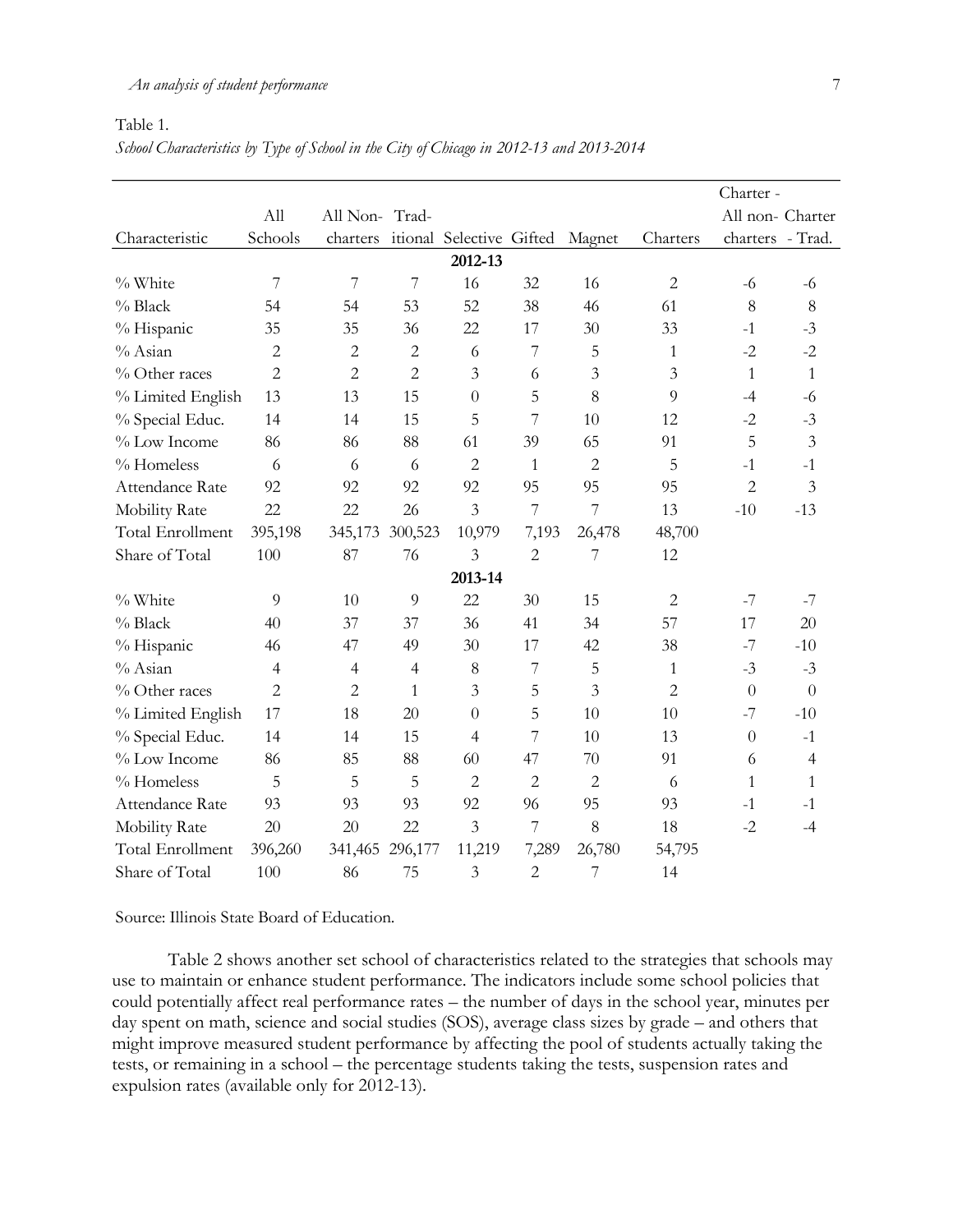The most dramatic differences between charters and other school types in the first group of indicators – policies with the potential to directly affect performance – are in the number of school days and class time spent on math. Charters have longer school years on average (by three to five days) and more time spent on math (as high as 25% more). Differences between traditionals and selective, gifted or magnet schools are much narrower.

The second group of indicators – characteristics that might affect measured achievement – show a similar pattern. Charters differ significantly from the other four types. The percentage of students not taking the reading, math and science tests are roughly twice as high in charters. While this does not necessarily mean that more low-performing students are not included in the test results, it does mean that the potential exists. However, the absolute percentages are small enough – in the 1.1 to 1.3% range – to limit any effects on measured performance.

The suspension and expulsion data indicate dramatic differences between charters and the other types of schools as well. Charters use expulsions much more extensively than the other school types. The average expulsion rate is more than 10 times greater in charters than in traditionals. However, charters use suspensions much less extensively than the other school types. The suspension rate for traditionals, for instance, are more than 20 times the average for charters.

|                           |     |                  |     |                                                           |     |     |     | Charter -        |                |
|---------------------------|-----|------------------|-----|-----------------------------------------------------------|-----|-----|-----|------------------|----------------|
|                           | All | All Non-Trad-    |     |                                                           |     |     |     | All non- Charter |                |
| Characteristic            |     | Schools charters |     | itional Selective Gifted Magnet Charters charters - Trad. |     |     |     |                  |                |
|                           |     |                  |     | 2012-13                                                   |     |     |     |                  |                |
| School Days / Year        | 182 | 181              | 181 | 181                                                       | 181 | 181 | 186 | 5                | 5              |
| Math min./day 6th gr.     | 62  | 62               | 61  |                                                           | 59  | 63  | 76  | 15               | 15             |
| Science min./day 6th gr.  | 48  | 48               | 48  |                                                           | 43  | 47  | 47  | $-1$             | $-2$           |
| SOS min./day 6th gr.      | 44  | 43               | 43  | 45                                                        | 41  | 43  | 52  | 8                | $8\,$          |
| Avg. Class Size           | 23  | 23               | 23  | 21                                                        | 28  | 24  | 22  | $-1$             | $\overline{0}$ |
| % not taking reading test | 0.6 | 0.6              | 0.6 | 0.5                                                       | 0.0 | 0.3 | 1.2 | 0.6              | 0.6            |
| % not taking math test    | 0.6 | 0.6              | 0.6 | 0.5                                                       | 0.0 | 0.2 | 1.1 | 0.6              | 0.5            |
| % not taking science test | 0.7 | 0.7              | 0.7 | 0.5                                                       | 0.2 | 0.2 | 1.3 | 0.6              | 0.5            |
|                           |     |                  |     | 2013-14                                                   |     |     |     |                  |                |
| School Days / Year        | 178 | 178              | 178 | 178                                                       | 178 | 178 | 181 | 3                | 3              |
| Math min./day 6th gr.     | 56  | 55               | 55  |                                                           | 58  | 56  | 65  | 10               | 10             |
| Science min./day 6th gr.  | 42  | 42               | 42  |                                                           | 43  | 42  | 41  | $-1$             | $-1$           |
| SOS min./day 6th gr.      | 41  | 41               | 41  |                                                           | 41  | 41  | 40  | $-1$             | $-1$           |
| Avg. Class Size           | 24  | 24               | 24  | 24                                                        | 28  | 25  | 23  | $-1$             | $-1$           |
| % not taking reading test | 1.3 | 1.1              | 1.0 | 0.4                                                       | 0.2 | 2.9 | 2.5 | 1.4              | 1.5            |
| $%$ not taking math test  | 1.2 | 1.1              | 0.9 | 0.4                                                       | 0.2 | 3.1 | 2.4 | 1.3              | 1.5            |
| % not taking science test | 1.3 | 1.2              | 1.0 | 0.5                                                       | 1.2 | 3.2 | 3.4 | 2.2              | 2.4            |

#### Table 2.

*School Characteristics: City of Chicago in 2012-2013*

Source: Illinois State Board of Education.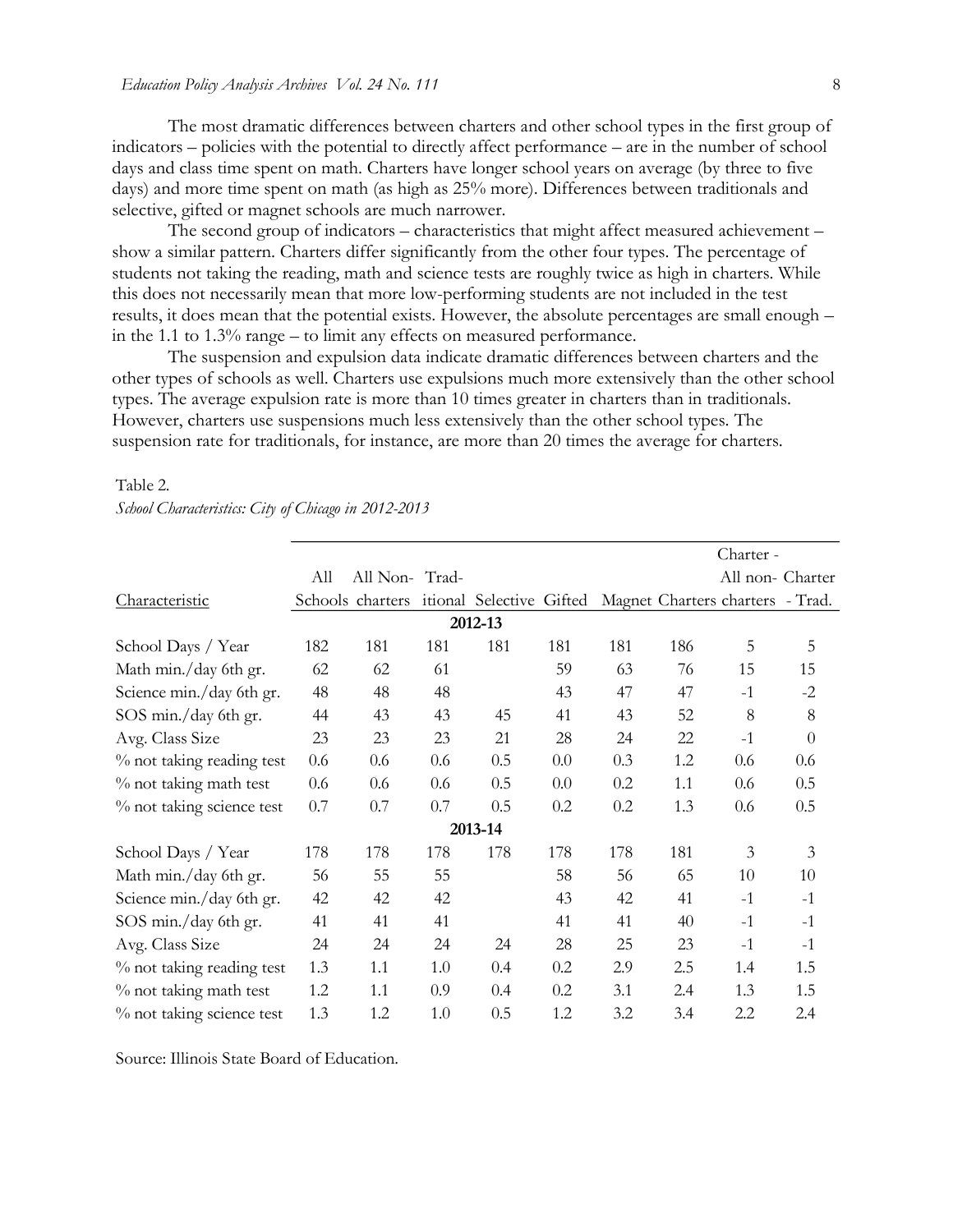In sum, the available data for both student and school characteristics show clear potential for actual and measured differences in student performance between charters and other types of schools. The data also make it clear that simple comparisons that do not control for different mixes of students in the different types of schools are unlikely to be accurate.

### **Student Performance**

Charter school advocates often cite improved student performance as the primary rationale for establishing and expanding charter school systems. Charter school parents and students actively choose their school in lieu of their assigned traditional public school and charter schools get no students by default – they must attract them in some way. Both of these factors suggest that superior achievement rates might be expected in charters.

In reality, the findings from an extensive and growing research literature show decidedly mixed results on this issue. This is true for individual city or state studies including those on Chicago charters as well as multi-state studies. One recent review of the literature concluded that "{t}aken in the aggregate, the empirical evidence to date leads one to conclude that we do not have definitive knowledge about the impacts of public charter schools on students and existing schools." (Silvernail & Johnson, 2014)

Even the studies with the most positive results for charters find mixed results, very small effects for charters, or both. One review of the literature and meta-analysis with relatively positive findings regarding charter school performance concluded "{t}he overall tenor of our results is that charter schools are in some cases outperforming traditional public schools in terms of students' reading and math achievement, and in other cases performing similarly or worse" (Betts & Tang, 2011). In another example, results from two large multi-state studies by the Center for Research and Education Outcomes (CREDO)—the research group that most consistently finds positive performance outcomes for charter schools—are decidedly mixed. CREDO's 2009 study found lower performance by charters (Center for Research and Education Outcomes, 2009) compared to traditional schools. Their 2013 follow-up found positive outcomes, but the measured magnitudes of the effect were very small – on the order of .01 standard deviations in test scores for growth (Center for Research and Education Outcomes, 2013b).

To some extent, this reflects how challenging it is to isolate the effects of charters (Ni & Rorrer, 2012). The primary methodological issue affecting charter studies stems from the fact that charter students are self-selected, creating selection bias. The way that parents and students select charters virtually guarantees that, as a group, charter students have greater parental concern for and participation in their education than do students in traditional, assigned schools. By definition, charter parents went to the trouble of enrolling their kids in a school other than the one assigned to them by their school districts. Parents of kids in traditional schools have not *universally* demonstrated the same degree of participation. This matters because active participation by parents in their children's education is an important contributing factor to student achievement (Bifulco & Ladd, 2006; Goldring & Phillips, 2008; Shute, Hansen, Underwood & Razzouk, 2011; Wilder, 2014).<sup>5</sup>

<sup>5</sup> Shute, Hansen, Underwood & Razzouk (2011) found that the most consistent relationships were for parents talking with their child about school, parents holding high expectations for students' academic achievement and parents employing an authoritative parenting style. Wilder's (2014) review of the literature concluded that "the relationship between parental involvement and academic achievement was positive, regardless of a definition of parental involvement or the measure of achievement" (p. 377). Bifulco & Ladd (2006) found that that charters tend to be established in areas with above-average proportions of involved parents, and that, within in those areas, more involved parents tend to select into charter schools. Goldring & Phillips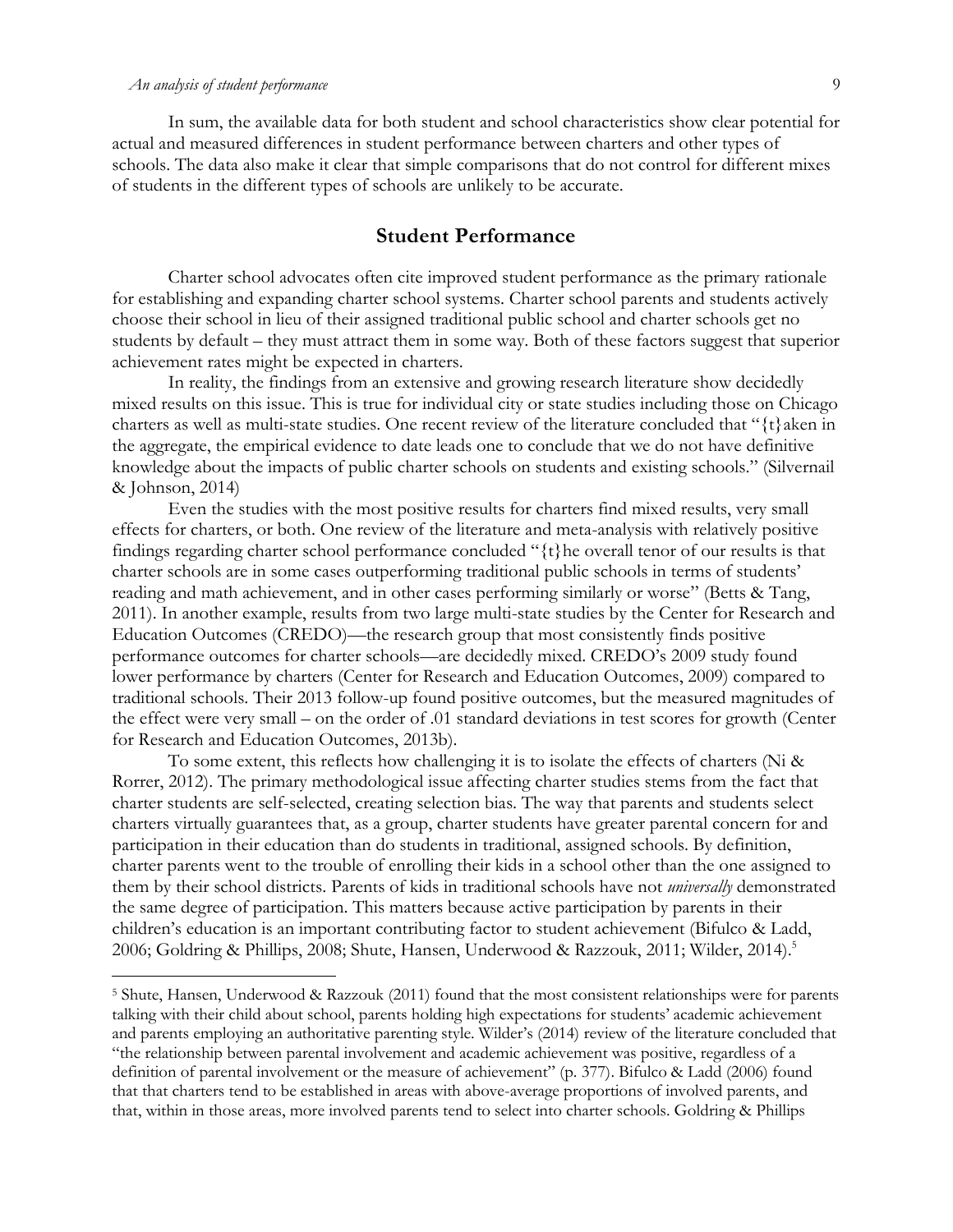What this means is that we should expect student achievement to be greater, all else equal, in charter schools, even if charters do no better at educating kids*.* This is true whether charters are selective in other ways ("creaming" the best students) or must accept all applying students as long as space is available (as in Chicago). Charter advocates often imply that charters actually operate at a disadvantage in this way because charter schools in many places are more likely to serve children from low-income or homeless households, or kids with other characteristics associated with lower school achievement. However, factors like these can usually be observed and accounted for statistically while parental values or motivation cannot.

#### **Prior Work on Charter School Performance in Chicago**

The largest studies of charter performance in Chicago illustrate the diversity of findings in this field. A study by the Rand Corporation in 2009 (Booker et al., 2009) found no consistent charter school effect on student achievement, either positive or negative. An initial study by CREDO in 2009 (Center for Research and Education Outcomes, 2009) came to similar conclusions but a follow-up in 2013 (Center for Research and Education Outcomes, 2013a) found positive outcomes for charters.

The Rand study used student-level data to evaluate the types of students drawn to charters and whether charter schools were producing achievement gains as measured by test scores, graduation rates, ACT scores and college enrollment rates. Much of the analysis was limited to students who attended both a traditional and a charter school during the years covered by the data. This meant that students could be compared to themselves, with their performance in a traditional school compared to how they did in a charter, to control for selection bias issues. The drawback of this approach is that it greatly limits the group of students included in the comparisons.

The analysis found that charters attracted a group of students that were roughly representative of the traditional schools they left. Achievement levels for charter students prior to entering charters were higher than those in the schools they left but the differences were relatively small. Similarly the racial and ethnic composition of charter schools resembled the traditional schools they left (Booker, Gill, Zimmer & Bass, 2009).

The results for achievement gains measured by test results in grades 3 through 8 were similarly minor. Only small achievement differences were found between charters and traditional schools and the directions of the differences were inconsistent. Achievement in charters lagged behind traditional schools in reading, especially for Hispanic and Asian students and in math for Asian students, while black students did slightly better in charters in math. The analysis also found that charters had negative effects on student performance in their first year of operation but that this deficit disappeared in the second year of operation and beyond (Booker et al., 2009).

Finally, the results for the high school achievement measures – ACT scores, graduation rates and college enrollment – suggested that charter high schools may produce positive outcomes in these measures. However, positive results were limited to students with extended attendance in charters that included both middle and high school grades, a category which included only four charters at the time of the study (Booker et al., 2009).

The two CREDO studies match charter school students to traditional public school students who are as similar as possible and then compare achievement rates for each pair. The results from the 2009 were mixed. In some comparisons, students in Chicago charters under-performed their

<sup>(2008)</sup> concluded that "much of the available research linking parental involvement to school choice indicates that parents who participate in school choice (both public and private school choice) are likely to be more involved in their children's education when compared to parents who do not participate in the choice marketplace" (p. 229).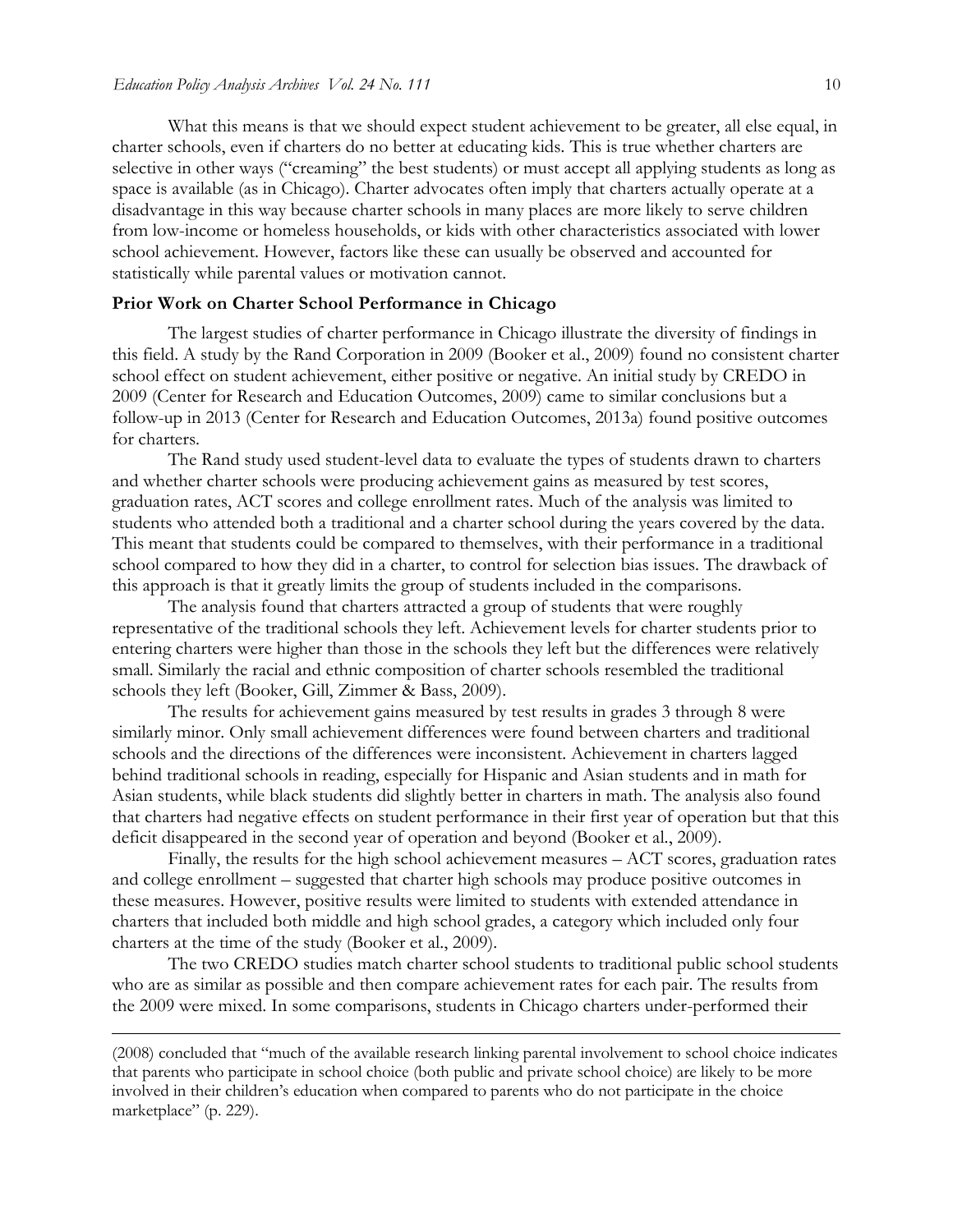traditional school peers; in others there were no discernable differences and in a few comparisons charter school students out-performed their peers. The 2013 results were more positive for charters, with most comparisons showing charter students outperforming their traditional school peers.

However, there are reasons to worry about the CREDO results. The studies match charter students with traditional school students based on race/ethnicity, gender, English proficiency, free/reduced price lunch status, special education status and grade level. The method is designed to control for selection bias by creating a control group like those used in randomized experiments, but the list of matching variables does not include anything that reliably captures parental engagement, a primary source of selection bias in charter studies (Maul, 2013; Miron & Applegate, 2009).<sup>6</sup> This compromises the findings that are positive for charters – they may simply be the result of selection bias. It also strengthens the findings that are negative for charters – they are negative in spite of the positive bias. Finally, the method typically does not generate a good match for every charter student, limiting the sample. In Chicago, CREDO found traditional school matches for roughly 90% of charter students. (The reported results provide no way of examining the characteristics of the omitted students to see if they are representative of the overall mix of students or not.)

A variety of other smaller scale studies that generally do not control very effectively for differences in student characteristics provide further mixed results. Work by Northwestern's Medill Data Project found that a greater percentage of traditional school students than charter students exceeded the state standards in math and reading testing (Mihalopoulos & Little, 2014). A review of state report cards by the Chicago Tribune found many struggling charters (Hood & Ahmed-Ullah, 2011). And Chicago School Board data show substantially higher expulsion rates for charter schools (Anderson, 2014). An analysis by the Chicago Sun Times also suggests that neighborhood schools have improved greatly in reading, and are now out-performing charters by significant margins (Golab, Schlikerman & Fitzpatrick, 2014). Charter advocates have countered with their own take on the studies that use similarly simple comparisons to conclude that charters out-perform traditionals in various ways (Polaris Charter Academy, 2014; Illinois Network of Charter Schools, 2014; Ziebarth, 2014).

The work reported here cannot fully settle the debate. The type of data and the resources needed to fully account for selection bias are beyond the scope of this work. Such data could come, for instance, from an experiment with students randomly assigned to charters or traditionals, microdata (student-level data) that would enable comparisons of performance by the same student in different school environments, or data for a comparison group of students who applied to attend charters but were excluded through a lottery system designed to accommodate capacity limitations (Gleason, Clark, Tuttle, Dwoyer & Silverberg, 2010). These alternatives are either impractical or not available. This means that the statistical results reported will be biased in favor of charter schools. In

<sup>6</sup> In a review of a CREDO study in Michigan, Maul (2013) notes: "The larger issue with the use of any matching-based technique is that it depends on the premise that the matching variables are sufficient to account for all relevant differences between students; that is, once students are matched on the aforementioned seven variables, there remain no meaningful unobserved differences between students in charter and traditional public schools (other than their school type). School-choice systems always implicate unobservable differences among parents (i.e., parents of charter school students are necessarily sufficiently engaged with their children's education to actively select a charter school). To the extent to which a reader finds it implausible that the seven variables have captured these and all other important differences, she will be unconvinced that these methods can provide true estimates of causal effects." (p. 4) In other words, the CREDO methods are likely to bias comparisons of student performance in charter and traditional schools in favor of charters.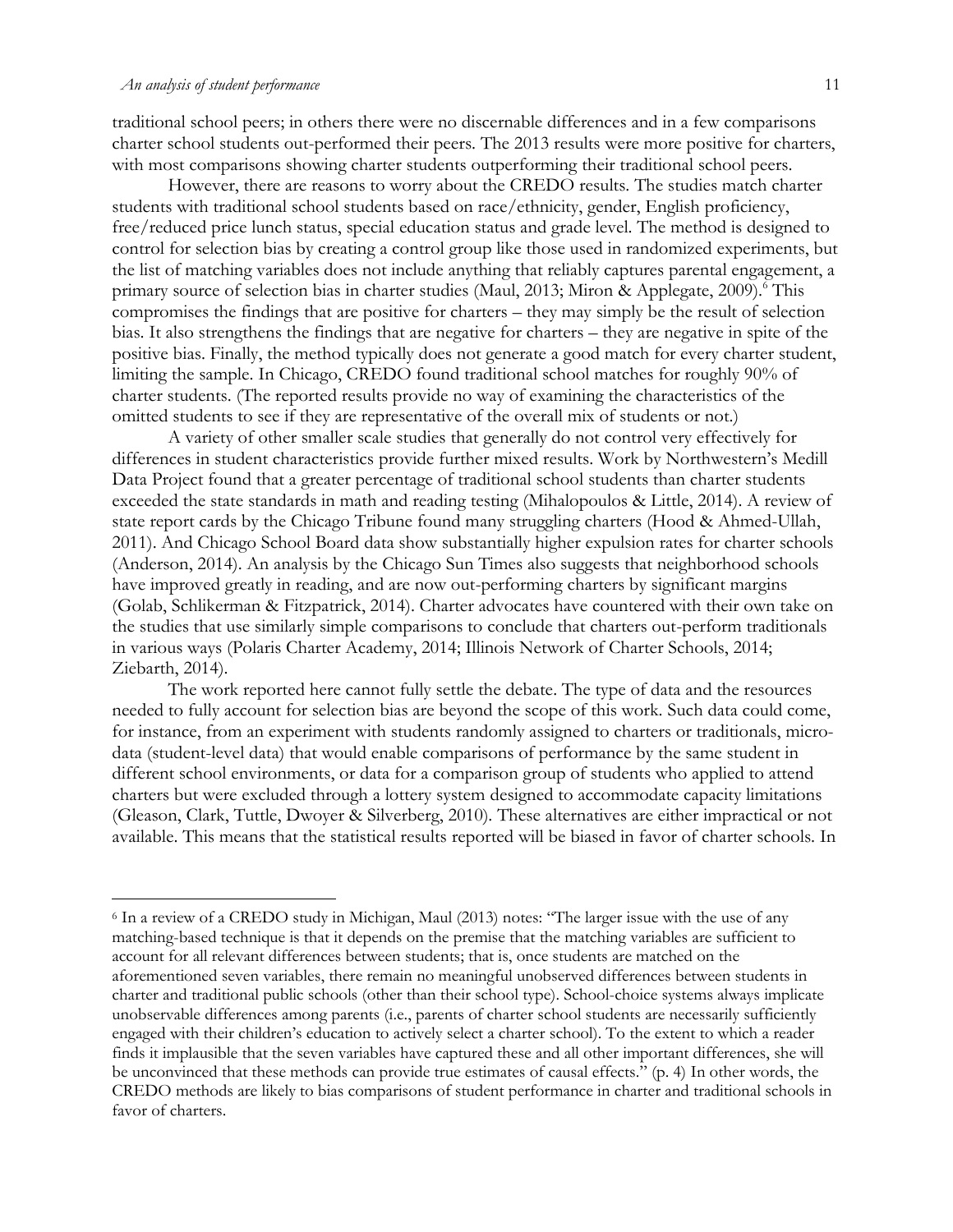other words, the results are more likely to show that charter school students out-perform their traditional school counterparts, all else equal.

What the analysis described here can do is provide comparisons using the most recent data available (2012-13 and 2013-14) that include all students in charter and traditional schools in the Chicago public school system and compare the separate results for two years. The available data also make it possible to look at a range of achievement measures, including standardized test pass rates, student academic growth rates, graduation rates and college entrance exam (ACT) scores.

### **Model and Data**

 $\overline{a}$ 

Previous sections make it clear that simple comparisons of student performance in charter and traditional schools are likely to be inadequate. Accurate comparisons must control for differences in types of students served by different schools. However, it is worth summarizing the simple differences as measured by the data use in this analysis to provide a baseline for comparison to other work using simple statistics.

The data for the analysis are publicly available from the Illinois State Board of Education (ISBE) Center for Performance Report Card data site

[\(http://www.isbe.net/assessment/report\\_card.htm](http://www.isbe.net/assessment/report_card.htm) ). ISBE provides extensive annual data for a wide array of variables including student assessment results, school demographics and characteristics, instructional settings, teacher and administrator characteristics, and financial data. The data used for this performance analysis includes student assessment indicators and school demographics. The selected assessment indicators are those most commonly cited in other work comparing charter and traditional schools in Chicago. They include the Illinois Standards Achievement Test (ISAT) for grades 3 through 8, student academic growth, four- and five-year graduation rates, and average ACT scores. The ISAT and student academic growth results provide indicators for elementary and middle schools. Graduation rates and ACT scores provide the measures for high schools.<sup>7</sup>

**Standardized test pass rates by school and grade**. The percentage of students meeting or exceeding standards on the ISAT for grades 3 through 8. ISAT results provide the number of students in each of four categories (academic warning, below standard, meet standard, exceed standard) and are reported by school, grade, race and subject, allowing for both school-level and pooled grade-level analysis of student performance. The number of school/grade combinations with data available for this measure varied from 1,155 to 2,593 depending on the year, subject and race.

**Standardized test pass rates by school.** The percentage of students meeting or exceeding standards on the ISAT standardized tests compiled by school, race (all students, black students and Hispanic students) and subject (math and reading). The number of schools with data by this measure varied from 236 to 466 depending on the year, subject and race. (See Table A.11 for the number of schools reporting for each race category.)

**Student academic growth by school.** A measure of students advancing from one performance level on the ISAT to another performance level (or "growing") from one year to the next. The growth measure is expressed as a number between 0 and 200 where a value above 100 represents positive growth and/or consistently high achievement, and a value below 100 represents

<sup>7</sup> ISBE also provides testing data for 11th graders, but the employed test is the Prairie State Achievement Examination (PSAE). Since this exam differs from the ISAT test used in grades 3-8, the other available standardized measures of achievement are used for the high schools in the empirical analysis. ISBE also provides results for the Illinois Alternate Assessment instrument, Adequate Yearly Progress, and the National Assessment of Educational Progress.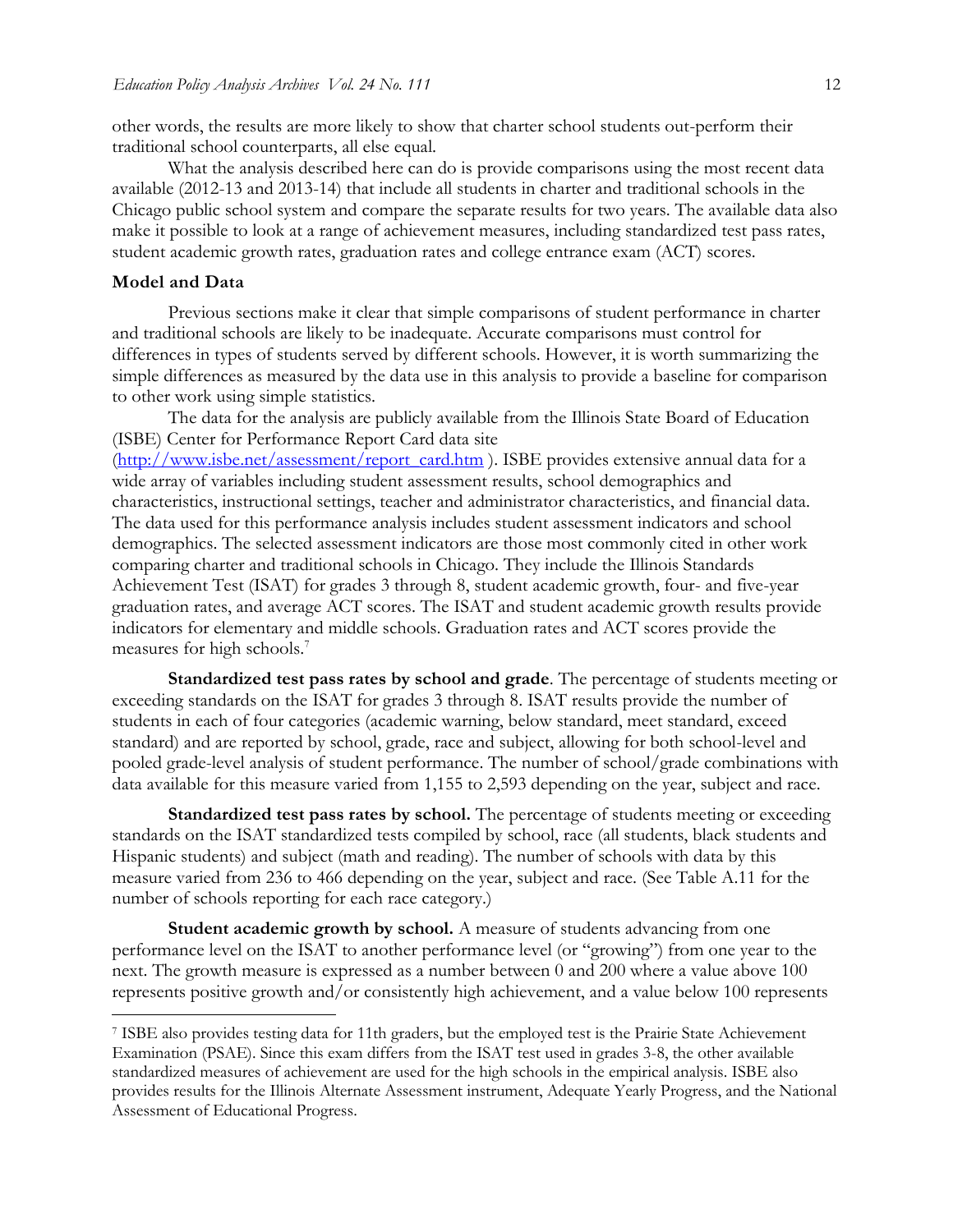negative growth and/or consistently low achievement.<sup>8</sup> The number of schools with data by this measure varied from 409 to 445 depending on the year and subject.

**Four- and five-year graduation rates by school.** The percentage of students graduating in four or five years compiled by school (calculated based on federal No Child Left Behind guidelines). The adjusted cohort method is used to generate the estimates. The method divides the number of grade cohort members who graduate in a given year by the number of ninth graders in the cohort four (or five) years earlier, adjusted annually for transfer in, transfers out, emigration, and mortality by in each of the subsequent four (or five) years.<sup>9</sup> The number of schools with data by these measures varied from 96 to 107 depending on the year and variable.

**Average college entrance exam scores.** Average ACT scores compiled by school and subject (math, English, science and comprehensive). The number of schools with data by these measures varied 99.

Tables 3 and 4 provide a baseline summary on the performance measures to be used in the multivariate analysis below for each of the two years. All measures are simple means of school-level measures. The student performance measures include test pass rates in reading and math compiled by race and income, annual growth rates in reading and math, four and five year graduation rates, and ACT scores in English, Math and Science.

In 2012-13, charters exhibit slightly lower average student performance on most measures when compared to all non-charters. The charter indicators are slightly higher for most when compared to neighborhood schools alone (removing selective, gifted and magnets from the noncharter averages). Charters compare well to traditionals in reading and math test scores but lag traditionals on student academic growth and 5-year graduation rates.

The 2013-14 data suggest deterioration (sometimes significant) in the results for charters when compared to other school types. Student performance lags in charters in virtually all of the measured indicators. Math pass rates, academic growth rates and graduation rates show the most significant shortfalls for charters.

As noted above, the charter/traditional comparison is susceptible to several confounding factors. Traditionals must deal with greater challenges than charters in several dimensions – mobility and limited English rates for instance – and lesser ones in others – such as the small difference in poverty rates. In addition, the mix of challenges varies in complicated ways from school to school.

The available school-level demographic measures to be used in the analysis (shown in Table 1) include those most commonly cited as potential determinants of measured student achievement. They include school racial demographics, special student populations (limited English proficient students, students in independent education programs, and homeless students), low-income students, and other student or school characteristics (attendance rate mobility rate and school size).<sup>10</sup>

The **racial mix** of a school serves primarily as a proxy for other unmeasured characteristics like family structure, peer group attributes and the effects of long-term discrimination or inequality that are likely to affect achievement and which are correlated with race.

 $\overline{a}$ 

<sup>8</sup> See Illinois State Board of Education (2014), pp. 10-12 for a complete description of the growth measure. <sup>9</sup> See Illinois State Board of Education (2014), pp. 3-4 for a complete description of the graduation rate

calculation.

<sup>10</sup> Other school-level studies that employ similar sets of school-level control variables include Barr, Sadovnik & Visconti (2006), Chingos, Whitehurst & Gallaher (2013), Clark, Gleason, Tuttle & Silverberg (2011), and Sutton & Soderstrom (1999).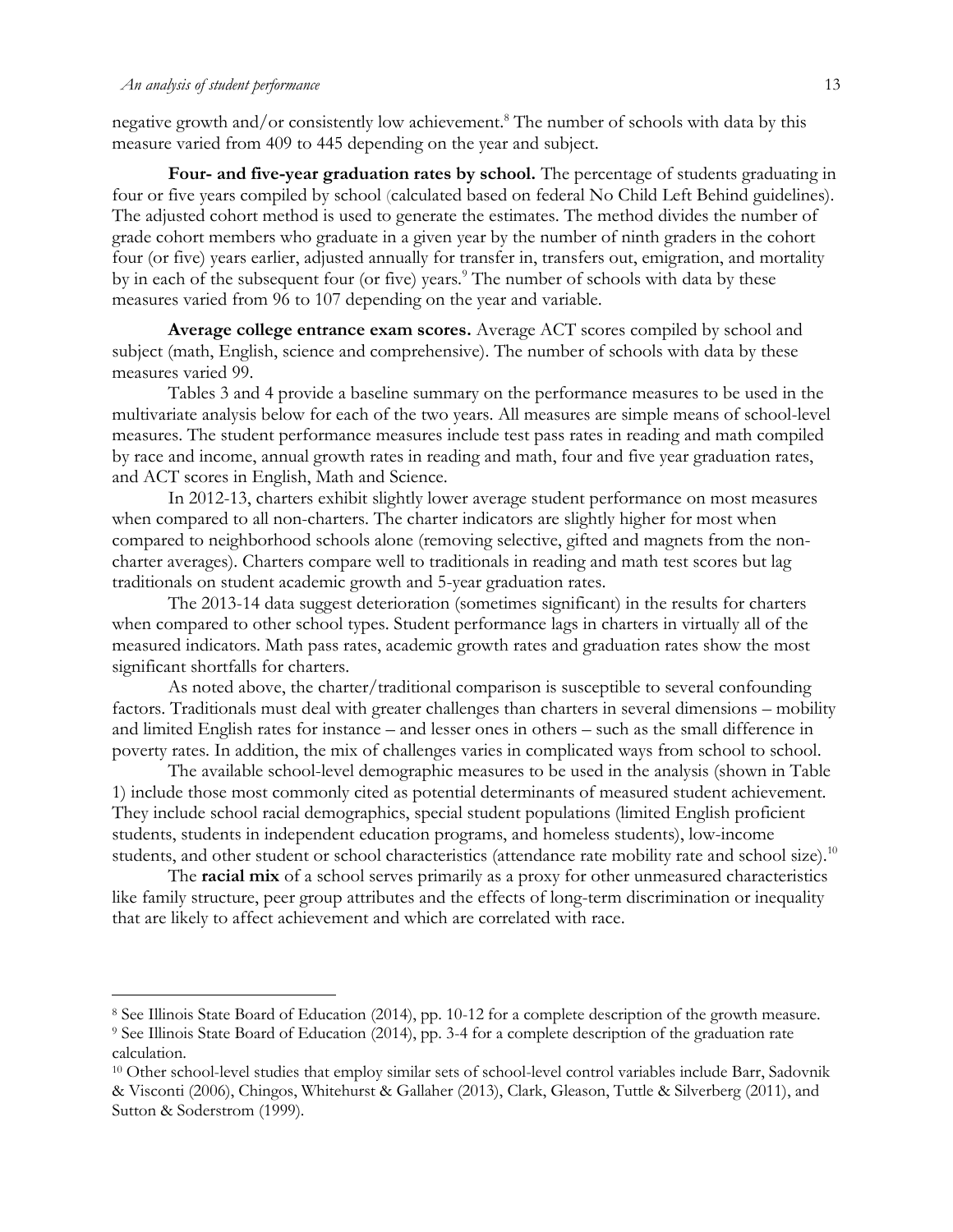The share of special student populations are expected to negatively affect measured student performance because special needs students often both start with learning deficits and require extra educational resources, drawing resources from other purposes.

Low-income student shares are expected to be negatively associated with school achievement because of a variety of issues in low-income homes that can impact student performance. These include time constraints on parents associated with single-parenting or work, for example that limit parental involvement, greater health problems and/or stress associated with poverty, poor nutrition, and other neighborhood or peer factors.

Attendance rate is included to control for a variety of factors affecting performance, including health factors (also associated with poverty) and parental involvement or commitment to education. It might be argued that attendance rate should not be included in the analysis because it reflects policies pursued by individual schools intended to encourage attendance. However, it was included to control at least partially for parental involvement or commitment.

#### Table 3.

|                     |     |     |     |                                                                     |     |     | Charter -        |                |
|---------------------|-----|-----|-----|---------------------------------------------------------------------|-----|-----|------------------|----------------|
|                     | All |     |     | All Non- Trad- Gifted or                                            |     |     | All non- Charter |                |
| Characteristic      |     |     |     | Schools charters itional Selective Magnet Charters charters - Trad. |     |     |                  |                |
| Reading Pass Rate   |     |     |     |                                                                     |     |     |                  |                |
| All Students        | 47  | 47  | 45  | 84                                                                  | 64  | 46  | $-1$             | $\overline{2}$ |
| <b>Black</b>        | 43  | 43  | 40  | 80                                                                  | 58  | 43  | $\mathbf{1}$     | 3              |
| Hispanic            | 51  | 51  | 49  | 84                                                                  | 68  | 52  | 1                | $\mathfrak{Z}$ |
| Low-income          | 45  | 45  | 43  | 76                                                                  | 57  | 46  | $\mathbf{1}$     | 3              |
| Math Pass Rate      |     |     |     |                                                                     |     |     |                  |                |
| All Students        | 48  | 49  | 46  | 82                                                                  | 66  | 45  | $-3$             | $-1$           |
| <b>Black</b>        | 42  | 42  | 39  | 76                                                                  | 60  | 41  | $-1$             | $\overline{2}$ |
| Hispanic            | 55  | 55  | 52  | 83                                                                  | 70  | 53  | $-2$             | $\mathbf{1}$   |
| Low-income          | 46  | 47  | 45  | 75                                                                  | 60  | 46  | $\theta$         | $\overline{2}$ |
| Reading Growth Rate | 101 | 101 | 101 | 111                                                                 | 105 | 100 | $-2.$            | $-1$           |
| Math Growth Rate    | 102 | 102 | 102 | 110                                                                 | 106 | 99  | $-3$             | $-3$           |
| 4 Year Grad. Rate   | 67  | 68  | 65  | 89                                                                  | 86  | 65  | $-3$             | $\Omega$       |
| 5 Year Grad. Rate   | 85  | 86  | 84  | 97                                                                  | 96  | 80  | -6               | $-4$           |
| ACT Comp            | 17  | 17  | 16  | 24                                                                  | 20  | 17  | $-1$             | $\theta$       |
| <b>ACT</b> English  | 16  | 16  | 15  | 25                                                                  | 20  | 16  | $-1$             | $\Omega$       |
| <b>ACT</b> Math     | 17  | 17  | 17  | 24                                                                  | 19  | 17  | $-1$             | $\overline{0}$ |
| <b>ACT</b> Science  | 18  | 18  | 17  | 24                                                                  | 20  | 17  | $-1$             | $\theta$       |

*Traditional and Charter School Performance: City of Chicago in 2012-2013*

Source: Illinois State Board of Education.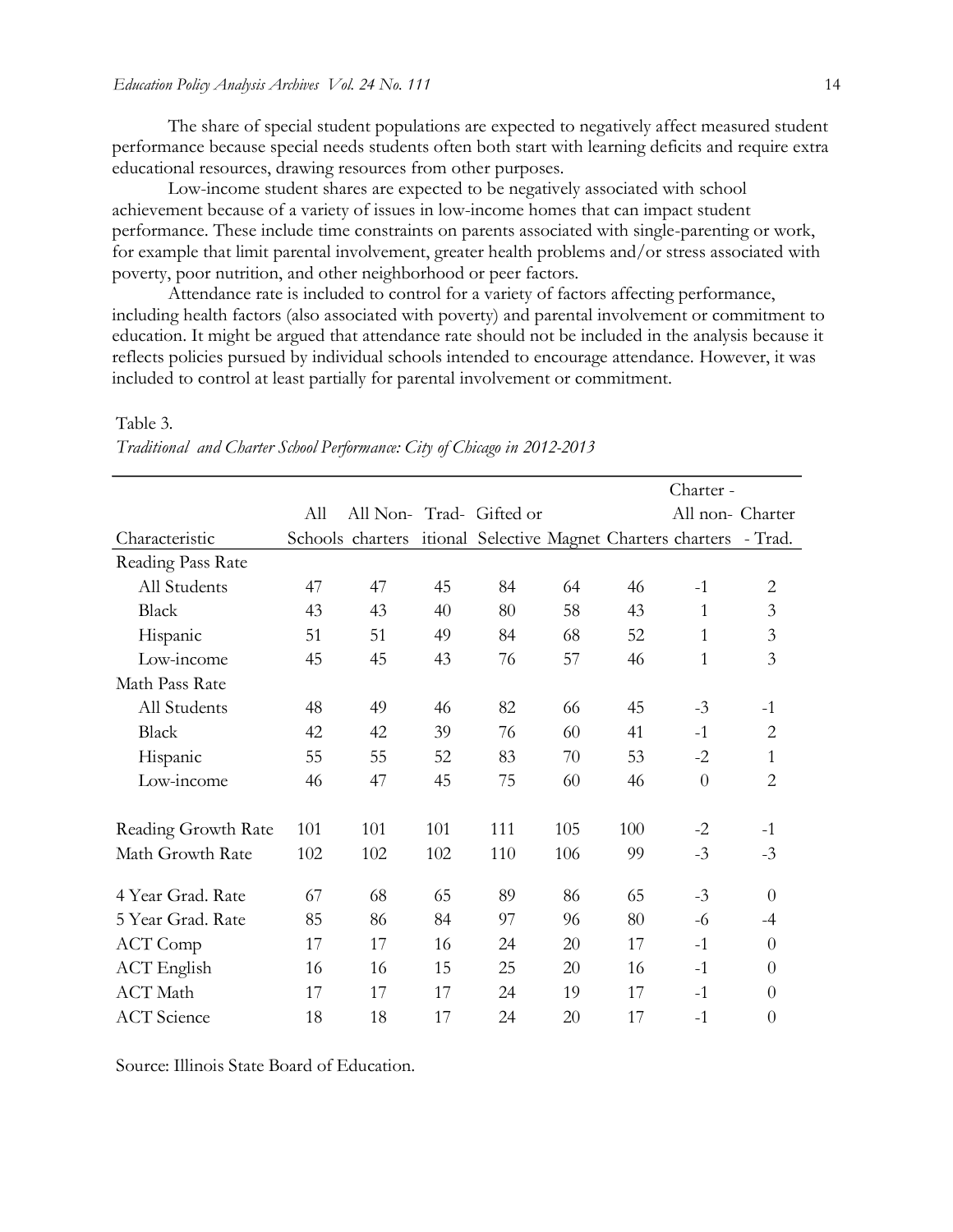### *An analysis of student performance* 15

Table 4.

*Traditional and Charter School Performance: City of Chicago in 2013-2014*

|                     |     |     |     |                                                                     |     |    | Charter -        |                |
|---------------------|-----|-----|-----|---------------------------------------------------------------------|-----|----|------------------|----------------|
|                     | All |     |     | All Non- Trad- Gifted or                                            |     |    | All non- Charter |                |
| Characteristic      |     |     |     | Schools charters itional Selective Magnet Charters charters - Trad. |     |    |                  |                |
| Reading Pass Rate   |     |     |     |                                                                     |     |    |                  |                |
| All Students        | 46  | 46  | 43  | 82                                                                  | 62  | 41 | $-5$             | $-2$           |
| <b>Black</b>        | 40  | 40  | 37  | 77                                                                  | 55  | 39 | $-1$             | $\overline{2}$ |
| Hispanic            | 49  | 49  | 47  | 80                                                                  | 65  | 46 | $-3$             | $\theta$       |
| Low-income          | 43  | 43  | 41  | 71                                                                  | 55  | 40 | $-3$             | $-1$           |
| Math Pass Rate      |     |     |     |                                                                     |     |    |                  |                |
| All Students        | 52  | 52  | 50  | 80                                                                  | 68  | 45 | $-7$             | $-5$           |
| <b>Black</b>        | 45  | 45  | 42  | 73                                                                  | 61  | 41 | $-4$             | $-1$           |
| Hispanic            | 56  | 57  | 55  | 79                                                                  | 71  | 51 | $-6$             | $-4$           |
| Low-income          | 49  | 49  | 48  | 69                                                                  | 62  | 44 | -6               | $-4$           |
| Reading Growth Rate | 97  | 98  | 97  | 105                                                                 | 100 | 94 | $-3$             | $-3$           |
| Math Growth Rate    | 102 | 103 | 102 | 105                                                                 | 105 | 98 | $-5$             | $-5$           |
| 4 Year Grad. Rate   | 82  | 85  | 84  | 95                                                                  | 92  | 68 | $-17$            | $-16$          |
| 5 Year Grad. Rate   | 87  | 88  | 87  | 96                                                                  | 95  | 81 | $-7$             | -6             |
| ACT Comp            | 17  | 17  | 16  | 25                                                                  | 20  | 17 | $\theta$         | $\Omega$       |
| <b>ACT</b> English  | 16  | 16  | 15  | 26                                                                  | 20  | 16 | $\theta$         | 1              |
| <b>ACT</b> Math     | 17  | 18  | 17  | 24                                                                  | 20  | 17 | $-1$             | $\overline{0}$ |
| <b>ACT</b> Science  | 17  | 17  | 17  | 24                                                                  | 20  | 17 | $\theta$         | $\theta$       |

Source: Illinois State Board of Education.

 $\overline{a}$ 

Total school enrollment is included to control for any effects of school size. In particular, it might control for inefficiently sized small charters in their early years of operation.

The estimated models control for these issues by employing multiple regression analyses that include the 12 school-level demographic characteristics shown in Table 1.<sup>11</sup> A dummy variable for charter schools is then used to capture any performance differences between charters and traditionals remaining after accounting for school characteristics.

Since standardized test pass rates are reported by school, grade, race and subject, two types of models were estimated. Pooled models with separate observations for each grade were estimated for reading and math pass rates for each of the three race categories and for low-income students. School-level models were also estimated for pass-rates for the same groups. School level models

<sup>&</sup>lt;sup>11</sup> Because of the substantial differences in the populations served and the complicated selection issues associated with selective and gifted schools, selective, gifted and magnet schools are not included in the multivariate analysis. The charter-traditional comparisons change little when these schools are included in the analysis (with appropriate dummy variables added).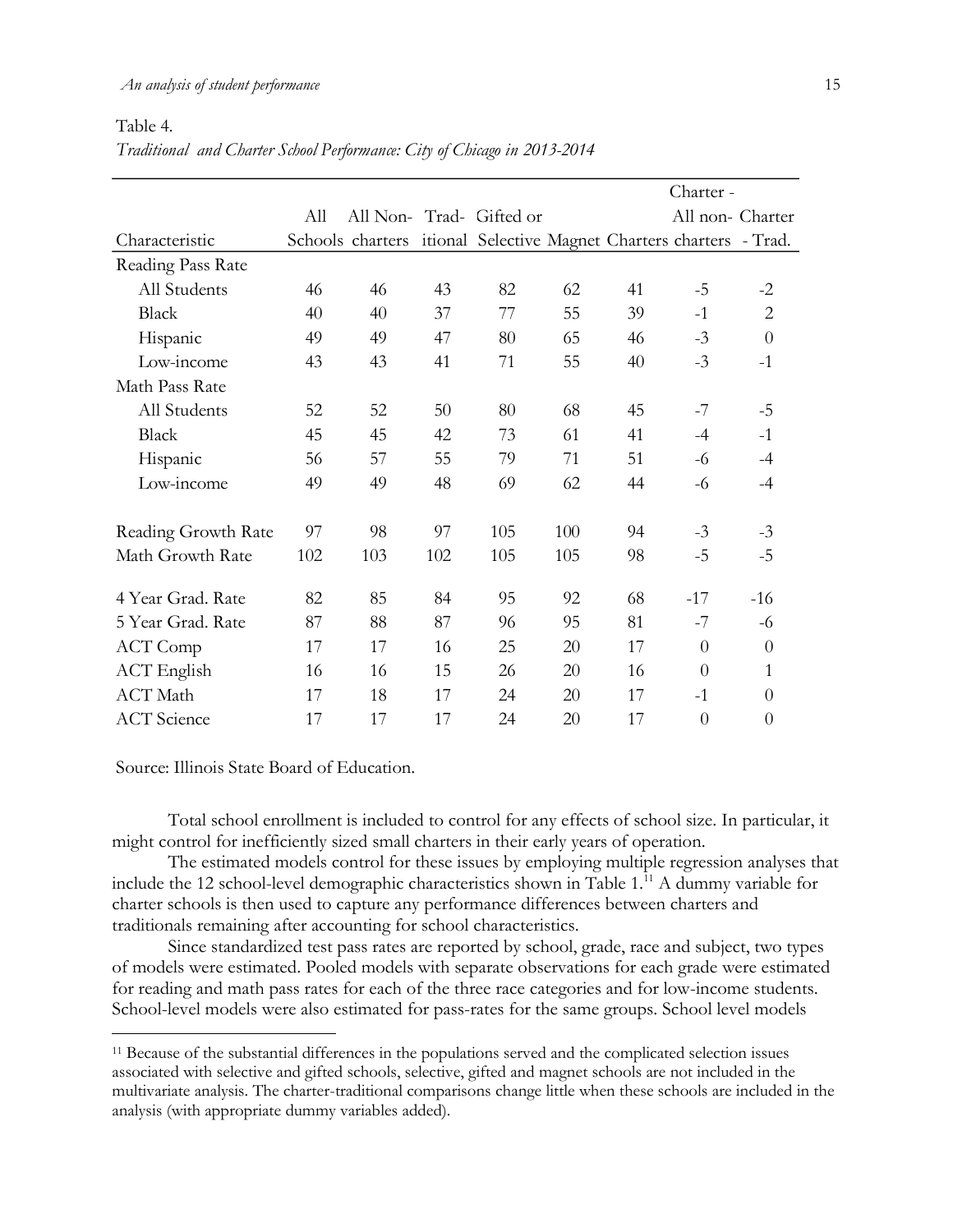alone were estimated for all other performance measures because they are available only at that level of aggregation.

#### **Pooled school by grade pass-rate model.**

 $Pass_{ij} = \alpha + \sum \beta_k D_{ik} + \sum \gamma_l S_l + \sum \delta_m G_m + \zeta C + \epsilon_{ij}$ 

where

Pass<sub>ij</sub> = Pass rate in school I and grade j; i = 1 to 466 schools, j = 1 to 7 for grades 3, 4, 5, 6, 7 and 8.  $D_{ik}$  = Demographic characteristic k in school i; k = 1 to 12 characteristics (see Table 1).  $S_1 = 0$ -1 dummy variable for school type l;  $l = 1$  to 3 school types (selective, gifted and magnet).  $G_m = 0$ -1 dummy variable for grade m; m = 1 to 6 (grades 3, 4, 5, 6, 7 and 8).  $C = 0-1$  dummy variable for charter schools.

### **School-level models of performance measures.**

 $P_i = \alpha + \sum \beta_k D_{ik} + \sum \gamma_l S_l + \sum \delta_m G_m + \zeta C + \epsilon_i$ 

where

 $\overline{a}$ 

 $P_i$  = Performance measure in school i; performance measures include math pass rate, reading pass rate, reading growth rate, math growth rate, 4-year graduation rate, 5-year graduation rate, and ACT scores (comprehensive, English, math and science).

 $D_{ik}$  = Demographic characteristic k in school i; k = 1 to 12 characteristics (see Table 1).  $S_1 = 0$ -1 dummy variable for school type l;  $l = 1$  to 3 school types (selective, gifted and magnet).  $G_m = 0$ -1 dummy variables for grades taught in school i; m = 1 to j-1 (grades 3, 4, 5, 6 and 7).  $C = 0-1$  dummy variable for charter schools.

Tables 5 and 6 show how student performance differs between charters and traditionals based on the pooled and school-level multiple regressions for 2012-13 and 2013-14. <sup>12</sup> The table shows the measured difference (ζ's) between charters and traditional schools for each of the regression models with notations for the level of statistical significance. Negative numbers indicate that charters under-perform their traditional counterparts after controlling for differences in the characteristics of student populations. For instance, the -4.9 in the top row of the second column of Table 5 indicates that reading pass rates for black students are 4.9 percentage points lower in charters on average, after controlling for the effects of all of the student characteristics shown in Table 1.

The top panel of each table shows the results for reading and math pass rates using pooled data for pass rates for grades 3, 4, 5, 6, 7, and 8. Separate regressions were run for all students, black students, Hispanic students, and low-income students. The second panel shows the results for the same measures using school-wide averages (rather than pooled individual grade results). The remaining panels show results using school-wide data for all racial/ethnic/income groups combined

<sup>12</sup> It is likely that the error terms are correlated across the regressions in each group of regressions, particularly for the test pass rate regressions. However, since the same set of independent variables is used in each of the regressions, ordinary least squares (OLS) estimates are identical to those using Zellner's seemingly unrelated regression model (1962). Models with percentage rate independent variables may also be susceptible to heteroscedasticity. Weighted least squares models generated coefficients (and significance patterns) very similar to the OLS estimates so OLS estimators were used for simplicity.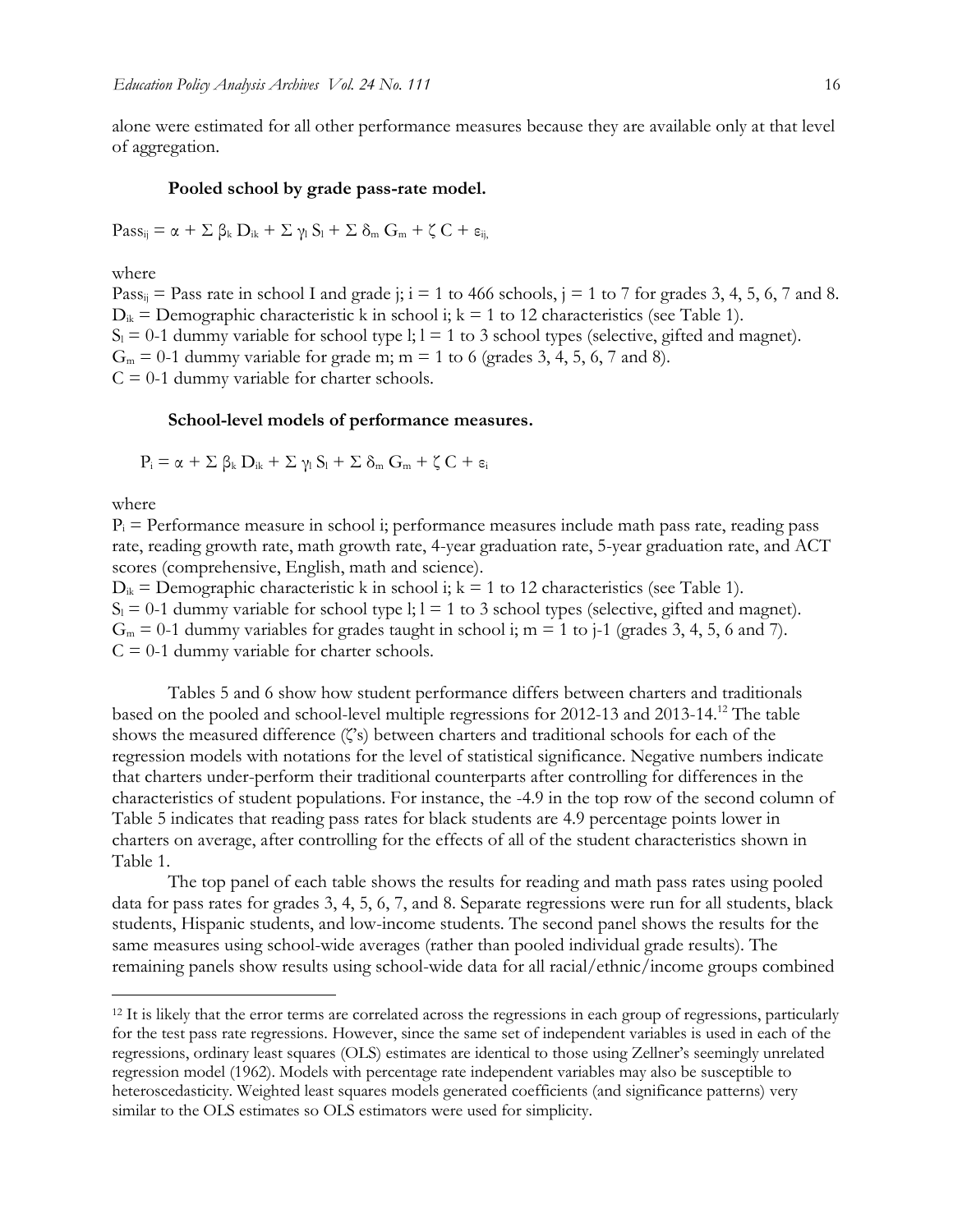for reading and math academic growth rates, four- and five-year graduation rates, and ACT scores broken out by composite, math, English and science. (The data for these indicators do not include breakouts by race, grade or income.)

The results show that charters consistently underperform traditionals across all of the performance measures. Every coefficient in Table 5 (2012-13) is negative and 18 of 24 are statistically different from zero at the 95% confidence level.<sup>13</sup> The magnitudes of the coefficients imply that traditionals out-perform charters by substantial margins in some cases. For instance, average pass rates for black students were roughly 40% in both traditionals and charters in 2012-13 (Table 3). The estimated coefficients in the black student regressions range from -4.9 to -7.0, implying shortfalls in charters ranging from 12% to 18%. Similarly, average pass rates for lowincome students in traditionals and charters range from 43% to 46% while the school-level coefficients are -6.1 and -9.3, implying shortfalls of roughly 20%. The graduation rate coefficients imply even larger gaps, in the range from 30% to 40%. The growth rate and ACT coefficients imply smaller shortfalls but are still in the  $3\%$  to  $6\%$  range.

Only the regressions for Hispanic students imply that charters compare reasonably well with traditionals. None of the coefficients are statistically significant, but, even in this comparison, the coefficients are all negative.

The math and reading test results are even worse for charters in the 2013-14 regressions. As in the 2012-13 models, all of the coefficients comparing charter to traditional performance on the ISAT tests are negative and 12 out of 16 are statistically significant. In addition, 12 of the 16 coefficients are larger in absolute magnitude than their 2012-13 counterparts, indicating widening gaps between charters and traditionals. Since the absolute magnitudes of the independent variables changed little between the two years, the proportional shortfalls for charters deteriorated as well.

The two growth rate and the four-year graduation rate results for 2013-14 are very similar to the 2012-13 indicators. There is some improvement in relative standing of charters in the five-year graduation rate comparison but the results are still negative and statistically significant. The four ACT comparisons, on the other hand, provide the only positive coefficients for charter schools in any of the models. However, they are all very small in magnitude and statistically insignificant.<sup>14</sup>

In sum, the statistical findings from the models that control for school characteristics likely to affect the measures of student performance do not support the claims made by charter advocates. The findings imply that charters are consistently out-performed by traditional schools across nearly all of the indicators. Based on the results, the best that can be said is that charters do no worse with Hispanic students or in preparing students for the ACT college entrance exams.

Further, all of the reported results are likely to be biased in favor of charter schools because of selection bias, strengthening the implication that charters under-perform their traditional counterparts. Despite the fact that all of the negative coefficients in Tables 5 and 6 are very likely to be biased toward zero, the results support that hypothesis that the charter effect is negative.

<sup>&</sup>lt;sup>13</sup> When selective, gifted and magnet schools are included in the analysis with the appropriate dummy variables, they out-perform both traditionals and charters in most cases and the charter-traditional comparisons are substantively unchanged.

<sup>14</sup> The control variables perform much as expected. Greater shares of special student populations, higher mobility rates and greater low-income shares lower outcomes on average, with low-income student shares and mobility rates showing the most powerful impacts. Higher attendance rates tend to improve outcomes as expected. See Appendix tables for complete results.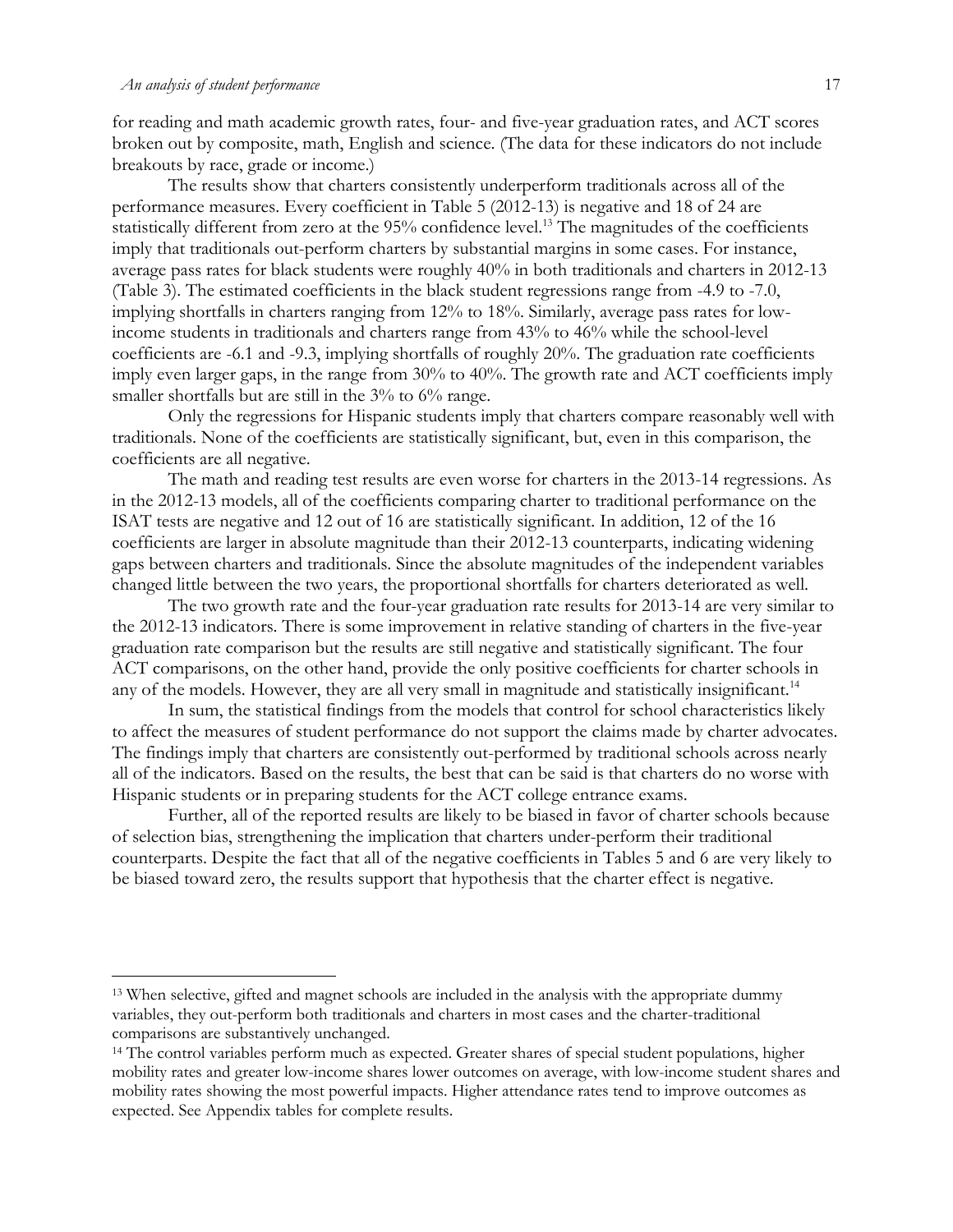|                            |          | Student Group |          |          |
|----------------------------|----------|---------------|----------|----------|
|                            |          |               |          | Low-     |
|                            | All      | Black         | Hispanic | Income   |
| Grade - level Models       |          |               |          |          |
| Reading Pass Rate          | $-3.3*$  | $-4.9*$       | $-1.3$   | $-2.5*$  |
| Math Pass Rate             | $-4.4 *$ | $-7.1$ *      | $-3.5$   | $-3.1$ * |
| School- level Models       |          |               |          |          |
| Reading Pass Rate          | $-5.0*$  | $-7.0*$       | $-2.4$   | $-6.1$ * |
| Math Pass Rage             | $-6.7 *$ | $-8.4 *$      | $-5.3$   | $-9.3 *$ |
| Reading Growth Rate        | $-3.5*$  |               |          |          |
| Math Growth Rate           | $-4.3*$  |               |          |          |
| Four Year Graduation Rate  | $-18.8*$ |               |          |          |
| Five Year Graduation Rate  | $-31.3*$ |               |          |          |
| <b>ACT</b> Composite Score | $-0.6$   |               |          |          |
| <b>ACT</b> English Score   | $-1.0*$  |               |          |          |
| <b>ACT</b> Math Score      | $-0.3$   |               |          |          |
| <b>ACT</b> Science Score   | $-0.8 *$ |               |          |          |

### Table 5. *Charter Performance Compared to Traditional Schools IN 2012-13*

Comparisons represent regression coefficients from multiple regressions that control for school racial mixes; test grade level; the percentage of students in the school in limited English programs; the percentage in independent educational programs; the percentage who were low income; the percentage who were homeless; and school attendance rate.

See Appendix 1 for full multiple regression results.

\*: Estimate signficant at 95% confidence level.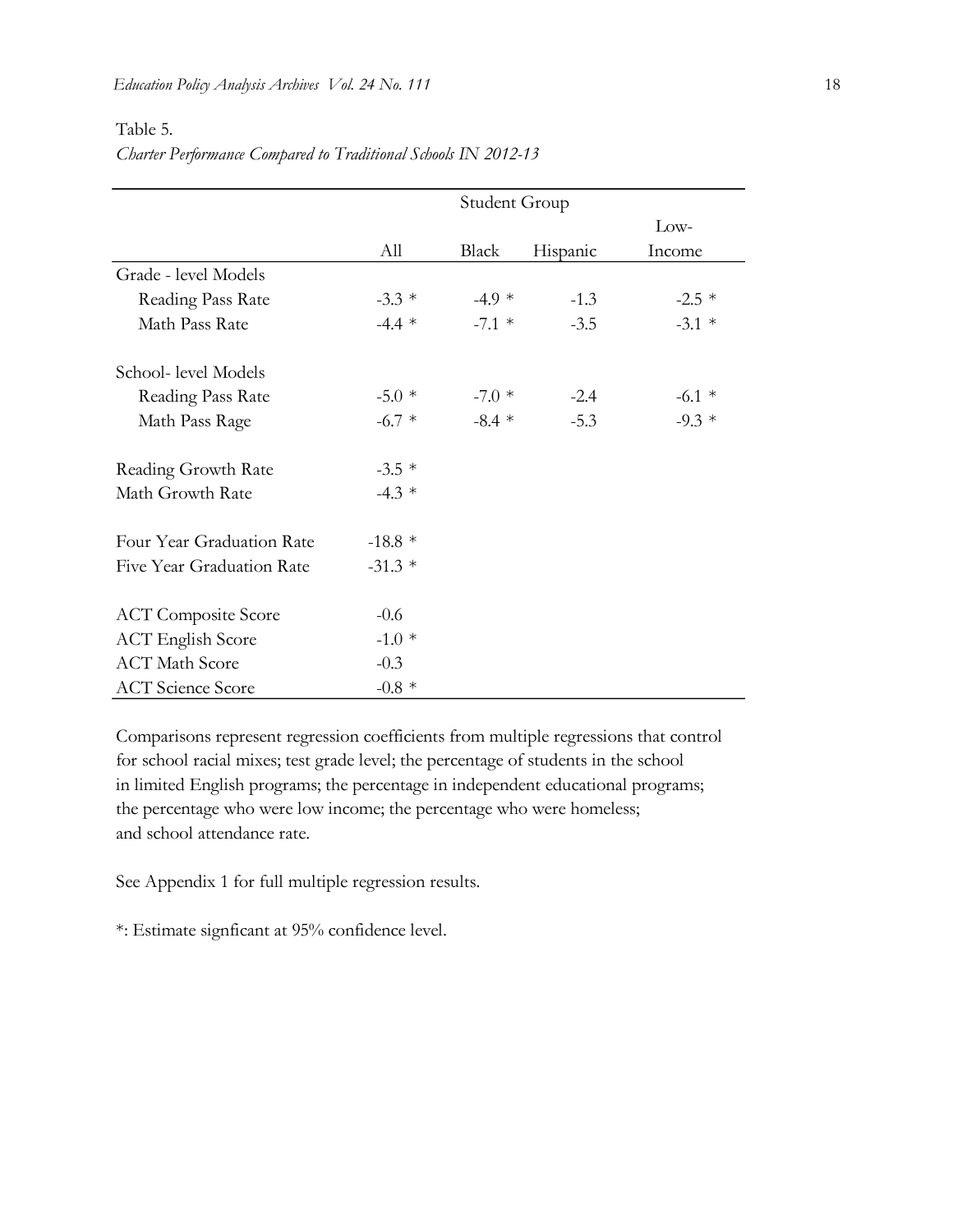### Table 6.

|  |  |  | Charter Performance Compared to Traditional Schools in 2013-14 |  |  |
|--|--|--|----------------------------------------------------------------|--|--|
|  |  |  |                                                                |  |  |

|                            |           | Student Group   |          |          |
|----------------------------|-----------|-----------------|----------|----------|
|                            |           |                 |          | Low-     |
|                            | All       | Black           | Hispanic | Income   |
| Grade - level Models       |           |                 |          |          |
| Reading Pass Rate          | $-4.4$ *  | $-6.7*$         | $-0.4$   | $-4.0*$  |
| Math Pass Rate             | $-6.1$ *  | $-7.0*$         | $-3.7$   | $-5.3*$  |
| School- level Models       |           |                 |          |          |
| Reading Pass Rate          |           | $-7.4 * -8.7 *$ | $-1.5$   | $-7.1$ * |
| Math Pass Rage             | $-8.5 *$  | $-9.3 *$        | $-4.8$   | $-8.1$ * |
| Reading Growth Rate        | $-3.5*$   |                 |          |          |
| Math Growth Rate           | $-4.5*$   |                 |          |          |
| Four Year Graduation Rate  | $-22.7$ * |                 |          |          |
| Five Year Graduation Rate  | $-11.1$ * |                 |          |          |
| <b>ACT</b> Composite Score | 0.2       |                 |          |          |
| <b>ACT</b> English Score   | 0.4       |                 |          |          |
| <b>ACT</b> Math Score      | 0.0       |                 |          |          |
| <b>ACT</b> Science Score   | 0.1       |                 |          |          |

Comparisons represent regression coefficients from multiple regressions that control for school racial mixes; test grade level; the percentage of students in the school in limited English programs; the percentage in independent educational programs; the percentage who were low income; the percentage who were homeless; and school attendance rate.

See Appendix 1 for full multiple regression results.

\*: Estimate signficant at 95% confidence level.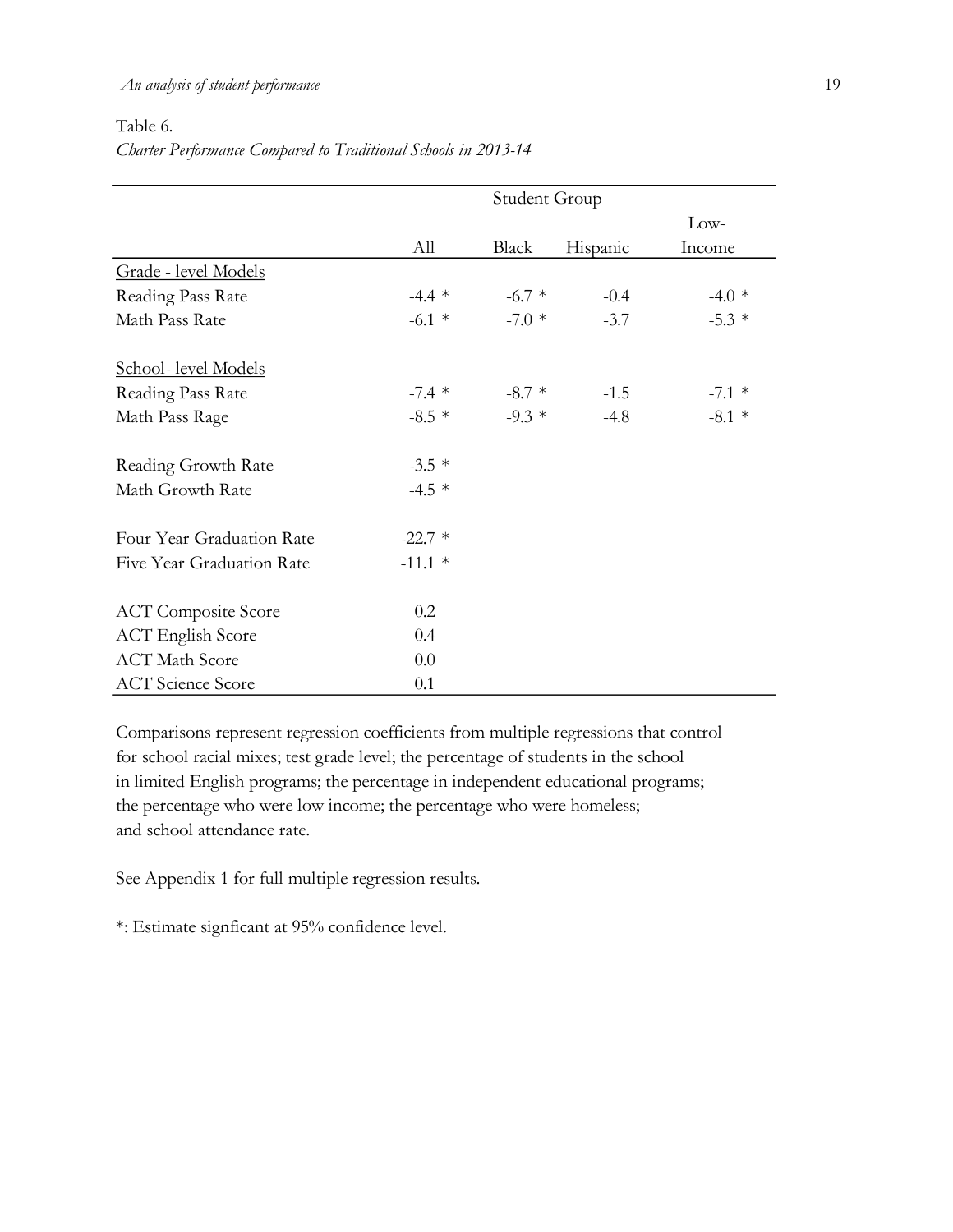### **Conclusions and Recommendations**

Chicago's charter system continues to grow rapidly despite the fact little evidence supports the claim that students perform better in charter schools than in traditional counterparts. This study adds another piece of evidence that implies that students perform at lower levels in charters than traditionals. The clear implication is that it is time to reevaluate where the system is headed and to ensure that all of the information needed to evaluate existing and proposed new charters is available. To allow time for this reevaluation, it is recommended that the Chicago Public School District institute a moratorium on new charter schools and campuses and complete an impact study on how charter school policy has affected the district as a whole. At the state level, the charter school law (105ILCS 5/27A-5) should be changed to remove the provision that exempts campus expansions by charter schools established before 2003 in Chicago for the purposes of maintaining the charter school cap in Illinois because much of the growth that is occurring in the system is in these multicampus schools.

In light of the finding that charter schools are more racially segregated than traditionals and other school types in Chicago, the state should study this effect and design policies that charter schools must follow in order to ensure racial segregation is mitigated. Given that the district is already struggling with racial segregation charters should at least be required to more closely match district-wide racial diversity. Similarly, since school boards authorize and supervise most charter schools in Illinois, the training required of all school board members (105 ILCS 5/10-16a and 105ILCS5/34-3.2) should include a research-based review of the potential effects of charter schools on racial segregation and student performance.

If some charters are allowed to add campuses, they should be required to include as part of the application process a detailed analysis of the applicant's performance in regard to racial diversity in existing schools and student performance in existing schools. The charter school applicant should be required to produce data in accordance with specified methods and data to ensure that information is unbiased. The data and information should be made public with notices of the posting distributed to interested parties, including affected bargaining units and nearby neighborhood organizations.

Given that the Chicago district offers other non-traditional options (selective, gifted and magnet schools in particular), existing and new charter schools should be required to describe the educational practices or experiments that distinguish them from already-available programs in traditional schools. This is particularly true of magnet schools which, like charters, are not permitted to screen students by performance testing. Students are selected for magnets by computerized lottery. Expanding the magnet system is a clear alternative to charters for expanding the availability of non-traditional schools to all students in the city.

Finally, given the high performance levels in the other non-traditional schools, charters should also be required to set goals for improved student performance, demonstrate success in meeting those goals within five years, and continue to demonstrate success every two years in order to retain the charter.

### **References**

Anderson, M. (2014). CPS Acknowledges Higher Expulsion Rates for Charters. Retrieved from [http://www.nbcchicago.com/blogs/ward-room/CPS-Acknowledges-Higher-Expulsion-](http://www.nbcchicago.com/blogs/ward-room/CPS-Acknowledges-Higher-Expulsion-Rates-for-Charters-247269121.html)[Rates-for-Charters-247269121.html.](http://www.nbcchicago.com/blogs/ward-room/CPS-Acknowledges-Higher-Expulsion-Rates-for-Charters-247269121.html)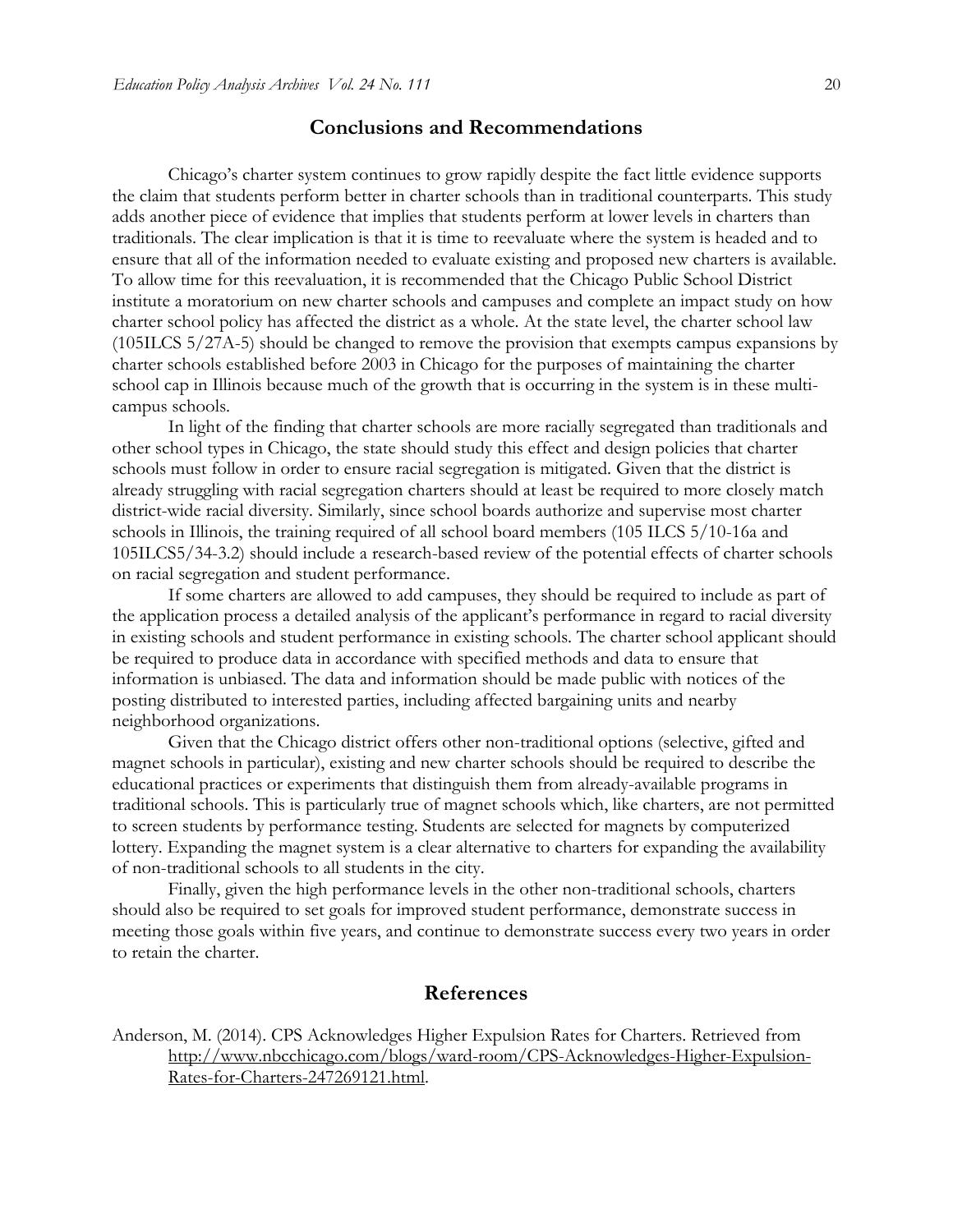- Barr, J. M., Sadovnik, A. R., & Visconti, L. (2006). Charter Schools and Urban Education Improvement: A Comparison of Newark's District and Charter Schools. *The Urban Review, 36*(4): 291-312.
- Betts, J. R., & Tang, Y. E. (2011). *The Effect of Charter Schools on Student Achievement: A Meta-analysis of the Literature*, National Charter School Research Project. Retrieved from http://www.crpe.org/sites/default/files/pub\_NCSRP\_BettsTang\_Oct11\_0.pdf.
- Bifulco, R., & Ladd, H. F. (2006). Institutional Change and Coproduction of Public Services: The Effect of Charter Schools on Parental Involvement, *Journal of Public Administration Research and Theory, 14*(4)*,* 553, 554.
- Booker, K., Gill, B., Zimmer, R., & Bass, T. R. (2009). *Achievement and Attainment in Chicago Charter Schools.* Rand Corporation. Retrieved from http://www.rand.org/pubs/technical\_reports/TR585-1.html.
- Center for Research on Education Outcomes. (2009). *Charter School Performance in 16 States.* Stanford University. Retrieved from http://credo.stanford.edu/reports/MULTIPLE\_CHOICE\_CREDO.pdf.
- Center for Research on Education Outcomes. (2013a). *Charter School Performance in Illinois*, Stanford University. Retrieved from [http://credo.stanford.edu/documents/IL2013FinalReport.pdf.](http://credo.stanford.edu/documents/IL2013FinalReport.pdf)
- Center for Research on Education Outcomes. (2013b). *National Charter School Study, 2013,* Stanford University. Retrieved from [http://credo.stanford.edu/documents/NCSS%202013%20Final%20Draft.pdf.](http://credo.stanford.edu/documents/NCSS%202013%20Final%20Draft.pdf)
- Chingos, M., Whitehurst, G., & Gallaher, M. (2013). School Districts and Student Achievement. The Brown Center on Education Policy, The Brookings Institution. Retrieved from [http://www.brookings.edu/~/media/research/files/papers/2013/3/27-school-district](http://www.brookings.edu/~/media/research/files/papers/2013/3/27-school-district-impacts-whitehurst/districts_technical_paper_final.pdf)[impacts-whitehurst/districts\\_technical\\_paper\\_final.pdf.](http://www.brookings.edu/~/media/research/files/papers/2013/3/27-school-district-impacts-whitehurst/districts_technical_paper_final.pdf)
- Clark, M., Gleason, P., Tuttle, C. C., & Silverberg, M. (2011). Do Charter Schools Improve Student Achievement? Evidence from a National Randomized Study, Mathematica Policy Research. Retrieved from [https://www.mathematica-mpr.com/our-publications-and](https://www.mathematica-mpr.com/our-publications-and-findings/publications/do-charter-schools-improve-student-achievement-evidence-from-a-national-randomized-study)[findings/publications/do-charter-schools-improve-student-achievement-evidence-from-a](https://www.mathematica-mpr.com/our-publications-and-findings/publications/do-charter-schools-improve-student-achievement-evidence-from-a-national-randomized-study)[national-randomized-study.](https://www.mathematica-mpr.com/our-publications-and-findings/publications/do-charter-schools-improve-student-achievement-evidence-from-a-national-randomized-study)
- Gleason, P., Clark, M., Tuttle, C. C., Dwoyer, E., & Silverberg, M. (2010). *The Evaluation of Charter School Impacts: Final Report*, National Center for Educational Evaluation and Regional Assistance, Institute of Education Sciences. Retrieved from <http://ies.ed.gov/ncee/pubs/20104029/pdf/20104029.pdf>
- Golab, A., Schlikerman, B. & Fitzpatrick, L. (2014, August 29). CPS Outpaces Charter Schools in Improvements, Especially in Reading. *Chicago Sun Times*.
- Goldring, E., & Phillips, K. J. R. (2008). Parent Preferences & Parent Choices: The Public-Private Decision about School Choice. *Journal of Education Policy 23*(3), 209-230.
- Hood, J., & Ahmed-Ullah, N. S. (2011, November 30). Report Finds Charters Struggling Like Other CPS Schools. *Chicago Tribune*.
- Illinois Network of Charter Schools (2014). Charter Schools Deliver Results. Retrieved from [http://incschools.org/charters/why\\_charter\\_schools/charters\\_deliver\\_results/.](http://incschools.org/charters/why_charter_schools/charters_deliver_results/)
- Illinois State Board of Education (2014). Division of Student Asssessment, 2014 Report Card Definitions and Sources of Data. 3-4. Retrieved from [http://www.isbe.net/assessment/pdfs/report\\_card/2013/rc13-definition.pdf.](http://www.isbe.net/assessment/pdfs/report_card/2013/rc13-definition.pdf)
- Illinois State Board of Education (2016). 2013-2014 and 2014-2015 Illinois Charter School Biennial Report. Retrieved from http://isbe.net/charter/pdf/biennial-rpt-1314-1415.pdf.
- Maul, A. (2013). Review of *Charter School Performance in Michigan*. National Education Policy Center. Retrieved from http://nepc.colorado.edu/thinktank/review-charter-performance-michigan.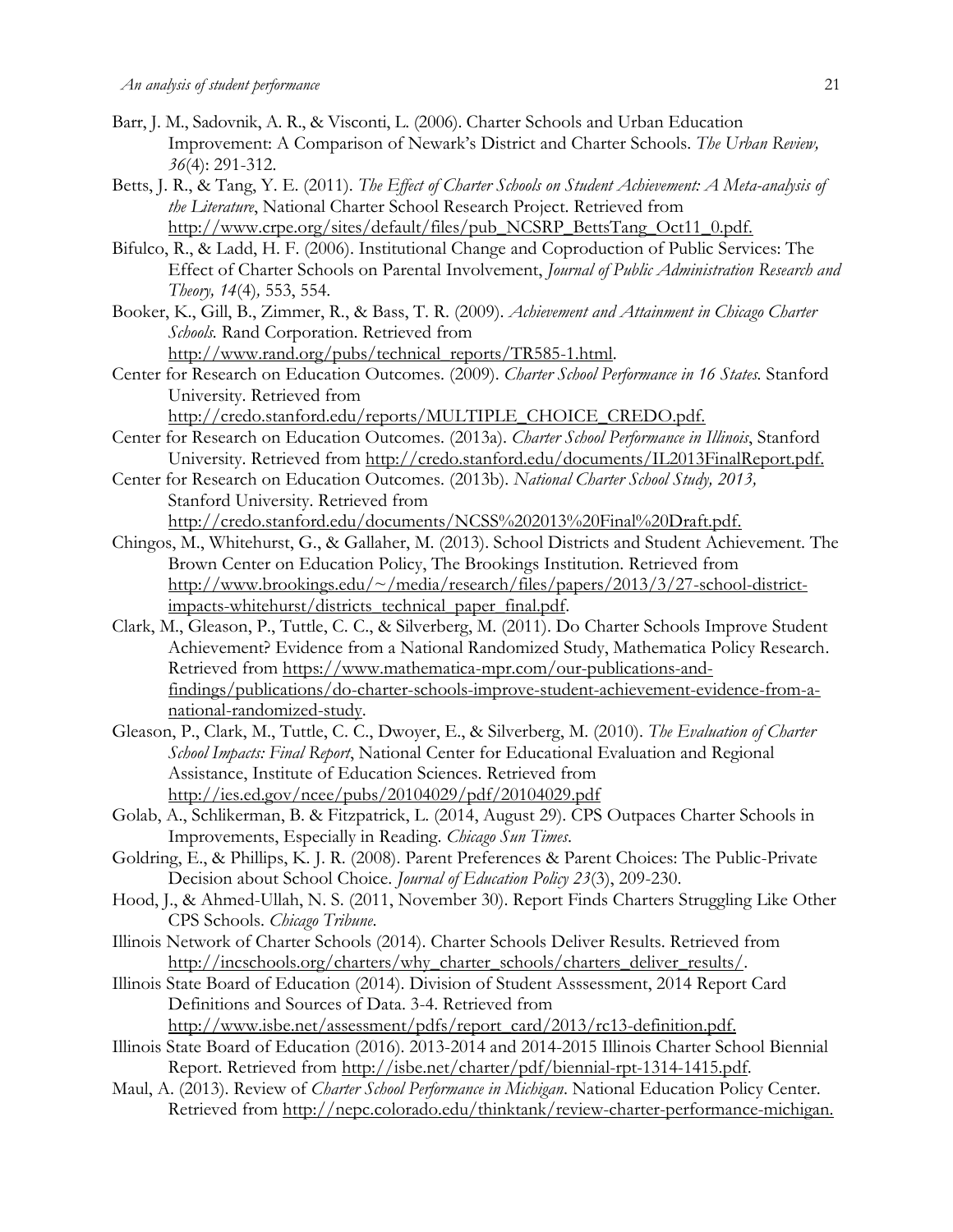Mihalopoulos, D., & Little, D. (2014, April 7). Charter Check. *Chicago Sun Times*.

- Miron, G., & Applegate, B. (2009). Review of *Multiple choice: Charter school performance in 16 states.* Boulder and Tempe: Education and the Public Interest Center & Education Policy Research Unit. Retrieved from http://nepc.colorado.edu/thinktank/review-multiple-choice.
- Ni, Y., & Rorrer, A. K. (2012). Twice Considered: Charter Schools and Student Achievement in Utah, *Economics of Education Review, 31(5)*, 835–849.
- Polaris Charter Academy (2014). Debunking Myths about Charter Schools, Retrieved from [http://www.pcachicago.org/debunking-myths-about-charter-schools/.](http://www.pcachicago.org/debunking-myths-about-charter-schools/)
- Shute, V. J., Hansen, E. G., Underwood, J. S., & Razzouk, R. (2011). Review of *The Relationship Between Parental Involvement and Secondary School Students' Academic Achievement. Education Research International*. Vol. 2011 (2011). Article ID 915326, Retrieved from [http://dx.doi.org/10.1155/2011/915326.](http://dx.doi.org/10.1155/2011/915326)
- Silvernail, D., & Johnson, A. (2014). The Impacts of Public Charter Schools on Students and Traditional Public Schools: What Does the Empirical Evidence Tell Us? Maine Education Policy Research Institute, University of Southern Maine. Retrieved from https://usm.maine.edu/sites/default/files/cepare/PublicCharterSchoolsWeb.pdf.
- Sutton, A., & Soderstrom, I. (1999). Predicting Elementary and Secondary School Achievement with School-related and Demographic Factors, *Journal of Educational Research*, *92*(6), 330-338.
- Wilder, S. (2014). Effects of Parental Involvement on Academic Achievement: A Meta-Synthesis. *Educational Review, 66*(3), 1-21. Retrieved from http://dx.doi.org/10.1080/00131911.2013.780009.
- Zellner, A. (1962). An efficient method of estimating seemingly unrelated regression equations and tests for aggregation bias. *Journal of the American Statistical Association, 57*, 348–368.
- Ziebarth, T. (2014). Measuring Up to the Model: A Ranking of State Charter School Laws. National Alliance for Public Charter Schools. Retrieved from [http://www.publiccharters.org/publications/state-ranking-2014/.](http://www.publiccharters.org/publications/state-ranking-2014/)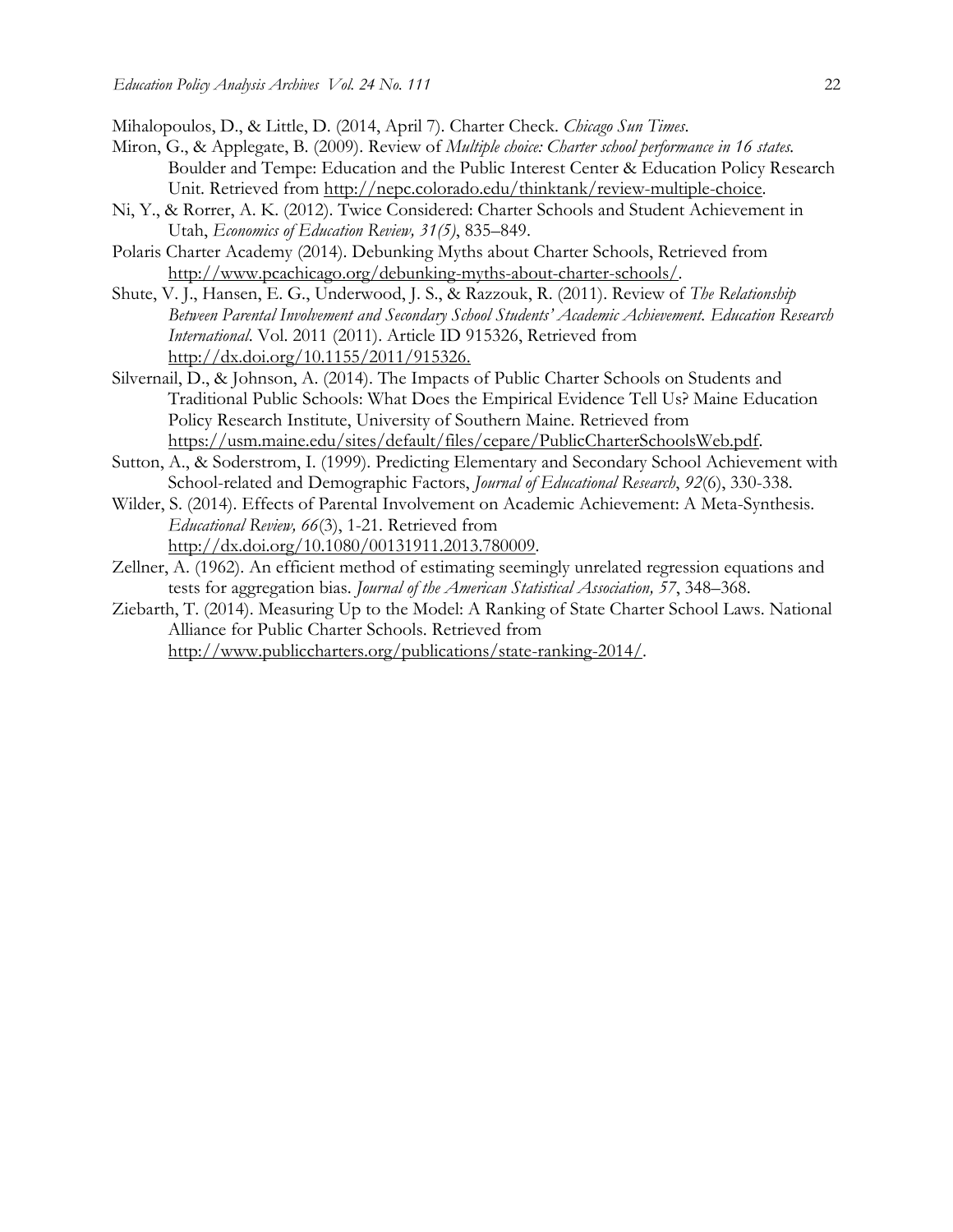| Appendix                           |  |
|------------------------------------|--|
| <b>Multiple Regression Results</b> |  |

| Z<br>Adjusted $R^2$<br>% Students Homeless<br>% Students Low-income<br>% Students Ind. Educ. Prog<br>% Students Limited English<br>$\%$ Students Asian<br>$\%$ Students Black<br>% Students Other Non-whi<br>% Students Hispanic<br>Grade 7<br>Grade 6<br>Grade 5<br>Mobility Rate<br>Charter School<br>Grade 4<br>Grade 3<br><b>Total School Enrollment</b><br>Attendance Rate<br>Chronic Truancy Rate<br>Constant<br>Variable<br>All Students (by Grade)<br><u>Coefficient t Statistic</u><br>$-58.70$<br>2,565<br>$-0.22$<br>$-0.07$<br>$-1.15$<br>$-3.32$<br>$-7.12$<br>$-3.01$<br>$-9.04$<br>0.50<br>$-0.03$<br>$-0.25$<br>$-0.19$<br>$-0.06$<br>$000$<br>0.52<br>0.00<br>$0.26\,$<br>0.57<br>$1.63\,$<br>$-12.95$<br>$-1.53$<br>$-9.53$<br>$-7.91$<br>$-8.63$<br>$-8.63$<br>$-1.26$<br>$-3.18$<br>$-1.38$<br>10.01<br>$-3.64$<br>$-6.84$<br>$-6.50$<br>$-3.55$<br>$-1.97$<br>$-0.06$<br>3.72<br>5.21<br>$\star$<br>$\star$<br>$\star$<br>$\ast$<br>⋇<br>⋇<br>⋇<br>$\star$<br>Black Students (by Grade) Hispanic Students (by Grade) Low-income (by Grad<br><u>Coefficient t Statistic</u><br>$-85.95$<br>$-3.42$<br>$-9.58$<br>$-1.18$<br>$00.9 -$<br>0.6 4<br>$0.99$<br>$0.29$<br>$0.51$<br>$0.21$<br>$0.21$<br>$0.21$<br>$-4.50$<br>$-0.03$<br>1,609<br>4.88<br>0.39<br>$\frac{1.68}{0.00}$<br>850<br>$0.18\,$<br>0.33<br>$-10.69$<br>$-3.25$<br>$-5.51$<br>$-8.13$<br>$-5.06$<br>$-1.39$<br>4.38<br>$-3.58$<br>$-2.89$<br>$-3.83$<br>$-0.99$<br>1.05<br>1.16<br>$7.89\,$<br>2.98<br>4.08<br>4.76<br>3.98<br>1.91<br>⋇<br>$\ast$<br>⋇<br>⋇<br>Coefficient t Statisti<br>1,191<br>-0.58<br>$-3.47$<br>$-9.14$<br>$-9.72$<br>$-9.74$<br>$-0.25$<br>$-0.35$<br>$-0.24$<br>$-0.32$<br>$-0.04$<br>$\begin{array}{c} 0.84 \\ 0.00 \end{array}$<br>$00.00$<br>0.00<br>5.21<br>0.51<br>0.55<br>0.16<br>0.04<br>$-5.18$<br>$\begin{array}{rrrr} 1.13 \\ -8.71 \\ -8.66 \\ -3.07 \\ \end{array}$<br>$-0.87$<br>$80.0$ $\,$<br>$-0.87$<br>$-6.20$<br>$-9.50$<br>$-0.80$<br>$-0.52$<br><b>0.05</b><br>2.60<br>$2.31\,$<br>2.46<br>0.15<br>$1.03\,$<br>5<br><b>Coefficient t Statist</b><br>$0.43$<br>2,591 | Multiple Regression Results: Reading Pass Rates, Pooled Grade Level, 2012-13 |  |  |  |  |  |  |
|--------------------------------------------------------------------------------------------------------------------------------------------------------------------------------------------------------------------------------------------------------------------------------------------------------------------------------------------------------------------------------------------------------------------------------------------------------------------------------------------------------------------------------------------------------------------------------------------------------------------------------------------------------------------------------------------------------------------------------------------------------------------------------------------------------------------------------------------------------------------------------------------------------------------------------------------------------------------------------------------------------------------------------------------------------------------------------------------------------------------------------------------------------------------------------------------------------------------------------------------------------------------------------------------------------------------------------------------------------------------------------------------------------------------------------------------------------------------------------------------------------------------------------------------------------------------------------------------------------------------------------------------------------------------------------------------------------------------------------------------------------------------------------------------------------------------------------------------------------------------------------------------------------------------------------------------------------------------------------------------------------------------------------------------------------------------------------------------------------|------------------------------------------------------------------------------|--|--|--|--|--|--|
|                                                                                                                                                                                                                                                                                                                                                                                                                                                                                                                                                                                                                                                                                                                                                                                                                                                                                                                                                                                                                                                                                                                                                                                                                                                                                                                                                                                                                                                                                                                                                                                                                                                                                                                                                                                                                                                                                                                                                                                                                                                                                                        |                                                                              |  |  |  |  |  |  |
|                                                                                                                                                                                                                                                                                                                                                                                                                                                                                                                                                                                                                                                                                                                                                                                                                                                                                                                                                                                                                                                                                                                                                                                                                                                                                                                                                                                                                                                                                                                                                                                                                                                                                                                                                                                                                                                                                                                                                                                                                                                                                                        |                                                                              |  |  |  |  |  |  |
|                                                                                                                                                                                                                                                                                                                                                                                                                                                                                                                                                                                                                                                                                                                                                                                                                                                                                                                                                                                                                                                                                                                                                                                                                                                                                                                                                                                                                                                                                                                                                                                                                                                                                                                                                                                                                                                                                                                                                                                                                                                                                                        |                                                                              |  |  |  |  |  |  |
|                                                                                                                                                                                                                                                                                                                                                                                                                                                                                                                                                                                                                                                                                                                                                                                                                                                                                                                                                                                                                                                                                                                                                                                                                                                                                                                                                                                                                                                                                                                                                                                                                                                                                                                                                                                                                                                                                                                                                                                                                                                                                                        |                                                                              |  |  |  |  |  |  |
|                                                                                                                                                                                                                                                                                                                                                                                                                                                                                                                                                                                                                                                                                                                                                                                                                                                                                                                                                                                                                                                                                                                                                                                                                                                                                                                                                                                                                                                                                                                                                                                                                                                                                                                                                                                                                                                                                                                                                                                                                                                                                                        |                                                                              |  |  |  |  |  |  |
|                                                                                                                                                                                                                                                                                                                                                                                                                                                                                                                                                                                                                                                                                                                                                                                                                                                                                                                                                                                                                                                                                                                                                                                                                                                                                                                                                                                                                                                                                                                                                                                                                                                                                                                                                                                                                                                                                                                                                                                                                                                                                                        |                                                                              |  |  |  |  |  |  |
|                                                                                                                                                                                                                                                                                                                                                                                                                                                                                                                                                                                                                                                                                                                                                                                                                                                                                                                                                                                                                                                                                                                                                                                                                                                                                                                                                                                                                                                                                                                                                                                                                                                                                                                                                                                                                                                                                                                                                                                                                                                                                                        |                                                                              |  |  |  |  |  |  |
|                                                                                                                                                                                                                                                                                                                                                                                                                                                                                                                                                                                                                                                                                                                                                                                                                                                                                                                                                                                                                                                                                                                                                                                                                                                                                                                                                                                                                                                                                                                                                                                                                                                                                                                                                                                                                                                                                                                                                                                                                                                                                                        |                                                                              |  |  |  |  |  |  |
|                                                                                                                                                                                                                                                                                                                                                                                                                                                                                                                                                                                                                                                                                                                                                                                                                                                                                                                                                                                                                                                                                                                                                                                                                                                                                                                                                                                                                                                                                                                                                                                                                                                                                                                                                                                                                                                                                                                                                                                                                                                                                                        |                                                                              |  |  |  |  |  |  |
|                                                                                                                                                                                                                                                                                                                                                                                                                                                                                                                                                                                                                                                                                                                                                                                                                                                                                                                                                                                                                                                                                                                                                                                                                                                                                                                                                                                                                                                                                                                                                                                                                                                                                                                                                                                                                                                                                                                                                                                                                                                                                                        |                                                                              |  |  |  |  |  |  |
|                                                                                                                                                                                                                                                                                                                                                                                                                                                                                                                                                                                                                                                                                                                                                                                                                                                                                                                                                                                                                                                                                                                                                                                                                                                                                                                                                                                                                                                                                                                                                                                                                                                                                                                                                                                                                                                                                                                                                                                                                                                                                                        |                                                                              |  |  |  |  |  |  |
|                                                                                                                                                                                                                                                                                                                                                                                                                                                                                                                                                                                                                                                                                                                                                                                                                                                                                                                                                                                                                                                                                                                                                                                                                                                                                                                                                                                                                                                                                                                                                                                                                                                                                                                                                                                                                                                                                                                                                                                                                                                                                                        |                                                                              |  |  |  |  |  |  |
|                                                                                                                                                                                                                                                                                                                                                                                                                                                                                                                                                                                                                                                                                                                                                                                                                                                                                                                                                                                                                                                                                                                                                                                                                                                                                                                                                                                                                                                                                                                                                                                                                                                                                                                                                                                                                                                                                                                                                                                                                                                                                                        |                                                                              |  |  |  |  |  |  |
|                                                                                                                                                                                                                                                                                                                                                                                                                                                                                                                                                                                                                                                                                                                                                                                                                                                                                                                                                                                                                                                                                                                                                                                                                                                                                                                                                                                                                                                                                                                                                                                                                                                                                                                                                                                                                                                                                                                                                                                                                                                                                                        |                                                                              |  |  |  |  |  |  |
|                                                                                                                                                                                                                                                                                                                                                                                                                                                                                                                                                                                                                                                                                                                                                                                                                                                                                                                                                                                                                                                                                                                                                                                                                                                                                                                                                                                                                                                                                                                                                                                                                                                                                                                                                                                                                                                                                                                                                                                                                                                                                                        |                                                                              |  |  |  |  |  |  |
|                                                                                                                                                                                                                                                                                                                                                                                                                                                                                                                                                                                                                                                                                                                                                                                                                                                                                                                                                                                                                                                                                                                                                                                                                                                                                                                                                                                                                                                                                                                                                                                                                                                                                                                                                                                                                                                                                                                                                                                                                                                                                                        |                                                                              |  |  |  |  |  |  |
|                                                                                                                                                                                                                                                                                                                                                                                                                                                                                                                                                                                                                                                                                                                                                                                                                                                                                                                                                                                                                                                                                                                                                                                                                                                                                                                                                                                                                                                                                                                                                                                                                                                                                                                                                                                                                                                                                                                                                                                                                                                                                                        |                                                                              |  |  |  |  |  |  |
|                                                                                                                                                                                                                                                                                                                                                                                                                                                                                                                                                                                                                                                                                                                                                                                                                                                                                                                                                                                                                                                                                                                                                                                                                                                                                                                                                                                                                                                                                                                                                                                                                                                                                                                                                                                                                                                                                                                                                                                                                                                                                                        |                                                                              |  |  |  |  |  |  |
|                                                                                                                                                                                                                                                                                                                                                                                                                                                                                                                                                                                                                                                                                                                                                                                                                                                                                                                                                                                                                                                                                                                                                                                                                                                                                                                                                                                                                                                                                                                                                                                                                                                                                                                                                                                                                                                                                                                                                                                                                                                                                                        |                                                                              |  |  |  |  |  |  |
|                                                                                                                                                                                                                                                                                                                                                                                                                                                                                                                                                                                                                                                                                                                                                                                                                                                                                                                                                                                                                                                                                                                                                                                                                                                                                                                                                                                                                                                                                                                                                                                                                                                                                                                                                                                                                                                                                                                                                                                                                                                                                                        |                                                                              |  |  |  |  |  |  |
|                                                                                                                                                                                                                                                                                                                                                                                                                                                                                                                                                                                                                                                                                                                                                                                                                                                                                                                                                                                                                                                                                                                                                                                                                                                                                                                                                                                                                                                                                                                                                                                                                                                                                                                                                                                                                                                                                                                                                                                                                                                                                                        |                                                                              |  |  |  |  |  |  |
|                                                                                                                                                                                                                                                                                                                                                                                                                                                                                                                                                                                                                                                                                                                                                                                                                                                                                                                                                                                                                                                                                                                                                                                                                                                                                                                                                                                                                                                                                                                                                                                                                                                                                                                                                                                                                                                                                                                                                                                                                                                                                                        |                                                                              |  |  |  |  |  |  |
|                                                                                                                                                                                                                                                                                                                                                                                                                                                                                                                                                                                                                                                                                                                                                                                                                                                                                                                                                                                                                                                                                                                                                                                                                                                                                                                                                                                                                                                                                                                                                                                                                                                                                                                                                                                                                                                                                                                                                                                                                                                                                                        |                                                                              |  |  |  |  |  |  |

Table A.1.

Table A.1.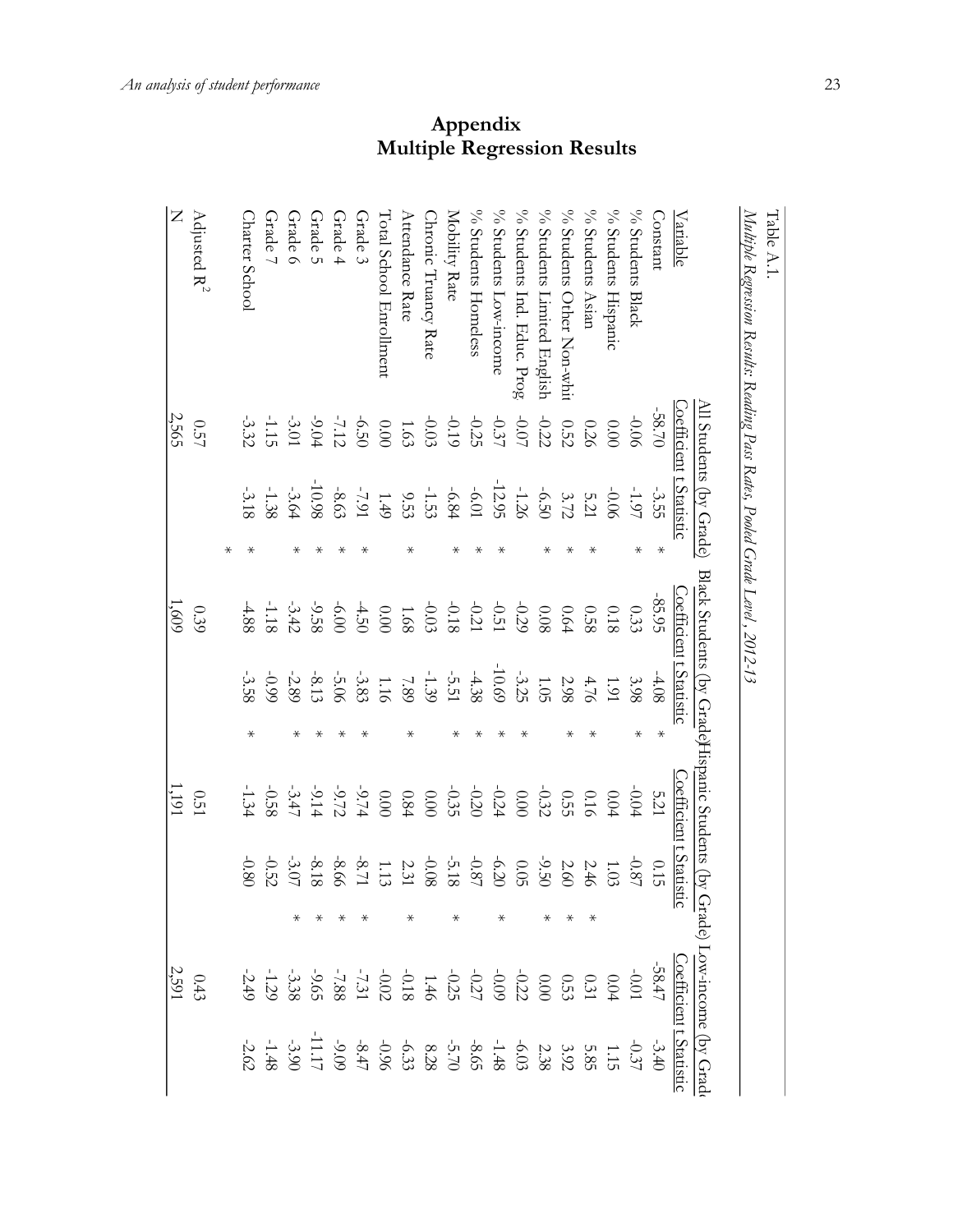|                               |                                                                                                                   | All Students (by School) |        | Black Students (by SchoolJispanic Students (by School |         |        |                                |                                                                                                                                                                                                                                                                                                                                                                                                                                                                                         |         | Low Income (by School)                                                                                                                                                                                                                                                                           |  |
|-------------------------------|-------------------------------------------------------------------------------------------------------------------|--------------------------|--------|-------------------------------------------------------|---------|--------|--------------------------------|-----------------------------------------------------------------------------------------------------------------------------------------------------------------------------------------------------------------------------------------------------------------------------------------------------------------------------------------------------------------------------------------------------------------------------------------------------------------------------------------|---------|--------------------------------------------------------------------------------------------------------------------------------------------------------------------------------------------------------------------------------------------------------------------------------------------------|--|
| Variable                      |                                                                                                                   | Coefficient t Statistic  |        | Coefficient t Statistic                               |         |        | <u>Coefficient t Statistic</u> |                                                                                                                                                                                                                                                                                                                                                                                                                                                                                         |         |                                                                                                                                                                                                                                                                                                  |  |
| _onstant                      | 29.72                                                                                                             | 1.10                     |        | 7.85                                                  | 0.22    |        | 23.42                          | 0.43                                                                                                                                                                                                                                                                                                                                                                                                                                                                                    |         |                                                                                                                                                                                                                                                                                                  |  |
| $\%$ Students Black           | 10.01                                                                                                             | $-0.17$                  |        | 0.29                                                  | 2.16    | ⋇      | $60.0$                         | 1.33                                                                                                                                                                                                                                                                                                                                                                                                                                                                                    |         |                                                                                                                                                                                                                                                                                                  |  |
| $\%$ Students Hispanic        | $0.02\,$                                                                                                          | 0.34                     |        |                                                       | 0.62    |        | $0.14\,$                       | 2.08                                                                                                                                                                                                                                                                                                                                                                                                                                                                                    |         |                                                                                                                                                                                                                                                                                                  |  |
| % Students Asian              |                                                                                                                   | 3.30                     |        |                                                       | 2.36    |        |                                | 2.85                                                                                                                                                                                                                                                                                                                                                                                                                                                                                    |         |                                                                                                                                                                                                                                                                                                  |  |
| $\%$ Students Other Non-whi   |                                                                                                                   | 2.20                     |        |                                                       | 1.71    |        |                                |                                                                                                                                                                                                                                                                                                                                                                                                                                                                                         |         |                                                                                                                                                                                                                                                                                                  |  |
| $\%$ Students Limited English |                                                                                                                   | -2.86                    |        |                                                       | 1.51    |        |                                |                                                                                                                                                                                                                                                                                                                                                                                                                                                                                         |         |                                                                                                                                                                                                                                                                                                  |  |
| % Students Ind. Educ. Prog    |                                                                                                                   |                          |        |                                                       | $-2.18$ | ⋇      |                                |                                                                                                                                                                                                                                                                                                                                                                                                                                                                                         |         |                                                                                                                                                                                                                                                                                                  |  |
| $\%$ Students Low-income      |                                                                                                                   |                          |        |                                                       | $-5.96$ |        |                                |                                                                                                                                                                                                                                                                                                                                                                                                                                                                                         | ⋇       |                                                                                                                                                                                                                                                                                                  |  |
| $\%$ Students Homeless        |                                                                                                                   |                          |        |                                                       |         |        |                                |                                                                                                                                                                                                                                                                                                                                                                                                                                                                                         |         |                                                                                                                                                                                                                                                                                                  |  |
| Mobility Rate                 |                                                                                                                   |                          |        |                                                       |         |        |                                | $\begin{array}{cccccc} G & \stackrel{1}{\sim} & G & \stackrel{1}{\sim} & G & \stackrel{1}{\sim} & G \\ G & \stackrel{1}{\sim} & G & \stackrel{1}{\sim} & G & \stackrel{1}{\sim} & G \\ G & \stackrel{1}{\sim} & G & \stackrel{1}{\sim} & G & \stackrel{1}{\sim} & G \\ G & \stackrel{1}{\sim} & G & \stackrel{1}{\sim} & G \\ G & \stackrel{1}{\sim} & G & \stackrel{1}{\sim} & G \\ G & \stackrel{1}{\sim} & G & \stackrel{1}{\sim} & G \\ G & \stackrel{1}{\sim} & G & \stackrel{1}{$ | ⋇       |                                                                                                                                                                                                                                                                                                  |  |
| hronic Truancy Rate           |                                                                                                                   |                          |        |                                                       |         |        |                                |                                                                                                                                                                                                                                                                                                                                                                                                                                                                                         |         |                                                                                                                                                                                                                                                                                                  |  |
| Attendance Rate               |                                                                                                                   |                          |        |                                                       |         |        |                                |                                                                                                                                                                                                                                                                                                                                                                                                                                                                                         |         |                                                                                                                                                                                                                                                                                                  |  |
| Cotal School Enrollment       |                                                                                                                   |                          |        |                                                       |         |        |                                |                                                                                                                                                                                                                                                                                                                                                                                                                                                                                         |         |                                                                                                                                                                                                                                                                                                  |  |
| Grade 3                       |                                                                                                                   |                          |        |                                                       |         |        |                                |                                                                                                                                                                                                                                                                                                                                                                                                                                                                                         | $\star$ |                                                                                                                                                                                                                                                                                                  |  |
| Grade 4                       |                                                                                                                   |                          |        |                                                       |         |        | $80^\circ$ 6-                  |                                                                                                                                                                                                                                                                                                                                                                                                                                                                                         |         |                                                                                                                                                                                                                                                                                                  |  |
| Grade 5                       |                                                                                                                   |                          |        |                                                       |         |        | $-3.25$<br>$-1.84$             |                                                                                                                                                                                                                                                                                                                                                                                                                                                                                         |         |                                                                                                                                                                                                                                                                                                  |  |
| Grade 6                       |                                                                                                                   |                          |        |                                                       |         |        |                                |                                                                                                                                                                                                                                                                                                                                                                                                                                                                                         |         |                                                                                                                                                                                                                                                                                                  |  |
| Grade 7                       | $\frac{4}{3}$ - $\frac{1}{3}$ - $\frac{1}{3}$<br>$\frac{1}{3}$<br>$\frac{1}{3}$<br>$\frac{1}{3}$<br>$\frac{1}{3}$ | $-0.10$<br>$-2.72$       |        |                                                       |         |        | $\frac{4.22}{3.38}$            |                                                                                                                                                                                                                                                                                                                                                                                                                                                                                         |         |                                                                                                                                                                                                                                                                                                  |  |
| Charter School                |                                                                                                                   |                          | $\ast$ |                                                       |         | $\ast$ |                                |                                                                                                                                                                                                                                                                                                                                                                                                                                                                                         |         | 2 Coefficient Estatistic<br>0.05<br>0.05<br>0.05<br>0.05<br>0.05<br>0.05<br>0.05<br>0.05<br>0.05<br>0.05<br>0.05<br>0.05<br>0.05<br>0.05<br>0.05<br>0.05<br>0.05<br>0.05<br>0.05<br>0.05<br>0.05<br>0.05<br>0.05<br>0.05<br>0.05<br>0.05<br>0.05<br>0.05<br>0.05<br>0.05<br>0.05<br>0.05<br>0.05 |  |
| Adjusted R <sup>2</sup>       | 0.67                                                                                                              |                          |        | 0.53                                                  |         |        | 89.0                           |                                                                                                                                                                                                                                                                                                                                                                                                                                                                                         |         | 0.55                                                                                                                                                                                                                                                                                             |  |
|                               | 466                                                                                                               |                          |        | 317                                                   |         |        | 236                            |                                                                                                                                                                                                                                                                                                                                                                                                                                                                                         |         | 453                                                                                                                                                                                                                                                                                              |  |

Grade dummy variables (Grade 3 - Grade 7) denote whether a grade is taught in the school or not. Grade dummy variables (Grade 3 - Grade 7) denote whether a grade is taught in the school or not.

*Multiple Regression Results: Reading Pass Rates, School Level , 2012-13*

Table A.2.<br>Multiple Regression Results: Reading Pass Rates, School Level, 2012-13

Table A.2.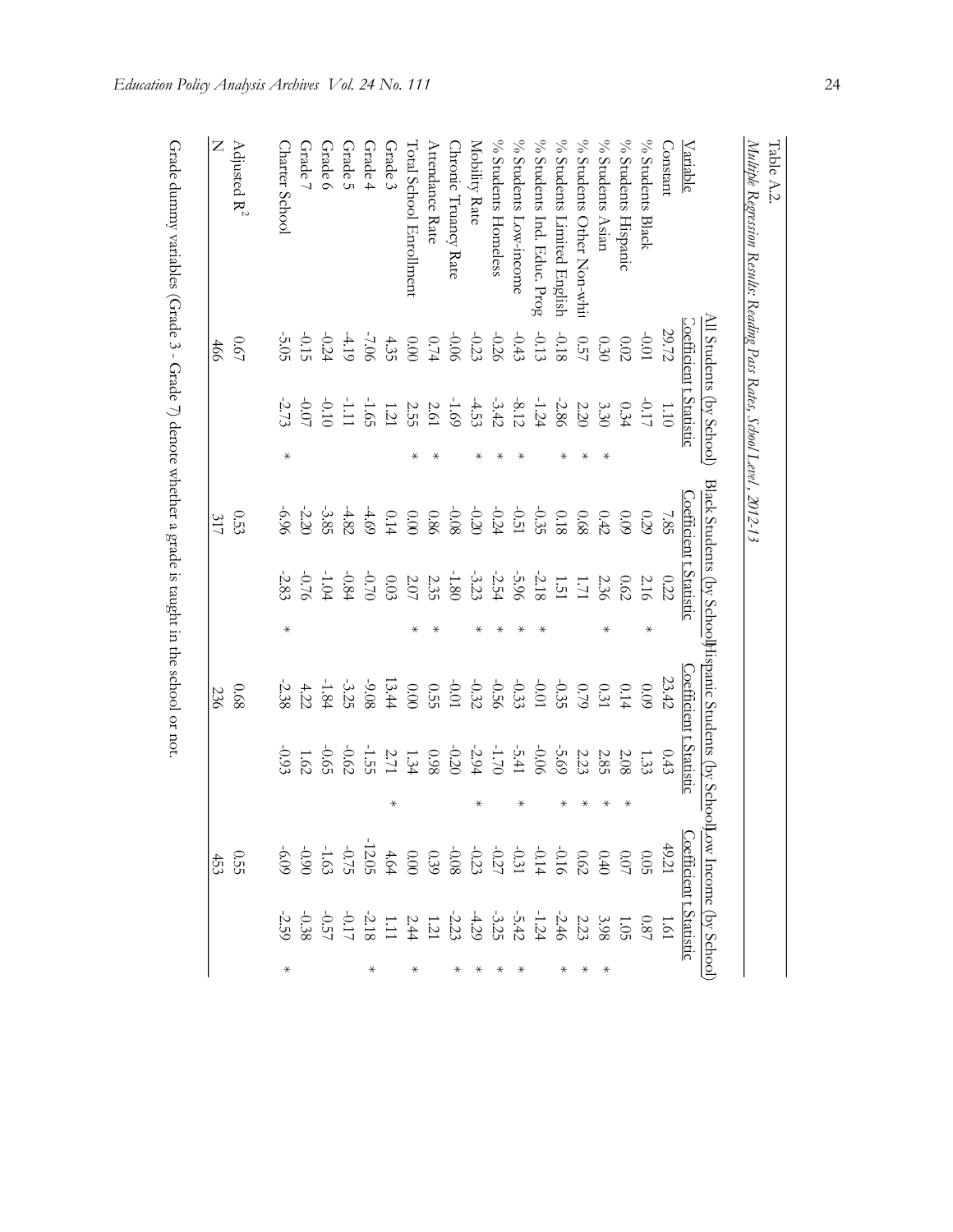| $\ddot{\phantom{a}}$ | Table A.3. |
|----------------------|------------|
|                      | J          |
| .<br>j               |            |
|                      |            |
| .<br>.<br>.          |            |
|                      |            |
|                      |            |
|                      |            |
|                      |            |
| j                    |            |

Table A.3.<br>Multiple Regression Results: Math Pass Rates, Pooled Grade Level, 2012-13 *Multiple Regression Results: Math Pass Rates, Pooled Grade Level , 2012-13*

|                                | All Students (by Grade)               |                                                                                                                                                                                                                                                                                                                       |         | Black Students (by Grade) lispanic Students (by |             |         |                         |          |   |                                                                                                                                                                                                                                                                                                                                                      |                                                                                                                                                                                                                                                                                                                        |        |
|--------------------------------|---------------------------------------|-----------------------------------------------------------------------------------------------------------------------------------------------------------------------------------------------------------------------------------------------------------------------------------------------------------------------|---------|-------------------------------------------------|-------------|---------|-------------------------|----------|---|------------------------------------------------------------------------------------------------------------------------------------------------------------------------------------------------------------------------------------------------------------------------------------------------------------------------------------------------------|------------------------------------------------------------------------------------------------------------------------------------------------------------------------------------------------------------------------------------------------------------------------------------------------------------------------|--------|
| Variable                       | <b>Coefficient <u>t Statistic</u></b> |                                                                                                                                                                                                                                                                                                                       |         | Coefficient t Statistic                         |             |         | Coefficient t Statistic |          |   | Grade) Low-income (by Grade)<br>ic<br>ic Coefficient t Statistic                                                                                                                                                                                                                                                                                     |                                                                                                                                                                                                                                                                                                                        |        |
| constant_                      | $-110.31$                             | $-5.26$                                                                                                                                                                                                                                                                                                               | $\star$ | $-142.33$                                       | $-5.44$     | $\star$ | -59.01                  | $-1.29$  |   |                                                                                                                                                                                                                                                                                                                                                      |                                                                                                                                                                                                                                                                                                                        | $\ast$ |
| $\%$ Students Black            |                                       | $-3.74$                                                                                                                                                                                                                                                                                                               | ⋇       | 90.06                                           | <b>0.55</b> |         | $0.02$                  | $0.37\,$ |   |                                                                                                                                                                                                                                                                                                                                                      | $\frac{1}{2}$<br>$\frac{1}{2}$ $\frac{1}{2}$ $\frac{1}{2}$ $\frac{1}{2}$ $\frac{1}{2}$ $\frac{1}{2}$ $\frac{1}{2}$ $\frac{1}{2}$ $\frac{1}{2}$ $\frac{1}{2}$ $\frac{1}{2}$ $\frac{1}{2}$ $\frac{1}{2}$ $\frac{1}{2}$ $\frac{1}{2}$ $\frac{1}{2}$ $\frac{1}{2}$ $\frac{1}{2}$ $\frac{1}{2}$ $\frac{1}{2}$ $\frac{1}{2}$ | ⋇      |
| $\%$ Students Hispanic         |                                       | $-0.75$                                                                                                                                                                                                                                                                                                               |         |                                                 |             |         | $60^\circ$              |          |   |                                                                                                                                                                                                                                                                                                                                                      |                                                                                                                                                                                                                                                                                                                        |        |
| $\%$ Students Asian            |                                       | 4.40                                                                                                                                                                                                                                                                                                                  | ⋇       |                                                 |             | ⋇       |                         |          |   |                                                                                                                                                                                                                                                                                                                                                      |                                                                                                                                                                                                                                                                                                                        |        |
| % Students Other Non-whi       |                                       |                                                                                                                                                                                                                                                                                                                       |         |                                                 |             |         |                         |          |   |                                                                                                                                                                                                                                                                                                                                                      |                                                                                                                                                                                                                                                                                                                        |        |
| % Students Limited English     |                                       |                                                                                                                                                                                                                                                                                                                       | ⋇       |                                                 |             |         |                         |          |   |                                                                                                                                                                                                                                                                                                                                                      |                                                                                                                                                                                                                                                                                                                        |        |
| % Students Ind. Educ. Prog     |                                       | 1 $\frac{1}{3}$ $\frac{1}{6}$ $\frac{1}{6}$ $\frac{1}{6}$ $\frac{1}{3}$ $\frac{1}{6}$ $\frac{1}{6}$ $\frac{1}{6}$ $\frac{1}{6}$ $\frac{1}{6}$ $\frac{1}{6}$ $\frac{1}{6}$ $\frac{1}{6}$ $\frac{1}{6}$ $\frac{1}{6}$ $\frac{1}{6}$ $\frac{1}{6}$ $\frac{1}{6}$ $\frac{1}{6}$ $\frac{1}{6}$ $\frac{1}{6}$ $\frac{1}{6}$ |         |                                                 |             |         |                         |          |   |                                                                                                                                                                                                                                                                                                                                                      |                                                                                                                                                                                                                                                                                                                        |        |
| % Students Low-income          |                                       |                                                                                                                                                                                                                                                                                                                       |         |                                                 |             |         |                         |          |   |                                                                                                                                                                                                                                                                                                                                                      |                                                                                                                                                                                                                                                                                                                        |        |
| % Students Homeless            |                                       |                                                                                                                                                                                                                                                                                                                       |         |                                                 |             |         |                         |          |   |                                                                                                                                                                                                                                                                                                                                                      |                                                                                                                                                                                                                                                                                                                        |        |
| Mobility Rate                  |                                       |                                                                                                                                                                                                                                                                                                                       |         |                                                 |             |         |                         |          |   |                                                                                                                                                                                                                                                                                                                                                      |                                                                                                                                                                                                                                                                                                                        |        |
| hronic Truancy Rate.           |                                       |                                                                                                                                                                                                                                                                                                                       |         |                                                 |             |         |                         |          |   |                                                                                                                                                                                                                                                                                                                                                      |                                                                                                                                                                                                                                                                                                                        |        |
| Attendance Rate                |                                       |                                                                                                                                                                                                                                                                                                                       | ⋇       |                                                 |             | ⋇       |                         |          |   |                                                                                                                                                                                                                                                                                                                                                      |                                                                                                                                                                                                                                                                                                                        |        |
| <b>Total School Enrollment</b> |                                       |                                                                                                                                                                                                                                                                                                                       |         |                                                 |             |         |                         |          |   |                                                                                                                                                                                                                                                                                                                                                      |                                                                                                                                                                                                                                                                                                                        |        |
| Grade 3                        |                                       |                                                                                                                                                                                                                                                                                                                       |         |                                                 |             |         |                         |          | ⋇ |                                                                                                                                                                                                                                                                                                                                                      |                                                                                                                                                                                                                                                                                                                        |        |
| Grade 4                        |                                       |                                                                                                                                                                                                                                                                                                                       |         |                                                 |             |         |                         |          |   |                                                                                                                                                                                                                                                                                                                                                      |                                                                                                                                                                                                                                                                                                                        |        |
| Grade 5                        |                                       |                                                                                                                                                                                                                                                                                                                       |         |                                                 |             |         | $-3.42$                 |          |   |                                                                                                                                                                                                                                                                                                                                                      |                                                                                                                                                                                                                                                                                                                        |        |
| Grade 6                        |                                       |                                                                                                                                                                                                                                                                                                                       |         |                                                 |             |         | -2.55                   |          |   |                                                                                                                                                                                                                                                                                                                                                      |                                                                                                                                                                                                                                                                                                                        |        |
| Grade 7                        |                                       |                                                                                                                                                                                                                                                                                                                       |         |                                                 |             |         | 2.29                    |          |   |                                                                                                                                                                                                                                                                                                                                                      |                                                                                                                                                                                                                                                                                                                        |        |
| Charter School                 |                                       |                                                                                                                                                                                                                                                                                                                       | $\star$ |                                                 |             | $\star$ | $-3.53$                 | $-1.62$  |   | $\frac{1}{3}$<br>$\frac{1}{3}$<br>$\frac{3}{3}$<br>$\frac{3}{3}$<br>$\frac{3}{4}$<br>$\frac{1}{4}$<br>$\frac{1}{3}$<br>$\frac{1}{3}$<br>$\frac{1}{3}$<br>$\frac{1}{3}$<br>$\frac{1}{3}$<br>$\frac{1}{3}$<br>$\frac{1}{3}$<br>$\frac{1}{3}$<br>$\frac{1}{3}$<br>$\frac{1}{3}$<br>$\frac{1}{3}$<br>$\frac{1}{3}$<br>$\frac{1}{3}$<br>$\frac{1}{3}$<br> |                                                                                                                                                                                                                                                                                                                        |        |
|                                |                                       |                                                                                                                                                                                                                                                                                                                       |         |                                                 |             |         |                         |          |   |                                                                                                                                                                                                                                                                                                                                                      |                                                                                                                                                                                                                                                                                                                        |        |
| Adjusted $R^2$                 | 0.45                                  |                                                                                                                                                                                                                                                                                                                       |         | 0.26                                            |             |         | 0.30                    |          |   | 0.37<br>2592                                                                                                                                                                                                                                                                                                                                         |                                                                                                                                                                                                                                                                                                                        |        |
| $\overline{Z}$                 | 2,566                                 |                                                                                                                                                                                                                                                                                                                       |         | 1,610                                           |             |         | 1,191                   |          |   |                                                                                                                                                                                                                                                                                                                                                      |                                                                                                                                                                                                                                                                                                                        |        |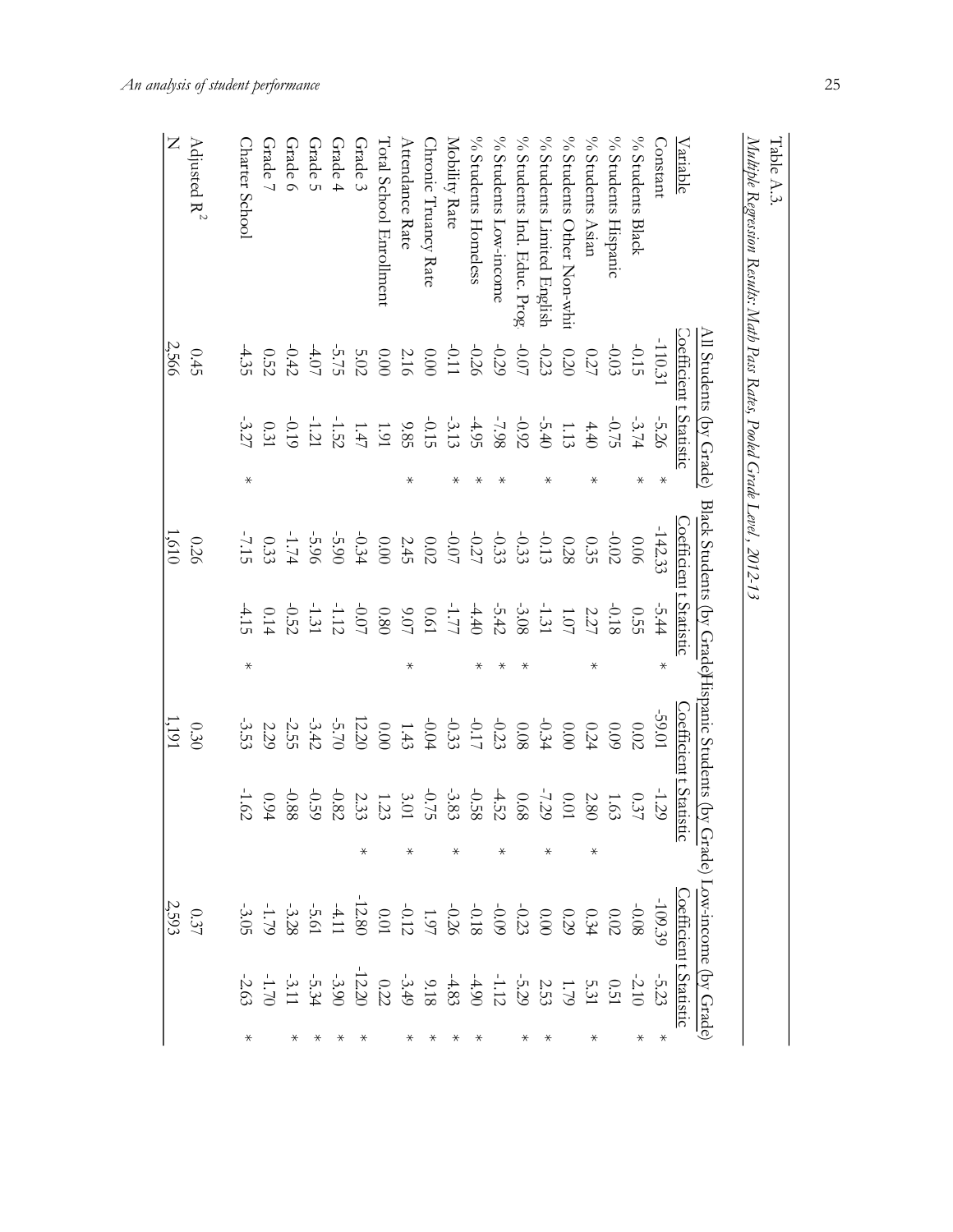| Variable                       | All Students (by School) | <u>loefficient t Statistic</u>                                                                                                                                                                                                                                                                                                  |        | Black Students (by School) Hispanic Students (by Schoo<br><u>Coefficient t Statistic</u> |                                                                                                                                                                                                                                                                                                                     |         | <b>Coefficient t Statistic</b> |                                                                                                                                                                                                                          | l)Low Income (by School<br><b>Coefficient t Statisti</b> |        |
|--------------------------------|--------------------------|---------------------------------------------------------------------------------------------------------------------------------------------------------------------------------------------------------------------------------------------------------------------------------------------------------------------------------|--------|------------------------------------------------------------------------------------------|---------------------------------------------------------------------------------------------------------------------------------------------------------------------------------------------------------------------------------------------------------------------------------------------------------------------|---------|--------------------------------|--------------------------------------------------------------------------------------------------------------------------------------------------------------------------------------------------------------------------|----------------------------------------------------------|--------|
| _onstant                       | $-27.05$                 | $-0.84$                                                                                                                                                                                                                                                                                                                         |        | $-41.40$                                                                                 | $-1.00$                                                                                                                                                                                                                                                                                                             |         | -27.96                         | $-0.43$                                                                                                                                                                                                                  |                                                          |        |
| $\%$ Students Black            | $-0.09$                  | $-1.23$                                                                                                                                                                                                                                                                                                                         |        | 60.0                                                                                     |                                                                                                                                                                                                                                                                                                                     |         |                                | $-1.60$                                                                                                                                                                                                                  |                                                          |        |
| % Students Hispanic            | $10.01$                  | $80.0\text{m}$                                                                                                                                                                                                                                                                                                                  |        |                                                                                          | $\begin{array}{c} 0.60 \\ -0.02 \\ 2.02 \\ 0.68 \end{array}$                                                                                                                                                                                                                                                        |         |                                | $2.02\,$                                                                                                                                                                                                                 |                                                          |        |
| $\%$ Students Asian            |                          | 2.94                                                                                                                                                                                                                                                                                                                            |        |                                                                                          |                                                                                                                                                                                                                                                                                                                     | ⋇       |                                | 2.80                                                                                                                                                                                                                     |                                                          | ⋇      |
| % Students Other Non-whi       |                          | $0.80\,$                                                                                                                                                                                                                                                                                                                        |        |                                                                                          |                                                                                                                                                                                                                                                                                                                     |         |                                | 0.51                                                                                                                                                                                                                     |                                                          |        |
| % Students Limited English     |                          | $-2.44$                                                                                                                                                                                                                                                                                                                         |        |                                                                                          |                                                                                                                                                                                                                                                                                                                     |         |                                | $-4.11$                                                                                                                                                                                                                  |                                                          | ⋇      |
| $\%$ Students Ind. Educ. Prog  |                          |                                                                                                                                                                                                                                                                                                                                 |        |                                                                                          |                                                                                                                                                                                                                                                                                                                     | ⋇       |                                |                                                                                                                                                                                                                          |                                                          |        |
| $\%$ Students Low-income       |                          | $^{-1.24}_{-5.62}$                                                                                                                                                                                                                                                                                                              |        |                                                                                          |                                                                                                                                                                                                                                                                                                                     |         |                                |                                                                                                                                                                                                                          |                                                          |        |
| $\%$ Students Homeless         |                          | $-3.21$                                                                                                                                                                                                                                                                                                                         |        |                                                                                          |                                                                                                                                                                                                                                                                                                                     |         |                                |                                                                                                                                                                                                                          |                                                          |        |
| Mobility Rate                  |                          | $-2.58$                                                                                                                                                                                                                                                                                                                         |        |                                                                                          | $\frac{1}{3}$ $\frac{1}{3}$ $\frac{1}{3}$ $\frac{1}{6}$ $\frac{1}{6}$ $\frac{1}{6}$ $\frac{1}{6}$ $\frac{1}{6}$ $\frac{1}{6}$ $\frac{1}{6}$ $\frac{1}{6}$ $\frac{1}{6}$ $\frac{1}{6}$ $\frac{1}{6}$ $\frac{1}{6}$ $\frac{1}{6}$ $\frac{1}{6}$ $\frac{1}{6}$ $\frac{1}{6}$ $\frac{1}{6}$ $\frac{1}{6}$ $\frac{1}{6}$ |         |                                | 0.1<br>$\frac{4}{3}$ $\frac{3}{2}$ $\frac{3}{2}$ $\frac{4}{3}$ $\frac{5}{3}$ $\frac{2}{3}$ $\frac{4}{3}$ $\frac{5}{3}$ $\frac{6}{5}$ $\frac{1}{5}$ $\frac{1}{5}$ $\frac{1}{2}$ $\frac{1}{3}$ $\frac{1}{3}$ $\frac{1}{3}$ |                                                          |        |
| hronic Truancy Rate.           |                          | $-0.75$                                                                                                                                                                                                                                                                                                                         |        |                                                                                          |                                                                                                                                                                                                                                                                                                                     |         |                                |                                                                                                                                                                                                                          |                                                          |        |
| Attendance Rate                |                          |                                                                                                                                                                                                                                                                                                                                 |        |                                                                                          |                                                                                                                                                                                                                                                                                                                     | $\star$ |                                |                                                                                                                                                                                                                          |                                                          |        |
| <b>Total School Enrollment</b> |                          |                                                                                                                                                                                                                                                                                                                                 |        |                                                                                          |                                                                                                                                                                                                                                                                                                                     |         |                                |                                                                                                                                                                                                                          |                                                          |        |
| Grade 3                        |                          | $\begin{array}{cccc} 3 & 2 & 3 & 3 & 3 \\ 3 & 2 & 3 & 3 & 3 \\ 3 & 3 & 3 & 3 & 2 \\ 4 & 1 & 1 & 4 & 3 \\ 5 & 6 & 3 & 4 & 3 \\ 6 & 6 & 3 & 6 & 3 \\ 7 & 8 & 3 & 6 & 3 \\ 8 & 1 & 1 & 1 & 2 \\ 9 & 1 & 1 & 1 & 3 \\ 1 & 1 & 1 & 1 & 3 \\ 1 & 1 & 1 & 1 & 3 \\ 1 & 1 & 1 & 1 & 3 \\ 1 & 1 & 1 & 1 & 3 \\ 1 & 1 & 1 & 1 & 3 \\ 1 &$ |        |                                                                                          |                                                                                                                                                                                                                                                                                                                     |         |                                |                                                                                                                                                                                                                          |                                                          |        |
| Grade 4                        |                          |                                                                                                                                                                                                                                                                                                                                 |        |                                                                                          |                                                                                                                                                                                                                                                                                                                     |         |                                |                                                                                                                                                                                                                          |                                                          |        |
| Grade 5                        |                          |                                                                                                                                                                                                                                                                                                                                 |        |                                                                                          |                                                                                                                                                                                                                                                                                                                     |         |                                |                                                                                                                                                                                                                          |                                                          |        |
| Grade 6                        |                          |                                                                                                                                                                                                                                                                                                                                 |        |                                                                                          |                                                                                                                                                                                                                                                                                                                     |         | $-3.13$<br>$-3.15$<br>$-5.29$  |                                                                                                                                                                                                                          |                                                          |        |
| Grade 7                        | $0.57\,$                 |                                                                                                                                                                                                                                                                                                                                 |        | $-0.28$                                                                                  |                                                                                                                                                                                                                                                                                                                     |         |                                | $-0.61$<br>$-1.71$<br>$-1.71$                                                                                                                                                                                            |                                                          |        |
| Charter School                 | $-6.74$                  |                                                                                                                                                                                                                                                                                                                                 | $\ast$ | $-8.40$                                                                                  | $-2.91$                                                                                                                                                                                                                                                                                                             | $\ast$  |                                |                                                                                                                                                                                                                          |                                                          | $\ast$ |
| Adjusted R <sup>2</sup>        | 0.59                     |                                                                                                                                                                                                                                                                                                                                 |        | $0.42$                                                                                   |                                                                                                                                                                                                                                                                                                                     |         | 0.52                           |                                                                                                                                                                                                                          | 0.49                                                     |        |
|                                | 466                      |                                                                                                                                                                                                                                                                                                                                 |        | 317                                                                                      |                                                                                                                                                                                                                                                                                                                     |         | 236                            |                                                                                                                                                                                                                          | 453                                                      |        |

Grade dummy variables (Grade3 - Grade8) denote whether a grade is taught in the school or not. Grade dummy variables (Grade3 - Grade8) denote whether a grade is taught in the school or not.

*Education Policy Analysis Archives Vol. 24 No. 111* 26

*Multiple Regression Results: Math Pass Rates, School Level , 2012-13*

Multiple Regression Results: Math Pass Rates, School Level, 2012-13

Table A.4.

Table A.4.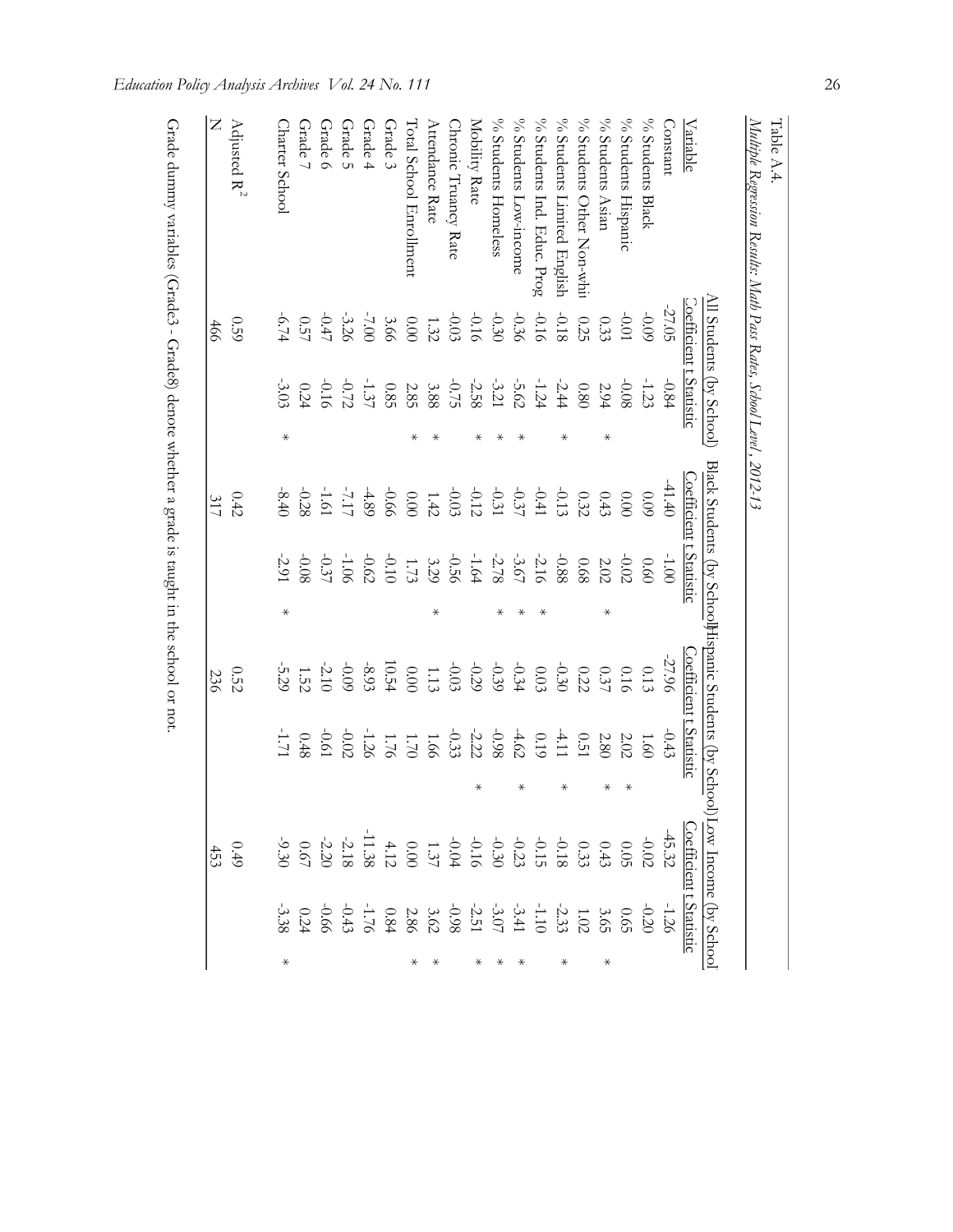## Table A.5.

|  |  | <b>Multiple Regression Results: Growth Rates, 2012-13</b> |  |  |  |  |  |
|--|--|-----------------------------------------------------------|--|--|--|--|--|
|--|--|-----------------------------------------------------------|--|--|--|--|--|

|                            |         | Reading (by School)     |        |         | Math (by School)        |        |
|----------------------------|---------|-------------------------|--------|---------|-------------------------|--------|
| Variable                   |         | Coefficient t Statistic |        |         | Coefficient t Statistic |        |
| Constant                   | 58.72   | 3.30                    | $\ast$ | 30.19   | 1.37                    |        |
| % Students Black           | 0.02    | 0.54                    |        | 0.02    | 0.39                    |        |
| % Students Hispanic        | $-0.02$ | $-0.48$                 |        | 0.03    | 0.69                    |        |
| % Students Asian           | 0.08    | 1.62                    |        | 0.14    | 2.31                    | $\ast$ |
| % Students Other Non-whit  | 0.28    | 1.99                    | $\ast$ | 0.27    | 1.54                    |        |
| % Students Limited English | 0.07    | 2.17                    | $\ast$ | 0.04    | 0.91                    |        |
| % Students Ind. Educ. Prog | 0.06    | 1.10                    |        | 0.02    | 0.25                    |        |
| % Students Low-income      | $-0.12$ | $-4.30$                 | $\ast$ | $-0.13$ | $-3.75$                 | $\ast$ |
| % Students Homeless        | $-0.02$ | $-0.49$                 |        | $-0.07$ | $-1.32$                 |        |
| Mobility Rate              | $-0.01$ | $-0.42$                 |        | 0.04    | 1.25                    |        |
| Chronic Truancy Rate       | $-0.02$ | $-0.92$                 |        | 0.01    | 0.20                    |        |
| Attendance Rate            | 0.56    | 3.02                    | $\ast$ | 0.83    | 3.63                    | $\ast$ |
| Total School Enrollment    | 0.00    | 2.92                    | $\ast$ | 0.00    | 2.06                    | $\ast$ |
| Grade 3                    | 1.93    | 0.71                    |        | 3.63    | 1.09                    |        |
| Grade 4                    | $-3.70$ | $-1.33$                 |        | $-5.09$ | $-1.49$                 |        |
| Grade 5                    | $-3.44$ | $-1.60$                 |        | $-2.94$ | $-1.11$                 |        |
| Grade 6                    | 2.39    | 1.81                    |        | 4.76    | 2.91                    | $\ast$ |
| Grade 7                    | 0.25    | 0.22                    |        | $-0.27$ | $-0.20$                 |        |
| Charter School             | $-3.48$ | $-3.00$                 | $\ast$ | $-4.32$ | $-3.02$                 | $\ast$ |
|                            |         |                         |        |         |                         |        |
| Adjusted $R^2$             | 0.34    |                         |        | 0.32    |                         |        |
| N                          | 445     |                         |        | 445     |                         |        |

Grade dummy variables (Grade3 - Grade8) denote whether a grade is taught in the school or not.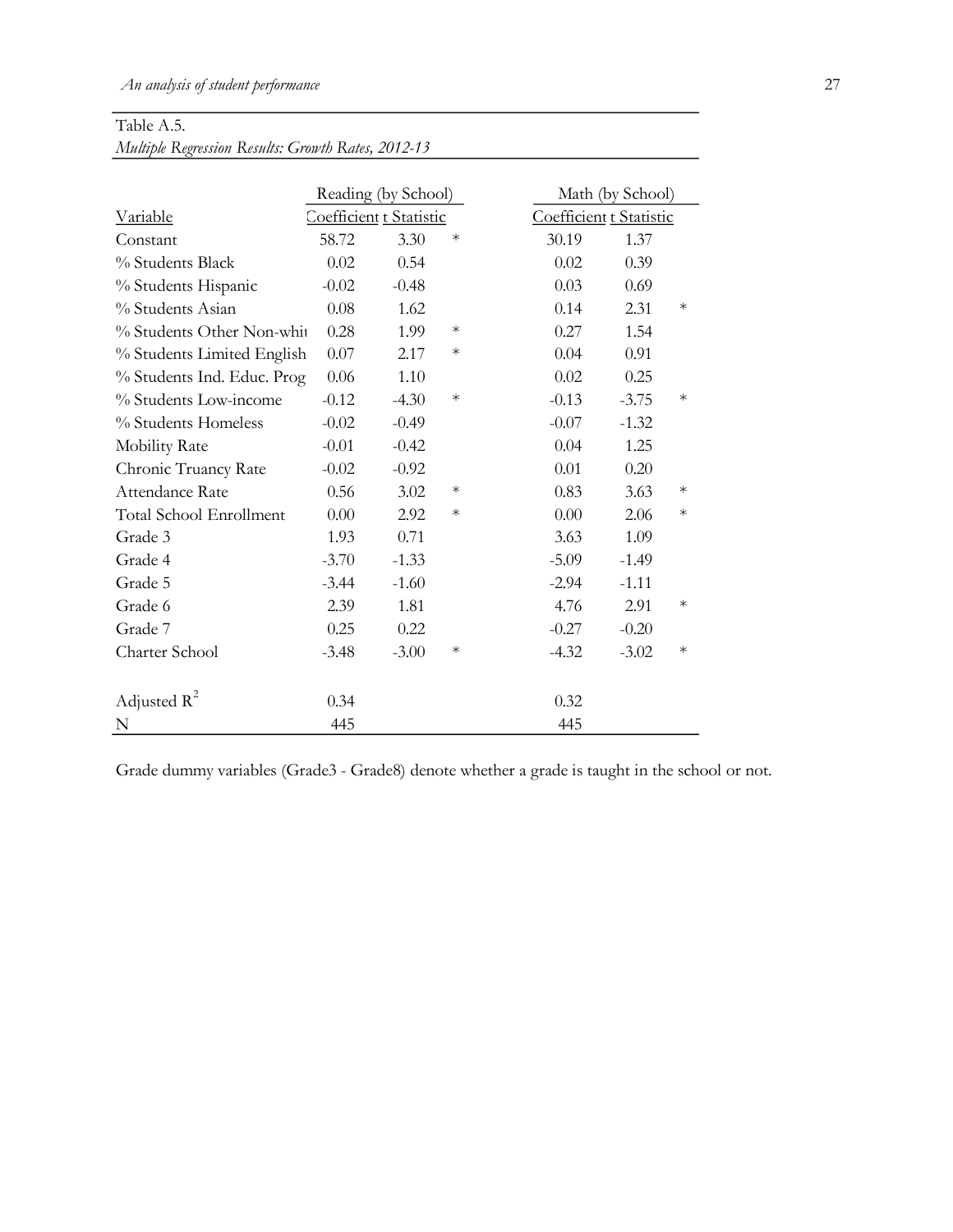|                                |             | Four-year Grad Rate |        | Five-Year Grad Rate     |         |        |
|--------------------------------|-------------|---------------------|--------|-------------------------|---------|--------|
| Variable                       | Coefficient | t Statistic         |        | Coefficient t Statistic |         |        |
| Constant                       | 72.90       | 1.43                |        | $-204.24$               | $-3.28$ | $\ast$ |
| % Students Black               | $-0.01$     | $-0.03$             |        | 0.42                    | 1.40    |        |
| % Students Hispanic            | $-0.20$     | $-0.49$             |        | 0.29                    | 0.85    |        |
| % Students Asian               | $-0.29$     | $-0.35$             |        | 0.44                    | 0.66    |        |
| % Students Other Non-whit      | 0.76        | 0.73                |        | 1.04                    | 1.14    |        |
| % Students Limited English     | $-0.18$     | $-0.40$             |        | $-0.03$                 | $-0.07$ |        |
| % Students Ind. Educ. Prog     | 0.10        | 0.36                |        | 0.63                    | 2.43    | $\ast$ |
| % Students Low-income          | 0.24        | 1.04                |        | 0.17                    | 0.76    |        |
| % Students Homeless            | 0.06        | 0.35                |        | $-0.18$                 | $-1.22$ |        |
| <b>Mobility Rate</b>           | $-0.12$     | $-2.39$             | $\ast$ | 0.07                    | 1.74    |        |
| Chronic Truancy Rate           | $-0.41$     | $-3.21$             | $\ast$ | 0.04                    | 0.33    |        |
| Attendance Rate                | 0.09        | 0.22                |        | 2.65                    | 4.53    | $\ast$ |
| <b>Total School Enrollment</b> | 0.00        | 2.32                | $\ast$ | 0.00                    | 2.53    | $\ast$ |
| Charter School                 | $-18.78$    | $-3.43$             | $\ast$ | $-31.25$                | $-6.41$ | $\ast$ |
|                                |             |                     |        |                         |         |        |
| Adjusted $R^2$                 | 0.36        |                     |        | 0.51                    |         |        |
| N                              | 107         |                     |        | 96                      |         |        |

Table A.6. *Multiple Regression Ressults: Graduation Rates, 2012-13*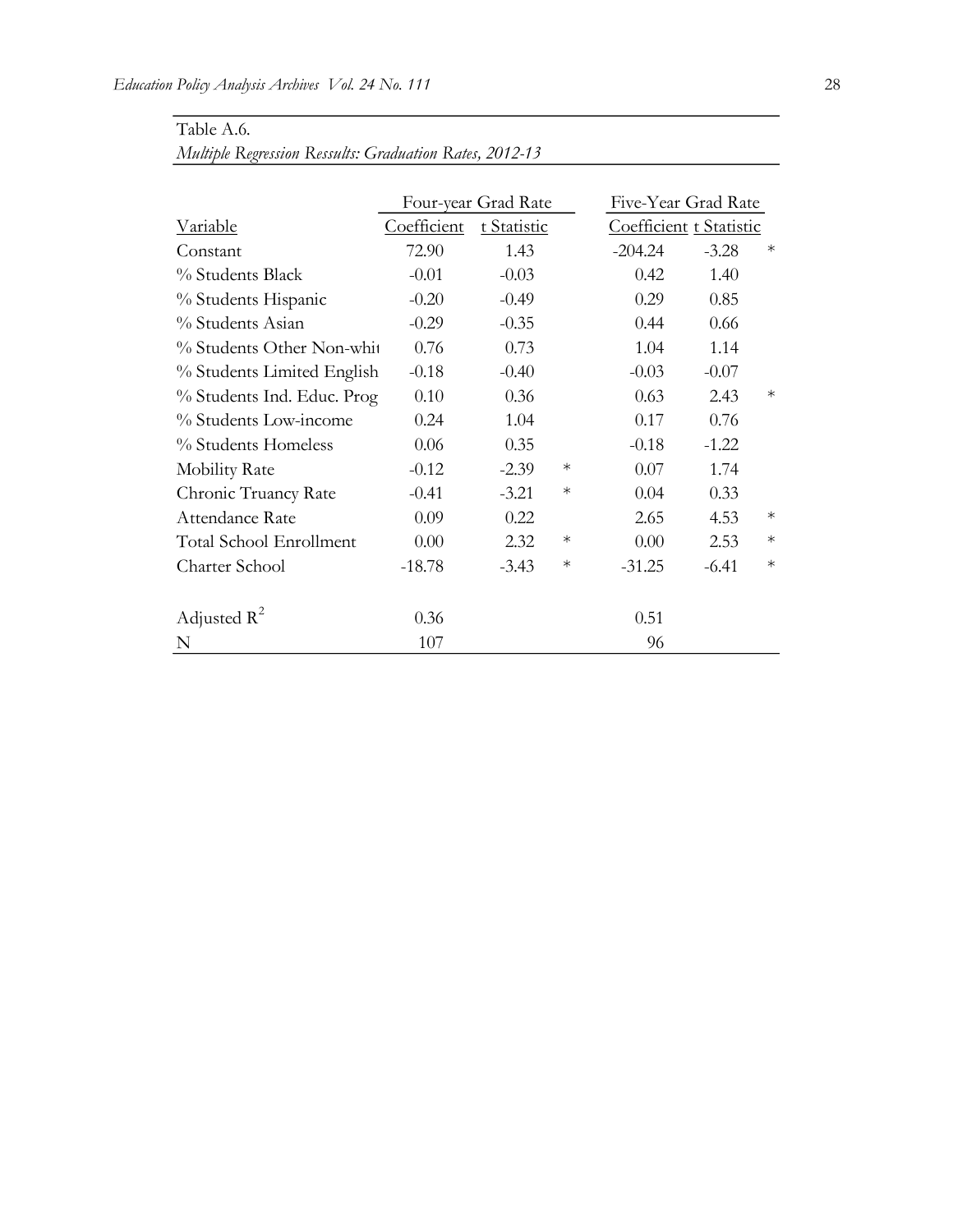|                                |                                                                                           | ACT Comp                                         | ACT English                                                                                    |                   |   | ACT Math                                                                                     |                                                                                                                                                                                                                                                                                                                                                                                                                                                                                     |   | ACT Science                                                                                                                                                                                                                                                                                                                                                                    |                                                                                                                                                                                                                                                                                                           |        |
|--------------------------------|-------------------------------------------------------------------------------------------|--------------------------------------------------|------------------------------------------------------------------------------------------------|-------------------|---|----------------------------------------------------------------------------------------------|-------------------------------------------------------------------------------------------------------------------------------------------------------------------------------------------------------------------------------------------------------------------------------------------------------------------------------------------------------------------------------------------------------------------------------------------------------------------------------------|---|--------------------------------------------------------------------------------------------------------------------------------------------------------------------------------------------------------------------------------------------------------------------------------------------------------------------------------------------------------------------------------|-----------------------------------------------------------------------------------------------------------------------------------------------------------------------------------------------------------------------------------------------------------------------------------------------------------|--------|
| Variable                       | Coefficient                                                                               | t Statisti                                       | Coefficient t Statistic                                                                        |                   |   | Coefficien                                                                                   |                                                                                                                                                                                                                                                                                                                                                                                                                                                                                     |   | <u>Coefficient</u>                                                                                                                                                                                                                                                                                                                                                             | t Statisti                                                                                                                                                                                                                                                                                                |        |
| Constant                       | 20.70                                                                                     | 4.57<br>⋇                                        | 16.30                                                                                          | 2.78              | ⋇ | 23.90                                                                                        | $\begin{array}{cccccc}\n\text{Equation 1:} & \text{Equation 2:} & \text{Equation 3:} & \text{Equation 4:} & \text{Equation 5:} & \text{Equation 5:} & \text{Equation 6:} & \text{Equation 7:} & \text{Equation 7:} & \text{Equation 8:} & \text{Equation 9:} & \text{Equation 9:} & \text{Equation 9:} & \text{Equation 1:} & \text{Equation 1:} & \text{Equation 1:} & \text{Equation 1:} & \text{Equation 1:} & \text{Equation 1:} & \text{Equation 1:} & \text{Equation 1:} & \$ | ⋇ |                                                                                                                                                                                                                                                                                                                                                                                |                                                                                                                                                                                                                                                                                                           | ⋇      |
| % Students Black               | 0.01                                                                                      | $-0.51$                                          | $-0.01$                                                                                        | $-0.18$           |   | 0.00                                                                                         |                                                                                                                                                                                                                                                                                                                                                                                                                                                                                     |   |                                                                                                                                                                                                                                                                                                                                                                                | 4 $\frac{1}{3}$ d $\frac{1}{3}$ d $\frac{1}{4}$ d $\frac{1}{2}$ d $\frac{1}{6}$ d $\frac{1}{6}$ d $\frac{1}{6}$ d $\frac{1}{6}$ d $\frac{1}{6}$ d $\frac{1}{6}$ d $\frac{1}{6}$ d $\frac{1}{6}$ d $\frac{1}{6}$ d $\frac{1}{6}$ d $\frac{1}{6}$ d $\frac{1}{6}$ d $\frac{1}{6}$ d $\frac{1}{6}$ d $\frac$ |        |
| % Students Hispanic            | $10.01\,$                                                                                 | 0.30                                             | $0.02\,$                                                                                       | 0.55              |   |                                                                                              |                                                                                                                                                                                                                                                                                                                                                                                                                                                                                     |   |                                                                                                                                                                                                                                                                                                                                                                                |                                                                                                                                                                                                                                                                                                           |        |
| % Students Asian               |                                                                                           | $187\,$                                          |                                                                                                | 1.60              |   |                                                                                              |                                                                                                                                                                                                                                                                                                                                                                                                                                                                                     | ⋇ |                                                                                                                                                                                                                                                                                                                                                                                |                                                                                                                                                                                                                                                                                                           |        |
| % Students Other Non-whi       |                                                                                           | 1.11                                             |                                                                                                | 1.30              |   |                                                                                              |                                                                                                                                                                                                                                                                                                                                                                                                                                                                                     |   |                                                                                                                                                                                                                                                                                                                                                                                |                                                                                                                                                                                                                                                                                                           |        |
| % Students Limited English     |                                                                                           | $-3.71$<br>⋇                                     |                                                                                                | $-3.59$           | ⋇ |                                                                                              |                                                                                                                                                                                                                                                                                                                                                                                                                                                                                     |   |                                                                                                                                                                                                                                                                                                                                                                                |                                                                                                                                                                                                                                                                                                           | $\ast$ |
| % Students Ind. Educ. Prog     |                                                                                           |                                                  |                                                                                                |                   |   |                                                                                              |                                                                                                                                                                                                                                                                                                                                                                                                                                                                                     |   |                                                                                                                                                                                                                                                                                                                                                                                |                                                                                                                                                                                                                                                                                                           |        |
| % Students Low-income          |                                                                                           | $-1.13$<br>$-3.24$                               |                                                                                                | $-0.87$ $^{-1}$   |   |                                                                                              |                                                                                                                                                                                                                                                                                                                                                                                                                                                                                     |   |                                                                                                                                                                                                                                                                                                                                                                                |                                                                                                                                                                                                                                                                                                           |        |
| % Students Homeless            | $\begin{array}{c} 0.10 \\ 0.07 \\ 0.07 \\ -0.02 \\ 0.04 \\ -0.02 \\ -0.02 \\ \end{array}$ |                                                  | 0.10<br>$0.11 \times 10$<br>$0.01 \times 10$<br>$0.01 \times 10$<br>$0.01 \times 10$<br>$0.03$ |                   |   | 0.03<br>$0.374$<br>$0.388$<br>$0.324$<br>$0.324$<br>$0.324$<br>$0.324$<br>$0.324$<br>$0.324$ |                                                                                                                                                                                                                                                                                                                                                                                                                                                                                     |   |                                                                                                                                                                                                                                                                                                                                                                                |                                                                                                                                                                                                                                                                                                           |        |
| Mobility Rate                  |                                                                                           | $\begin{array}{rr} 0.62 \\ -2.44 \\ \end{array}$ |                                                                                                | $0.47$ $^{-2.92}$ |   |                                                                                              |                                                                                                                                                                                                                                                                                                                                                                                                                                                                                     |   |                                                                                                                                                                                                                                                                                                                                                                                |                                                                                                                                                                                                                                                                                                           | $\ast$ |
| Chronic Truancy Rate           | $-0.02$                                                                                   |                                                  | $-0.02$                                                                                        | $-1.15$           |   |                                                                                              |                                                                                                                                                                                                                                                                                                                                                                                                                                                                                     |   |                                                                                                                                                                                                                                                                                                                                                                                |                                                                                                                                                                                                                                                                                                           |        |
| Attendance Rate                | $0.03\,$                                                                                  | $0.71\,$                                         | $80.0$                                                                                         |                   |   |                                                                                              |                                                                                                                                                                                                                                                                                                                                                                                                                                                                                     |   |                                                                                                                                                                                                                                                                                                                                                                                |                                                                                                                                                                                                                                                                                                           |        |
| <b>Total School Enrollment</b> | 000                                                                                       | $3.15$<br>-1.77<br>⋇                             | 0.00                                                                                           | 3.42              |   | $\frac{0.00}{0.25}$                                                                          |                                                                                                                                                                                                                                                                                                                                                                                                                                                                                     |   |                                                                                                                                                                                                                                                                                                                                                                                |                                                                                                                                                                                                                                                                                                           | ⋇      |
| Charter School                 | $-0.64$                                                                                   |                                                  | $-0.97$                                                                                        | $-2.06$           | ⋇ |                                                                                              |                                                                                                                                                                                                                                                                                                                                                                                                                                                                                     |   | $\begin{array}{c} 19.7 \\ 19.0 \\ 10.0 \\ 10.0 \\ 10.0 \\ \end{array}$<br>$\begin{array}{c} 19.0 \\ 19.0 \\ 10.0 \\ 10.0 \\ \end{array}$<br>$\begin{array}{c} 19.0 \\ 19.0 \\ 10.0 \\ 10.0 \\ \end{array}$<br>$\begin{array}{c} 19.0 \\ 19.0 \\ 10.0 \\ \end{array}$<br>$\begin{array}{c} 19.0 \\ 19.0 \\ 10.0 \\ \end{array}$<br>$\begin{array}{c} 19.0 \\ 19.0 \\ 10.0 \\ \$ |                                                                                                                                                                                                                                                                                                           | ⋇      |
| Adjusted $R^2$                 | 0.77                                                                                      |                                                  | 0.77                                                                                           |                   |   | 0.72                                                                                         |                                                                                                                                                                                                                                                                                                                                                                                                                                                                                     |   |                                                                                                                                                                                                                                                                                                                                                                                |                                                                                                                                                                                                                                                                                                           |        |
|                                | $\Im$                                                                                     |                                                  |                                                                                                |                   |   | S                                                                                            |                                                                                                                                                                                                                                                                                                                                                                                                                                                                                     |   |                                                                                                                                                                                                                                                                                                                                                                                |                                                                                                                                                                                                                                                                                                           |        |

Table A.7.

Table A.7.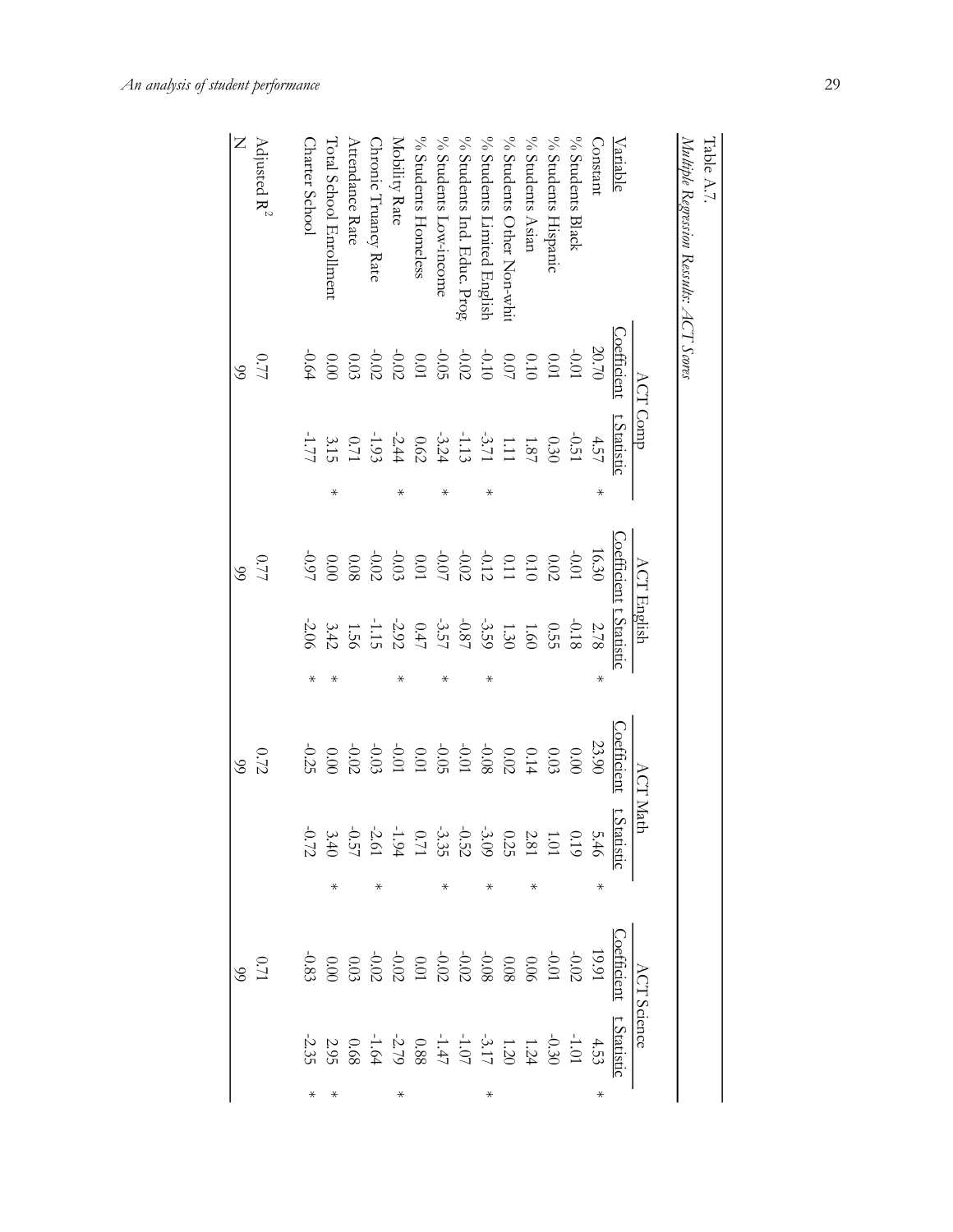| Multiple Regression Results: Reading Pass Rates, Pooled Grade Level, 2013-14<br>Table A.8 |                                                                         |                                                                   |         |                         |                                                   |         |                                             |                    |         |                                                                                                                                                                                                                                                                                                                                                                                              |                                                                                                                                                                                                                                                                                                                                                                                                                                                         |         |
|-------------------------------------------------------------------------------------------|-------------------------------------------------------------------------|-------------------------------------------------------------------|---------|-------------------------|---------------------------------------------------|---------|---------------------------------------------|--------------------|---------|----------------------------------------------------------------------------------------------------------------------------------------------------------------------------------------------------------------------------------------------------------------------------------------------------------------------------------------------------------------------------------------------|---------------------------------------------------------------------------------------------------------------------------------------------------------------------------------------------------------------------------------------------------------------------------------------------------------------------------------------------------------------------------------------------------------------------------------------------------------|---------|
|                                                                                           |                                                                         | All Students (by Grade)                                           |         |                         |                                                   |         | Black Students (by Grade) Lispanic Students |                    |         | (by Grade) Low-income (by Grade)                                                                                                                                                                                                                                                                                                                                                             |                                                                                                                                                                                                                                                                                                                                                                                                                                                         |         |
| Variable                                                                                  |                                                                         | <u>Coefficient t Statistic</u>                                    |         | Coefficient t Statistic |                                                   |         | Coefficient t Statistic                     |                    |         | Coefficient t Statistic                                                                                                                                                                                                                                                                                                                                                                      |                                                                                                                                                                                                                                                                                                                                                                                                                                                         |         |
| Constant                                                                                  | $-9.92$                                                                 | -0.52                                                             |         | $-26.31$                | $-1.02$                                           |         | $-8.17$                                     | $\overline{24}$    |         | $-49.61$                                                                                                                                                                                                                                                                                                                                                                                     | $-2.41$                                                                                                                                                                                                                                                                                                                                                                                                                                                 | $\ast$  |
| % Students Black                                                                          | $-0.10$                                                                 | $-2.79$                                                           | ⋇       | 0.46                    | 4.98                                              | $\star$ | $-0.16$                                     | $\Im$              | $\ast$  |                                                                                                                                                                                                                                                                                                                                                                                              |                                                                                                                                                                                                                                                                                                                                                                                                                                                         | $\ast$  |
| % Students Hispanic                                                                       | $-0.03$                                                                 | $-0.76$                                                           |         |                         | 3.14                                              | ⋇       | $-0.03$                                     | 49                 |         |                                                                                                                                                                                                                                                                                                                                                                                              |                                                                                                                                                                                                                                                                                                                                                                                                                                                         |         |
| % Students Asian                                                                          | 0.30                                                                    | 5.62                                                              |         |                         | 5.76                                              | $\star$ | $0.18\,$                                    |                    |         |                                                                                                                                                                                                                                                                                                                                                                                              |                                                                                                                                                                                                                                                                                                                                                                                                                                                         | $\ast$  |
| % Students Other Non-whi                                                                  | $0.41\,$                                                                | 2.36                                                              |         |                         | 3.46                                              | ⋇       | $\sqrt{17}$                                 |                    |         |                                                                                                                                                                                                                                                                                                                                                                                              |                                                                                                                                                                                                                                                                                                                                                                                                                                                         |         |
| % Students Limited English                                                                | $\mbox{}^{\rm -0.22}_{\rm -0.20}$                                       | $-5.90$                                                           |         |                         | $0.84\,$                                          |         |                                             |                    |         |                                                                                                                                                                                                                                                                                                                                                                                              |                                                                                                                                                                                                                                                                                                                                                                                                                                                         | ⋇       |
| % Students Ind. Educ. Prog                                                                |                                                                         | $-3.08$                                                           |         |                         | $-3.47$                                           | ⋇       |                                             |                    |         |                                                                                                                                                                                                                                                                                                                                                                                              |                                                                                                                                                                                                                                                                                                                                                                                                                                                         |         |
| % Students Low-income                                                                     |                                                                         | $-10.25$                                                          |         |                         | $-9.34$                                           | $\star$ |                                             |                    |         |                                                                                                                                                                                                                                                                                                                                                                                              |                                                                                                                                                                                                                                                                                                                                                                                                                                                         |         |
| % Students Homeless                                                                       |                                                                         |                                                                   |         |                         |                                                   | $\ast$  |                                             |                    |         |                                                                                                                                                                                                                                                                                                                                                                                              |                                                                                                                                                                                                                                                                                                                                                                                                                                                         |         |
| Mobility Rate                                                                             | $-0.33$<br>$-0.33$<br>$1.16$<br>$0.00$<br>$-0.15$<br>$-0.15$<br>$-0.15$ | $-7.60$<br>$-7.581$<br>$-1.959$<br>$-1.959$<br>$-1.94$<br>$-1.94$ |         |                         | $-5.90$<br>$-5.18$<br>$4.17$<br>$-2.74$<br>$0.23$ | ⋇       | $-0.084$ $-0.087$ $-0.087$ $-0.087$ $-0.09$ |                    |         | $\frac{1}{3} \frac{1}{3} \frac{1}{3} \frac{1}{3} \frac{1}{3} \frac{1}{3} \frac{1}{3} \frac{1}{3} \frac{1}{3} \frac{1}{3} \frac{1}{3} \frac{1}{3} \frac{1}{3} \frac{1}{3} \frac{1}{3} \frac{1}{3} \frac{1}{3} \frac{1}{3} \frac{1}{3} \frac{1}{3} \frac{1}{3} \frac{1}{3} \frac{1}{3} \frac{1}{3} \frac{1}{3} \frac{1}{3} \frac{1}{3} \frac{1}{3} \frac{1}{3} \frac{1}{3} \frac{1}{3} \frac{$ | $\frac{3}{12} \div \frac{1}{12} \times \frac{3}{12} \times \frac{3}{12} \times \frac{3}{12} \times \frac{3}{12} \times \frac{1}{12} \times \frac{5}{12} \times \frac{6}{12} \times \frac{1}{12} \times \frac{1}{12} \times \frac{6}{12} \times \frac{1}{12} \times \frac{1}{12} \times \frac{1}{12} \times \frac{1}{12} \times \frac{1}{12} \times \frac{1}{12} \times \frac{1}{12} \times \frac{1}{12} \times \frac{1}{12} \times \frac{1}{12} \times$ |         |
| Attendance Rate                                                                           |                                                                         |                                                                   |         |                         |                                                   | $\ast$  |                                             |                    |         |                                                                                                                                                                                                                                                                                                                                                                                              |                                                                                                                                                                                                                                                                                                                                                                                                                                                         |         |
| Total School Enrollment                                                                   |                                                                         |                                                                   |         |                         |                                                   |         |                                             |                    |         |                                                                                                                                                                                                                                                                                                                                                                                              |                                                                                                                                                                                                                                                                                                                                                                                                                                                         |         |
| Grade 3                                                                                   |                                                                         |                                                                   |         |                         |                                                   | $\star$ |                                             |                    | $\star$ |                                                                                                                                                                                                                                                                                                                                                                                              |                                                                                                                                                                                                                                                                                                                                                                                                                                                         |         |
| Grade 4                                                                                   |                                                                         |                                                                   |         |                         |                                                   |         | $0.68\,$                                    |                    |         |                                                                                                                                                                                                                                                                                                                                                                                              |                                                                                                                                                                                                                                                                                                                                                                                                                                                         |         |
| Grade 5                                                                                   | $-6.80$                                                                 |                                                                   |         |                         | $-2.99$                                           | ⋇       | $-4.24$                                     |                    |         |                                                                                                                                                                                                                                                                                                                                                                                              |                                                                                                                                                                                                                                                                                                                                                                                                                                                         |         |
| Grade 6                                                                                   | 2.11                                                                    | $1.03\,$                                                          |         |                         | 2.53                                              | ⋇       | $-3.87$                                     |                    |         |                                                                                                                                                                                                                                                                                                                                                                                              |                                                                                                                                                                                                                                                                                                                                                                                                                                                         |         |
| Grade 7                                                                                   | $-1.60$                                                                 | $-1.14$                                                           |         | $-4.46$<br>-6.73        | $-1.95$                                           |         | $3.10\,$                                    |                    |         |                                                                                                                                                                                                                                                                                                                                                                                              |                                                                                                                                                                                                                                                                                                                                                                                                                                                         |         |
| Charter School                                                                            | $-4.41$                                                                 | $-3.48$                                                           | $\star$ |                         |                                                   | $\ast$  | $-0.36$                                     | $\overline{\circ}$ |         |                                                                                                                                                                                                                                                                                                                                                                                              |                                                                                                                                                                                                                                                                                                                                                                                                                                                         | $\star$ |
| Adjusted $R^2$                                                                            | 0.58                                                                    |                                                                   |         | 0.38                    |                                                   |         | $0.42$                                      |                    |         | 0.43                                                                                                                                                                                                                                                                                                                                                                                         |                                                                                                                                                                                                                                                                                                                                                                                                                                                         |         |
| $\overline{Z}$                                                                            | 2,296                                                                   |                                                                   |         | 1,349                   |                                                   |         | 1,155                                       |                    |         | 2,260                                                                                                                                                                                                                                                                                                                                                                                        |                                                                                                                                                                                                                                                                                                                                                                                                                                                         |         |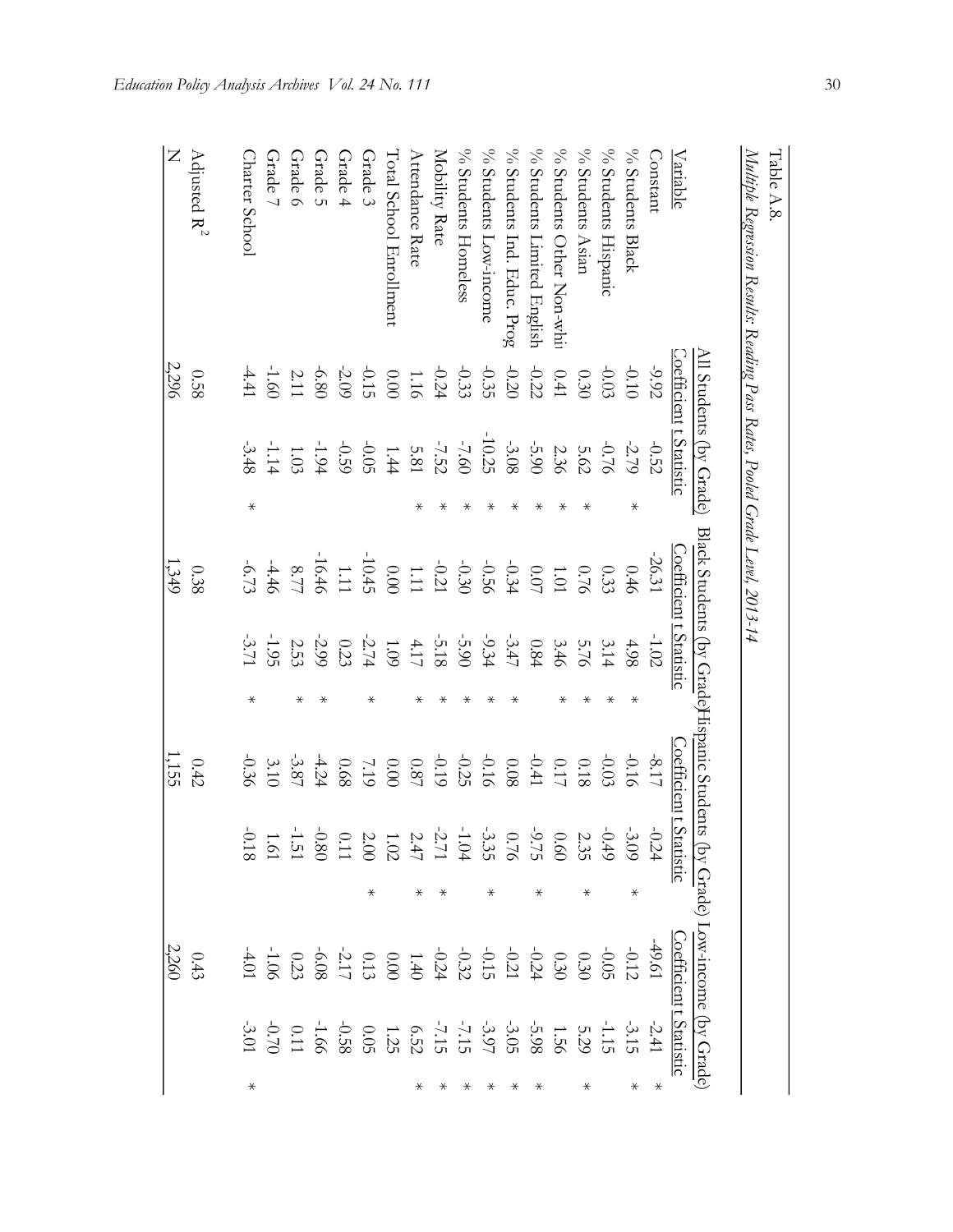| ١<br>2777 |
|-----------|
|           |
| ١         |
|           |
|           |
| í         |
| ١<br>٠    |
|           |
|           |
|           |
|           |
|           |
|           |
|           |
|           |
|           |
|           |
|           |

Multiple Regression Results: Reading Pass Rates, School Level, 2013-14 *Multiple Regression Results: Reading Pass Rates, School Level, 2013-14*

|                                | All Students (by School) |                             |         | Black Students (by School) ispanic Students (by So |                                                                                  |         |                                                                                                                                                                                                                                                              |                                                                                            | choolf ow Income (by School                                                                                                                |         |
|--------------------------------|--------------------------|-----------------------------|---------|----------------------------------------------------|----------------------------------------------------------------------------------|---------|--------------------------------------------------------------------------------------------------------------------------------------------------------------------------------------------------------------------------------------------------------------|--------------------------------------------------------------------------------------------|--------------------------------------------------------------------------------------------------------------------------------------------|---------|
| Variable                       | Coefficient t Statistic  |                             |         | <u>Coefficient t Statistic</u>                     |                                                                                  |         | Coefficient t Statistic                                                                                                                                                                                                                                      |                                                                                            | Coefficient t Statisti                                                                                                                     |         |
| _onstant                       | 12.00                    | 3.62                        | $\ast$  | 103.69                                             | 2.23                                                                             | $\ast$  | 47.26                                                                                                                                                                                                                                                        | 660                                                                                        |                                                                                                                                            |         |
| $\%$ Students Black            | $-0.05$                  | $-0.80$                     |         | 0.26                                               | (1.49)                                                                           |         |                                                                                                                                                                                                                                                              | $-1.53$                                                                                    | $12.7$<br>$12.8$ $36.8$ $32.4$ $32.4$ $32.4$ $32.4$ $32.4$ $32.4$ $32.4$ $32.4$ $32.4$<br>$32.4$ $32.4$ $32.4$ $32.4$ $32.4$ $32.4$ $32.4$ |         |
| % Students Hispanic            | 0.00                     | 10.01                       |         | 90.0                                               | 0.32                                                                             |         | $-0.11$<br>0.04                                                                                                                                                                                                                                              | 0.47                                                                                       |                                                                                                                                            |         |
| $\%$ Students Asian            |                          | 3.59                        | ⋇       | $0.41\,$                                           | 1.83                                                                             |         |                                                                                                                                                                                                                                                              | 2.42                                                                                       |                                                                                                                                            | ⋇       |
| % Students Other Non-whi       | $0.35$<br>$0.54$         | 1.70                        |         | $60^{\circ}$                                       | $1.84\,$                                                                         |         |                                                                                                                                                                                                                                                              | 1.26                                                                                       |                                                                                                                                            |         |
| % Students Limited English     |                          | $-2.94$                     | ⋇       | $0.13\,$                                           |                                                                                  |         |                                                                                                                                                                                                                                                              | -6.29                                                                                      |                                                                                                                                            |         |
| % Students Ind. Educ. Prog     | $-0.32$                  | $-2.65$                     |         |                                                    | 0.93<br>$-1$ , 9.9<br>$-4$ , 4.9<br>$-3$ , 6<br>$-1$<br>$-1$<br>$-3$ , 9<br>$-1$ |         | 0.01<br>0.01<br>0.01<br>0.01<br>0.01<br>0.01<br>0.01<br>0.01<br>0.01<br>0.01<br>0.01<br>0.01<br>0.01<br>0.01<br>0.01<br>0.01<br>0.01<br>0.01<br>0.01<br>0.01<br>0.01<br>0.01<br>0.01<br>0.01<br>0.01<br>0.01<br>0.01<br>0.01<br>0.01<br>0.01<br>0.01<br>0.01 |                                                                                            |                                                                                                                                            | ⋇       |
| % Students Low-income          |                          |                             | ⋇       |                                                    |                                                                                  | ⋇       |                                                                                                                                                                                                                                                              | ⋇                                                                                          |                                                                                                                                            |         |
| $\%$ Students Homeless         | $-0.33$<br>$-0.32$       | $-6$ $+6$ $-5$<br>$-5$ $-5$ |         | $-0.38$<br>$-0.35$<br>$-0.35$                      |                                                                                  |         |                                                                                                                                                                                                                                                              | $\begin{array}{rrrrrr} -0.27 & -0.87 \\ -0.87 & 0.87 \\ \hline 0.08 & 0.44 \\ \end{array}$ |                                                                                                                                            |         |
| Mobility Rate                  |                          |                             | $\star$ |                                                    |                                                                                  |         |                                                                                                                                                                                                                                                              |                                                                                            |                                                                                                                                            |         |
| Attendance Rate                | $-0.10$                  |                             |         | $-0.18$ $\,$                                       |                                                                                  |         |                                                                                                                                                                                                                                                              |                                                                                            |                                                                                                                                            |         |
| <b>Total School Enrollment</b> | $0.00$                   | $-0.29$ $\,$                | ⋇       |                                                    | $2.01\,$                                                                         | ⋇       |                                                                                                                                                                                                                                                              |                                                                                            |                                                                                                                                            |         |
| Grade 3                        | $-4.08$                  |                             |         | -9.65                                              | $-1.83$                                                                          |         |                                                                                                                                                                                                                                                              |                                                                                            |                                                                                                                                            |         |
| Grade 4                        | $-2.08$                  |                             |         |                                                    | $0.11\,$                                                                         |         |                                                                                                                                                                                                                                                              |                                                                                            |                                                                                                                                            |         |
| Grade 5                        | $-1.94$                  | $-1.18$<br>-0.47            |         | $-5.27$                                            | $-0.67$                                                                          |         |                                                                                                                                                                                                                                                              |                                                                                            |                                                                                                                                            |         |
| Grade 6                        | 0.98                     |                             |         |                                                    | 0.38                                                                             |         |                                                                                                                                                                                                                                                              |                                                                                            |                                                                                                                                            |         |
| Grade 7                        | $-7.37$                  | $-0.37$                     |         | $1.84$<br>$-3.41$<br>$-8.71$                       | $-0.98$                                                                          |         | $\frac{2}{3}$ $\frac{2}{1}$ $\frac{1}{3}$                                                                                                                                                                                                                    | $060$                                                                                      |                                                                                                                                            |         |
| Charter School                 |                          | $-3.49$                     | $\star$ |                                                    |                                                                                  | $\star$ |                                                                                                                                                                                                                                                              | $-0.56$                                                                                    |                                                                                                                                            | $\star$ |
| Adjusted $R^2$                 | 0.71                     |                             |         | 0.47                                               |                                                                                  |         | 0.67                                                                                                                                                                                                                                                         |                                                                                            | 0.60                                                                                                                                       |         |
|                                | 415                      |                             |         | 267                                                |                                                                                  |         | 226                                                                                                                                                                                                                                                          |                                                                                            |                                                                                                                                            |         |
|                                |                          |                             |         |                                                    |                                                                                  |         |                                                                                                                                                                                                                                                              |                                                                                            |                                                                                                                                            |         |

Grade dummy variables (Grade 3 - Grade 7) denote whether a grade is taught in the school or not. Grade dummy variables (Grade 3 - Grade 7) denote whether a grade is taught in the school or not.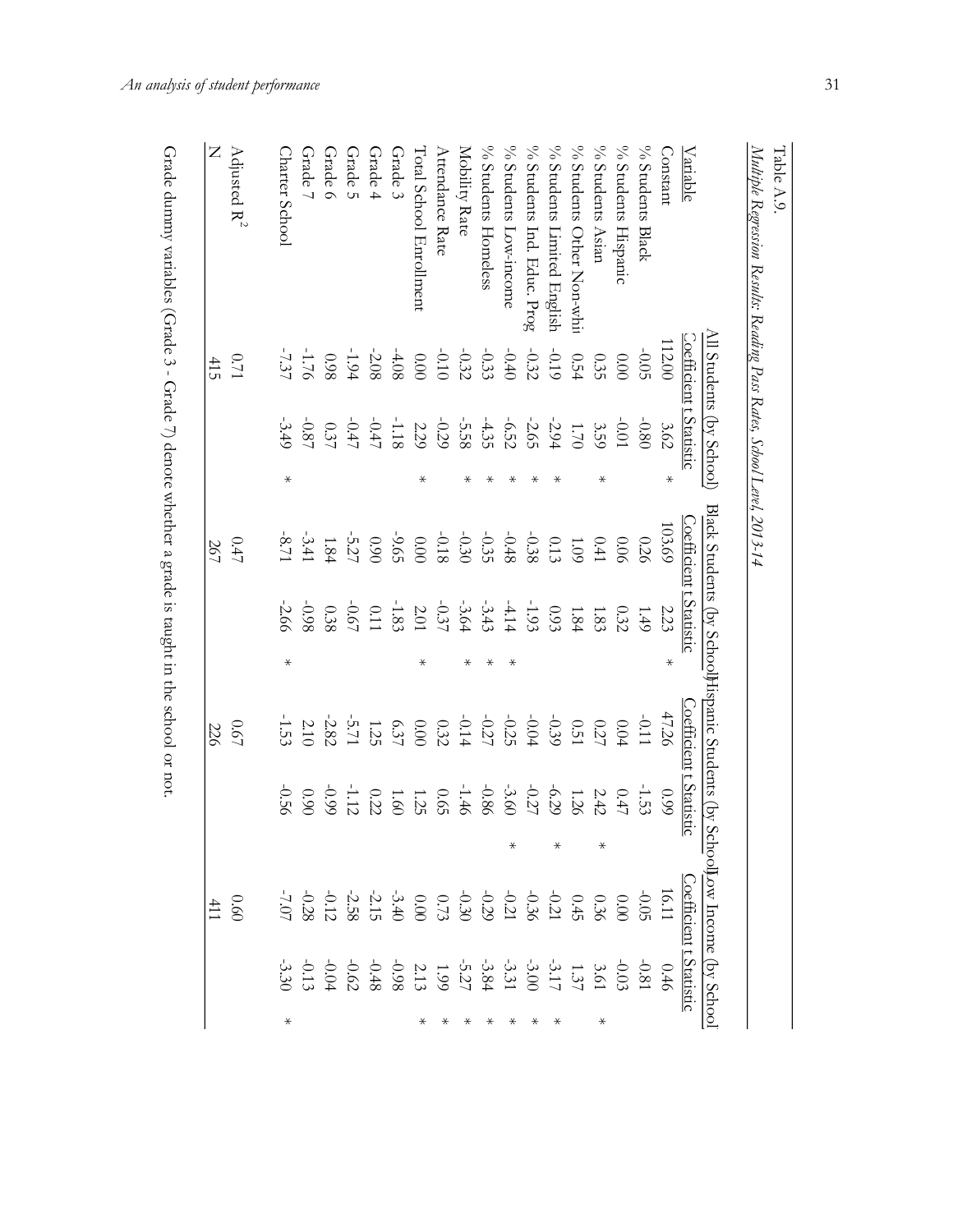| Table A.10.                                                               |                                                                 |                                    |         |                                                              |                              |         |                                                                                                                                                                                |                                                                                                                                                                                                                                                                                                                                     |         |                                                                              |         |  |
|---------------------------------------------------------------------------|-----------------------------------------------------------------|------------------------------------|---------|--------------------------------------------------------------|------------------------------|---------|--------------------------------------------------------------------------------------------------------------------------------------------------------------------------------|-------------------------------------------------------------------------------------------------------------------------------------------------------------------------------------------------------------------------------------------------------------------------------------------------------------------------------------|---------|------------------------------------------------------------------------------|---------|--|
| Multiple Regression Results: Math Pass Rates, Pooled Grade Level, 2013-14 |                                                                 |                                    |         |                                                              |                              |         |                                                                                                                                                                                |                                                                                                                                                                                                                                                                                                                                     |         |                                                                              |         |  |
|                                                                           | All Students (by Grade)                                         |                                    |         |                                                              |                              |         |                                                                                                                                                                                |                                                                                                                                                                                                                                                                                                                                     |         | Black Students (by Grade) Hispanic Students (by Grade) Low-income (by Grade) |         |  |
| Variable                                                                  | Coefficient t Statistic                                         |                                    |         | <u>Coefficient t Statistic</u>                               |                              |         | Coefficient t Statistic                                                                                                                                                        |                                                                                                                                                                                                                                                                                                                                     |         | Coefficient t Statist                                                        |         |  |
| Constant                                                                  | $-122.62$                                                       | $-5.06$                            | $\ast$  | $-151.04$                                                    | $+67$                        | ⋇       | -80.08                                                                                                                                                                         | $-1.9$                                                                                                                                                                                                                                                                                                                              | ⋇       | $-166.64$                                                                    | $-6.55$ |  |
| % Students Black                                                          | $-0.21$                                                         | 4.73                               | ⋇       | 0.05                                                         | 0.41                         |         | $-0.19$                                                                                                                                                                        |                                                                                                                                                                                                                                                                                                                                     | ⋇       |                                                                              | $-4.74$ |  |
| % Students Hispanic                                                       | $-0.16$                                                         | $-3.24$                            |         | $-0.13$                                                      | $-0.95$                      |         | $-0.16$                                                                                                                                                                        | $-3\frac{3}{2}$                                                                                                                                                                                                                                                                                                                     |         |                                                                              |         |  |
| $\%$ Students Asian                                                       | 0.19                                                            | 2.91                               | $\ast$  | $0.19\,$                                                     | $60^{\circ}$ l               |         | 0.04                                                                                                                                                                           | $0.48\,$                                                                                                                                                                                                                                                                                                                            |         |                                                                              |         |  |
| % Students Other Non-whi                                                  | $-0.20$                                                         | $-0.92$                            |         |                                                              | $60^{\circ}$                 |         |                                                                                                                                                                                |                                                                                                                                                                                                                                                                                                                                     |         |                                                                              |         |  |
| % Students Limited English                                                |                                                                 | $-3.19$                            | ⋇       | $-0.03$<br>30.04                                             | $0.37\,$                     |         |                                                                                                                                                                                | $-2.40$<br>-5.27                                                                                                                                                                                                                                                                                                                    |         |                                                                              |         |  |
| % Students Ind. Educ. Prog                                                | $\begin{array}{r} -0.15 \\ -0.22 \\ -0.19 \\ -0.23 \end{array}$ | $-2.65$                            | $\star$ |                                                              | $-3.30$                      | $\star$ |                                                                                                                                                                                |                                                                                                                                                                                                                                                                                                                                     |         |                                                                              |         |  |
| % Students Low-income                                                     |                                                                 |                                    | ⋇       |                                                              | $-4.04$                      | ⋇       |                                                                                                                                                                                |                                                                                                                                                                                                                                                                                                                                     |         |                                                                              |         |  |
| % Students Homeless                                                       |                                                                 |                                    | ⋇       |                                                              |                              | ⋇       |                                                                                                                                                                                |                                                                                                                                                                                                                                                                                                                                     |         |                                                                              |         |  |
| Mobility Rate                                                             |                                                                 | $4\frac{4}{27}$<br>$4\frac{7}{27}$ | ⋇       | $-0.40$<br>$-0.31$<br>$-0.20$                                | $-3.16$ $\,$                 |         | $\begin{array}{c} -0.90 \\ -0.07 \\ 0.07 \\ \end{array} \rightarrow \begin{array}{c} -0.90 \\ -0.07 \\ \end{array} \rightarrow \begin{array}{c} -0.90 \\ -0.00 \\ \end{array}$ | 0.61<br>$\frac{1}{2}$ , $\frac{1}{2}$ , $\frac{1}{6}$ , $\frac{1}{6}$ , $\frac{1}{6}$ , $\frac{1}{6}$ , $\frac{1}{6}$ , $\frac{1}{6}$ , $\frac{1}{6}$ , $\frac{1}{6}$ , $\frac{1}{6}$ , $\frac{1}{6}$ , $\frac{1}{6}$ , $\frac{1}{6}$ , $\frac{1}{6}$ , $\frac{1}{6}$ , $\frac{1}{6}$ , $\frac{1}{6}$ , $\frac{1}{6}$ , $\frac{1}{$ |         |                                                                              |         |  |
| Attendance Rate                                                           |                                                                 |                                    | ⋇       |                                                              | $7.90\,$                     |         |                                                                                                                                                                                |                                                                                                                                                                                                                                                                                                                                     | $\star$ |                                                                              |         |  |
| <b>Total School Enrollment</b>                                            |                                                                 | $9.23$ $\,$                        | ⋇       |                                                              | 1.55                         |         |                                                                                                                                                                                |                                                                                                                                                                                                                                                                                                                                     |         |                                                                              |         |  |
| Grade 3                                                                   | $\begin{array}{c} -0.19 \\ 2.33 \\ 0.00 \\ 2.97 \end{array}$    |                                    |         | $\begin{array}{c} 2.63 \\ 0.00 \\ -9.22 \\ 9.62 \end{array}$ |                              |         |                                                                                                                                                                                |                                                                                                                                                                                                                                                                                                                                     |         |                                                                              |         |  |
| Grade 4                                                                   |                                                                 | $\frac{0.18}{0.67}$                |         |                                                              | $-1.93$<br>$-3.25$<br>$2.03$ |         |                                                                                                                                                                                |                                                                                                                                                                                                                                                                                                                                     |         |                                                                              |         |  |
| Grade 5                                                                   | $-9.46$                                                         | $-2.14$                            | ⋇       | $-22.04$                                                     |                              | ⋇       | -3.68                                                                                                                                                                          |                                                                                                                                                                                                                                                                                                                                     |         |                                                                              |         |  |
| Grade 6                                                                   | $2.02\,$                                                        | $0.80\,$                           |         | $8.70$                                                       |                              | $\ast$  | $-4.05$                                                                                                                                                                        |                                                                                                                                                                                                                                                                                                                                     |         |                                                                              |         |  |
| Grade 7                                                                   | $-1.32$                                                         | $-0.75$                            |         | -3.86                                                        | $-1.34$                      |         | 0.65                                                                                                                                                                           |                                                                                                                                                                                                                                                                                                                                     |         |                                                                              |         |  |
| Charter School                                                            | 90.06                                                           | $-3.80$                            | $\star$ | $-7.04$                                                      | $-3.09$                      | $\star$ | $-3.68$                                                                                                                                                                        |                                                                                                                                                                                                                                                                                                                                     |         |                                                                              |         |  |
| Adjusted $R^2$                                                            | 0.43                                                            |                                    |         | 0.24                                                         |                              |         | 0.22                                                                                                                                                                           |                                                                                                                                                                                                                                                                                                                                     |         | 0.32                                                                         |         |  |
|                                                                           |                                                                 |                                    |         |                                                              |                              |         | 1,157                                                                                                                                                                          |                                                                                                                                                                                                                                                                                                                                     |         | $\frac{2,260}{ }$                                                            |         |  |
| Z                                                                         | 2,301                                                           |                                    |         | $\frac{1,357}{2}$                                            |                              |         |                                                                                                                                                                                |                                                                                                                                                                                                                                                                                                                                     |         |                                                                              |         |  |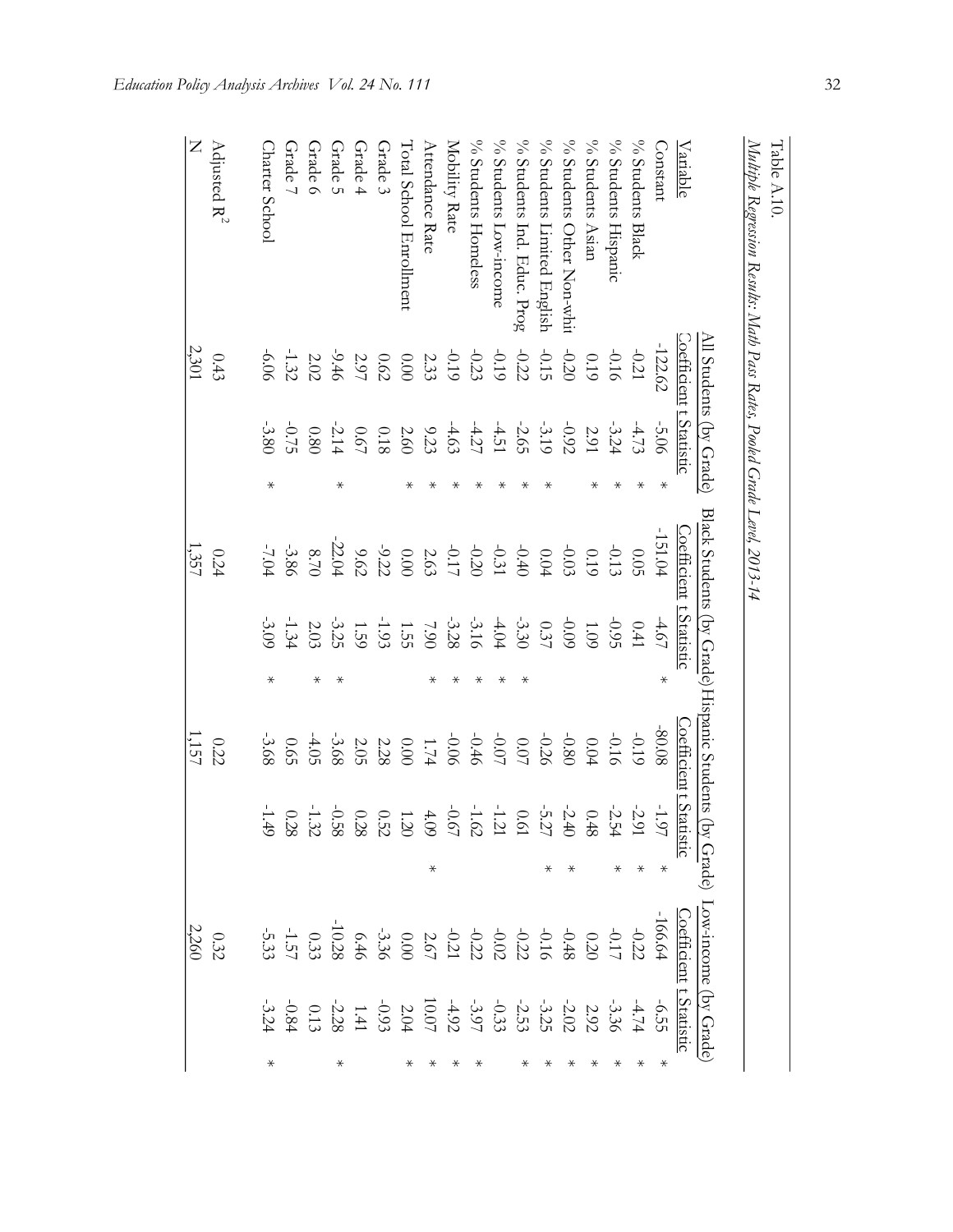|                                |                                                                                                                   | All Students (by School)       |         |                         |                                                                                                                                                                                                                                                                                                                       |         |              |                                |         | Black Students (by School) Lispanic Students (by School) Low Income (by School)                                                                                                                                                                                                                                                                                                              |         |
|--------------------------------|-------------------------------------------------------------------------------------------------------------------|--------------------------------|---------|-------------------------|-----------------------------------------------------------------------------------------------------------------------------------------------------------------------------------------------------------------------------------------------------------------------------------------------------------------------|---------|--------------|--------------------------------|---------|----------------------------------------------------------------------------------------------------------------------------------------------------------------------------------------------------------------------------------------------------------------------------------------------------------------------------------------------------------------------------------------------|---------|
| <u>Variable</u>                |                                                                                                                   | <u>Coefficient t Statistic</u> |         | Coefficient t Statistic |                                                                                                                                                                                                                                                                                                                       |         |              | <u>loefficient t Statistic</u> |         | Coefficient t Statisti                                                                                                                                                                                                                                                                                                                                                                       |         |
| _onstant                       | 2.27                                                                                                              | 90.0                           |         | 13.77                   | $-0.25$                                                                                                                                                                                                                                                                                                               |         | $-9.03$      | $-0.16$                        |         | $-106.16$                                                                                                                                                                                                                                                                                                                                                                                    | $\star$ |
| % Students Black               | $-0.14$                                                                                                           |                                |         |                         | $0.44$                                                                                                                                                                                                                                                                                                                |         | $-0.14$      |                                |         |                                                                                                                                                                                                                                                                                                                                                                                              |         |
| % Students Hispanic            | $-0.10$                                                                                                           |                                |         |                         | 1/10                                                                                                                                                                                                                                                                                                                  |         | $60^{\circ}$ |                                |         | $\frac{1}{1} \frac{1}{1} \frac{1}{1} \frac{1}{1} \frac{1}{1} \frac{1}{1} \frac{1}{1} \frac{1}{1} \frac{1}{1} \frac{1}{1} \frac{1}{1} \frac{1}{1} \frac{1}{1} \frac{1}{1} \frac{1}{1} \frac{1}{1} \frac{1}{1} \frac{1}{1} \frac{1}{1} \frac{1}{1} \frac{1}{1} \frac{1}{1} \frac{1}{1} \frac{1}{1} \frac{1}{1} \frac{1}{1} \frac{1}{1} \frac{1}{1} \frac{1}{1} \frac{1}{1} \frac{1}{1} \frac{$ |         |
| $\%$ Students Asian            | $0.28\,$                                                                                                          |                                | $\star$ |                         |                                                                                                                                                                                                                                                                                                                       |         |              |                                |         |                                                                                                                                                                                                                                                                                                                                                                                              | $\ast$  |
| % Students Other Non-whi       |                                                                                                                   |                                |         |                         |                                                                                                                                                                                                                                                                                                                       |         |              |                                |         |                                                                                                                                                                                                                                                                                                                                                                                              |         |
| $\%$ Students Limited English  |                                                                                                                   |                                |         |                         |                                                                                                                                                                                                                                                                                                                       |         |              |                                | $\star$ |                                                                                                                                                                                                                                                                                                                                                                                              |         |
| $\%$ Students Ind. Educ. Prog  | $\begin{array}{c} -0.13 \\ -0.12 \\ 0.03 \\ \end{array}$ $\begin{array}{c} -0.12 \\ -0.28 \\ 0.00 \\ \end{array}$ |                                | ⋇       |                         | 0 0 0 0 $\frac{1}{2}$ $\frac{1}{2}$ $\frac{1}{2}$ $\frac{1}{2}$ $\frac{1}{2}$ $\frac{1}{2}$ $\frac{1}{2}$ $\frac{1}{2}$ $\frac{1}{2}$ $\frac{1}{2}$ $\frac{1}{2}$ $\frac{1}{2}$ $\frac{1}{2}$ $\frac{1}{2}$ $\frac{1}{2}$ $\frac{1}{2}$ $\frac{1}{2}$ $\frac{1}{2}$ $\frac{1}{2}$ $\frac{1}{2}$ $\frac{1}{2}$ $\frac$ |         |              |                                |         |                                                                                                                                                                                                                                                                                                                                                                                              | $\star$ |
| $\%$ Students Low-income       |                                                                                                                   |                                |         |                         |                                                                                                                                                                                                                                                                                                                       |         |              |                                | $\ast$  |                                                                                                                                                                                                                                                                                                                                                                                              |         |
| % Students Homeless            |                                                                                                                   |                                |         |                         |                                                                                                                                                                                                                                                                                                                       |         |              |                                |         |                                                                                                                                                                                                                                                                                                                                                                                              | ⋇       |
| Mobility Rate                  |                                                                                                                   |                                |         |                         |                                                                                                                                                                                                                                                                                                                       |         |              |                                |         |                                                                                                                                                                                                                                                                                                                                                                                              | $\ast$  |
| Attendance Rate                |                                                                                                                   |                                |         |                         |                                                                                                                                                                                                                                                                                                                       |         |              |                                |         |                                                                                                                                                                                                                                                                                                                                                                                              | ⋇       |
| <b>Total School Enrollment</b> |                                                                                                                   |                                |         |                         |                                                                                                                                                                                                                                                                                                                       |         |              |                                |         |                                                                                                                                                                                                                                                                                                                                                                                              | ⋇       |
| Grade 3                        |                                                                                                                   |                                |         |                         |                                                                                                                                                                                                                                                                                                                       |         |              |                                |         |                                                                                                                                                                                                                                                                                                                                                                                              |         |
| Grade 4                        | $3.89\,$                                                                                                          |                                |         |                         |                                                                                                                                                                                                                                                                                                                       |         |              |                                |         |                                                                                                                                                                                                                                                                                                                                                                                              |         |
| Grade 5                        | $-2.88$                                                                                                           |                                |         |                         |                                                                                                                                                                                                                                                                                                                       |         | $-2.55$      |                                |         |                                                                                                                                                                                                                                                                                                                                                                                              |         |
| Grade 6                        |                                                                                                                   |                                |         |                         |                                                                                                                                                                                                                                                                                                                       |         | $-2.98$      |                                |         |                                                                                                                                                                                                                                                                                                                                                                                              |         |
| Grade 7                        | $0.71$<br>-1.77<br>-8.54                                                                                          |                                |         |                         |                                                                                                                                                                                                                                                                                                                       |         | $-0.38$      |                                |         |                                                                                                                                                                                                                                                                                                                                                                                              |         |
| Charter School                 |                                                                                                                   |                                | $\star$ |                         |                                                                                                                                                                                                                                                                                                                       | $\star$ | 4.80         |                                |         |                                                                                                                                                                                                                                                                                                                                                                                              | $\star$ |
| Adjusted $R^2$                 | 0.57                                                                                                              |                                |         | 0.32                    |                                                                                                                                                                                                                                                                                                                       |         | 0.48         |                                |         | 0.47                                                                                                                                                                                                                                                                                                                                                                                         |         |
|                                | 415                                                                                                               |                                |         | 267                     |                                                                                                                                                                                                                                                                                                                       |         | 227          |                                |         |                                                                                                                                                                                                                                                                                                                                                                                              |         |
|                                |                                                                                                                   |                                |         |                         |                                                                                                                                                                                                                                                                                                                       |         |              |                                |         |                                                                                                                                                                                                                                                                                                                                                                                              |         |

Grade dummy variables (Grade3 - Grade8) denote whether a grade is taught in the school or not. Grade dummy variables (Grade3 - Grade8) denote whether a grade is taught in the school or not.

*Multiple Regression Results: Math Pass Rates, School Level, 2013-14*

Multiple Regression Results: Math Pass Rates, School Level, 2013-14

Table A.11.

Table A.11.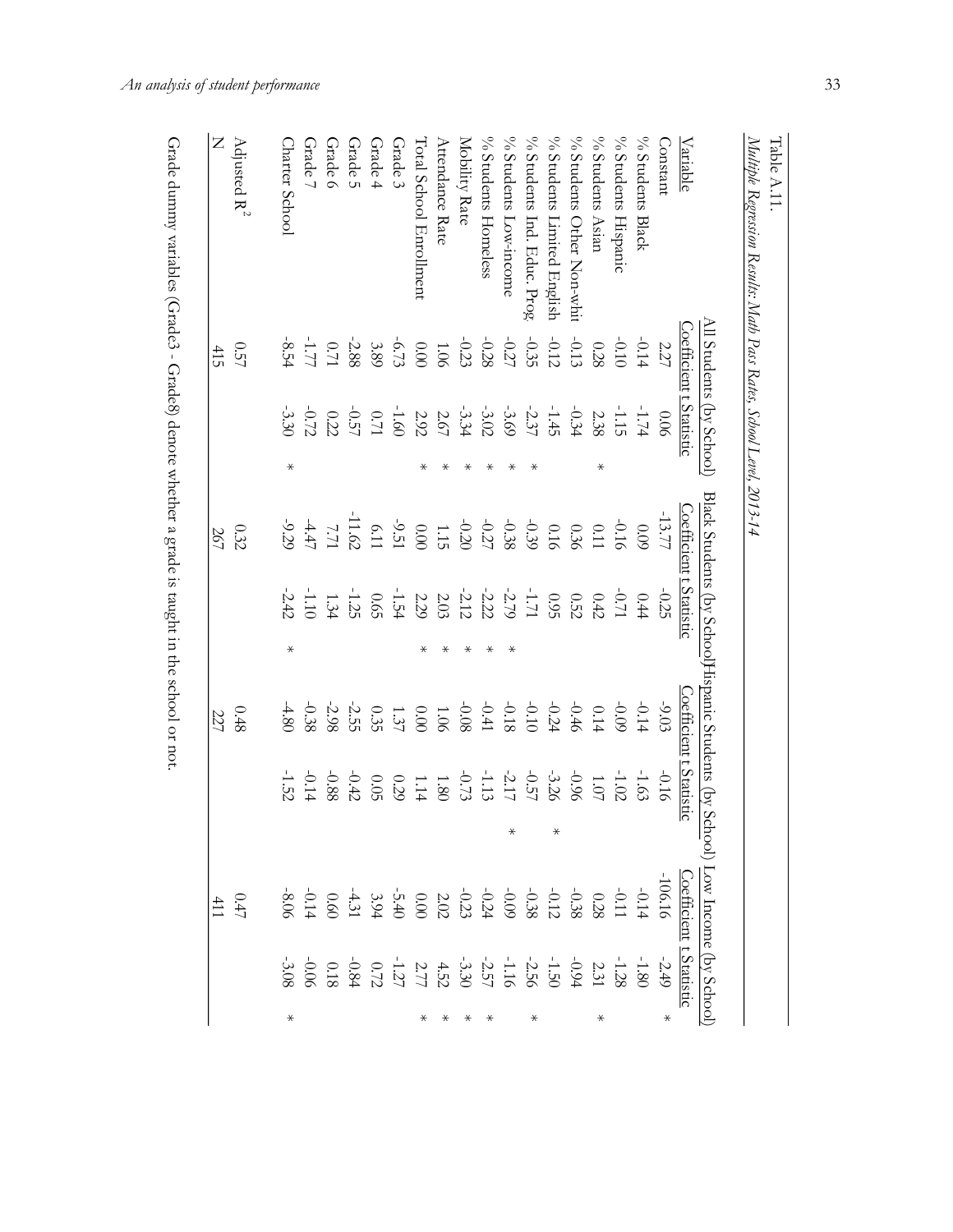|                                |         | Reading (by School)     |        |         | Math (by School)        |        |
|--------------------------------|---------|-------------------------|--------|---------|-------------------------|--------|
| Variable                       |         | Coefficient t Statistic |        |         | Coefficient t Statistic |        |
| Constant                       | 67.45   | 3.87                    | ∗      | 19.71   | 0.77                    |        |
| % Students Black               | $-0.03$ | $-0.79$                 |        | $-0.10$ | $-2.04$                 | $\ast$ |
| % Students Hispanic            | $-0.02$ | $-0.46$                 |        | $-0.09$ | $-1.72$                 |        |
| % Students Asian               | 0.13    | 2.71                    | $\ast$ | 0.08    | 1.06                    |        |
| % Students Other Non-whit      | 0.21    | 1.34                    |        | $-0.24$ | $-1.05$                 |        |
| % Students Limited English     | 0.00    | $-0.02$                 |        | $-0.03$ | $-0.51$                 |        |
| % Students Ind. Educ. Prog     | $-0.13$ | $-2.25$                 | $\ast$ | $-0.17$ | $-1.89$                 |        |
| % Students Low-income          | $-0.07$ | $-2.14$                 | ∗      | 0.01    | 0.22                    |        |
| % Students Homeless            | $-0.13$ | $-3.38$                 | $\ast$ | $-0.03$ | $-0.47$                 |        |
| <b>Mobility Rate</b>           | $-0.05$ | $-1.70$                 |        | $-0.01$ | $-0.26$                 |        |
| Attendance Rate                | 0.44    | 2.39                    | $\ast$ | 0.98    | 3.67                    | $\ast$ |
| <b>Total School Enrollment</b> | 0.00    | 2.35                    | $\ast$ | 0.00    | 1.79                    |        |
| Grade 3                        | 6.97    | 3.06                    | $\ast$ | 1.53    | 0.46                    |        |
| Grade 4                        | $-3.54$ | $-1.41$                 |        | 4.89    | 1.32                    |        |
| Grade 5                        | $-5.50$ | $-2.50$                 | ∗      | $-4.44$ | $-1.38$                 |        |
| Grade 6                        | 1.83    | 1.39                    |        | 1.15    | 0.59                    |        |
| Grade 7                        | $-1.09$ | $-1.06$                 |        | $-3.65$ | $-2.40$                 | $\ast$ |
| Charter School                 | $-3.51$ | $-3.25$                 | ∗      | $-4.53$ | $-2.86$                 | $\ast$ |
|                                |         |                         |        |         |                         |        |
| Adjusted $R^2$                 | 0.48    |                         |        | 0.24    |                         |        |
| N                              | 409     |                         |        | 409     |                         |        |

### Table A.12 *Multiple Regression Results: Growth Rates, 2013-14*

Grade dummy variables (Grade3 - Grade8) denote whether a grade is taught in the school or not.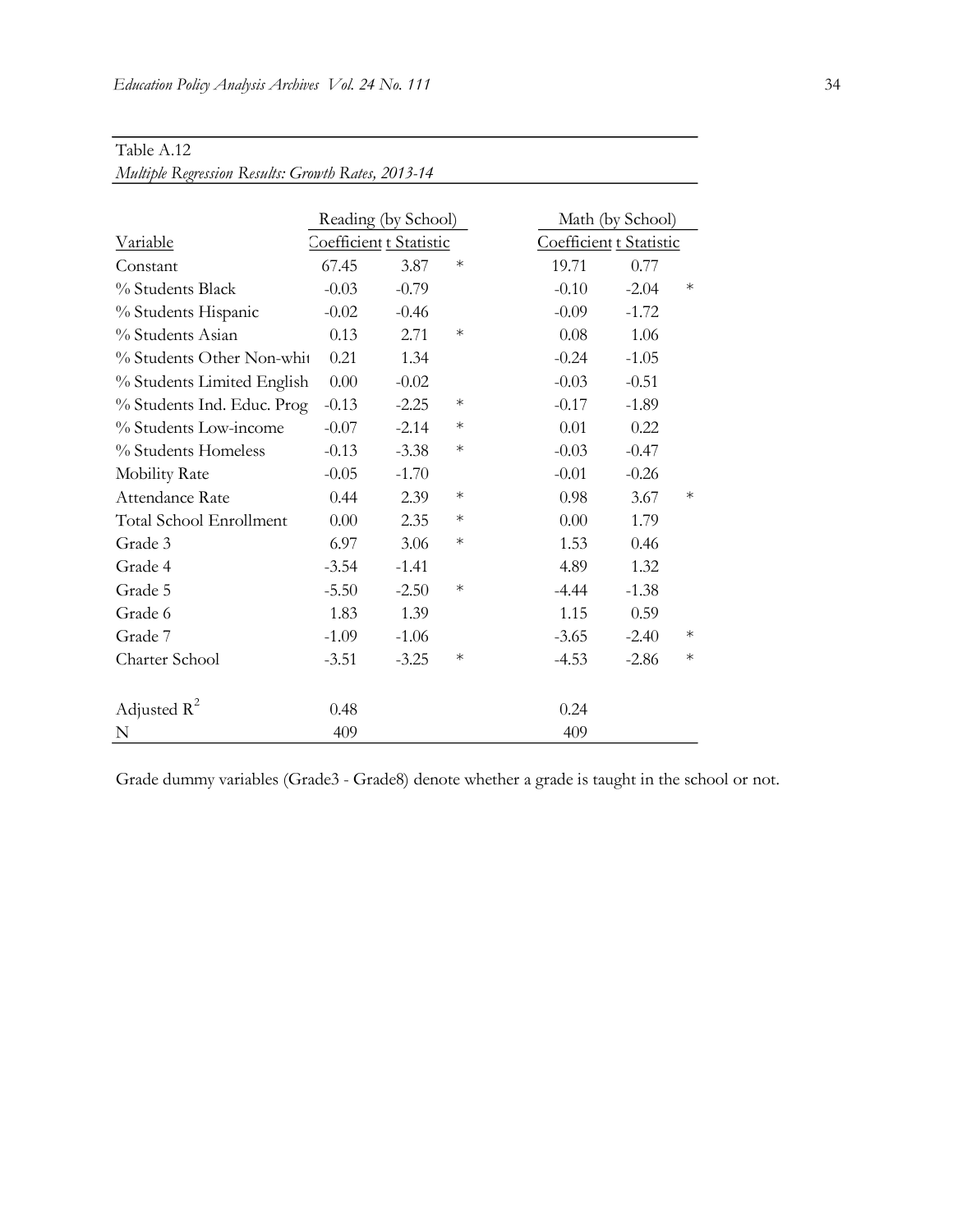| <i>INTHILIPIC INEXTESSION INESSMILS, Graduation Indies, 2019-14</i> |             |                     |        |                         |         |        |
|---------------------------------------------------------------------|-------------|---------------------|--------|-------------------------|---------|--------|
|                                                                     |             | Four-year Grad Rate |        | Five-Year Grad Rate     |         |        |
| <b>Variable</b>                                                     | Coefficient | t Statistic         |        | Coefficient t Statistic |         |        |
| Constant                                                            | $-8.16$     | $-0.21$             |        | $-2.60$                 | $-0.09$ |        |
| % Students Black                                                    | 0.14        | 0.47                |        | $-0.01$                 | $-0.03$ |        |
| % Students Hispanic                                                 | 0.11        | 0.34                |        | $-0.09$                 | $-0.33$ |        |
| % Students Asian                                                    | 0.31        | 0.48                |        | $-0.17$                 | $-0.32$ |        |
| % Students Other Non-whit                                           | 0.54        | 0.50                |        | $-0.18$                 | $-0.19$ |        |
| % Students Limited English                                          | $-0.40$     | $-1.18$             |        | 0.08                    | 0.31    |        |
| % Students Ind. Educ. Prog                                          | 0.01        | 0.07                |        | $-0.03$                 | $-0.18$ |        |
| % Students Low-income                                               | 0.32        | 1.52                |        | 0.21                    | 1.26    |        |
| % Students Homeless                                                 | $-0.09$     | $-0.53$             |        | $-0.01$                 | $-0.04$ |        |
| <b>Mobility Rate</b>                                                | $-0.26$     | $-2.93$             | $\ast$ | $-0.20$                 | $-2.75$ | $\ast$ |
| Attendance Rate                                                     | 0.67        | 2.02                | $\ast$ | 0.92                    | 3.47    | $\ast$ |
| Total School Enrollment                                             | 0.00        | 2.16                | $\ast$ | 0.00                    | 1.20    |        |
| Charter School                                                      | $-22.72$    | $-5.80$             | $\ast$ | $-11.13$                | $-3.34$ | $\ast$ |
| Adjusted $R^2$                                                      | 0.44        |                     |        | 0.45                    |         |        |
| N                                                                   | 101         |                     |        | 97                      |         |        |

### Table A.13. *Multiple Regression Ressults: Graduation Rates, 2013-14*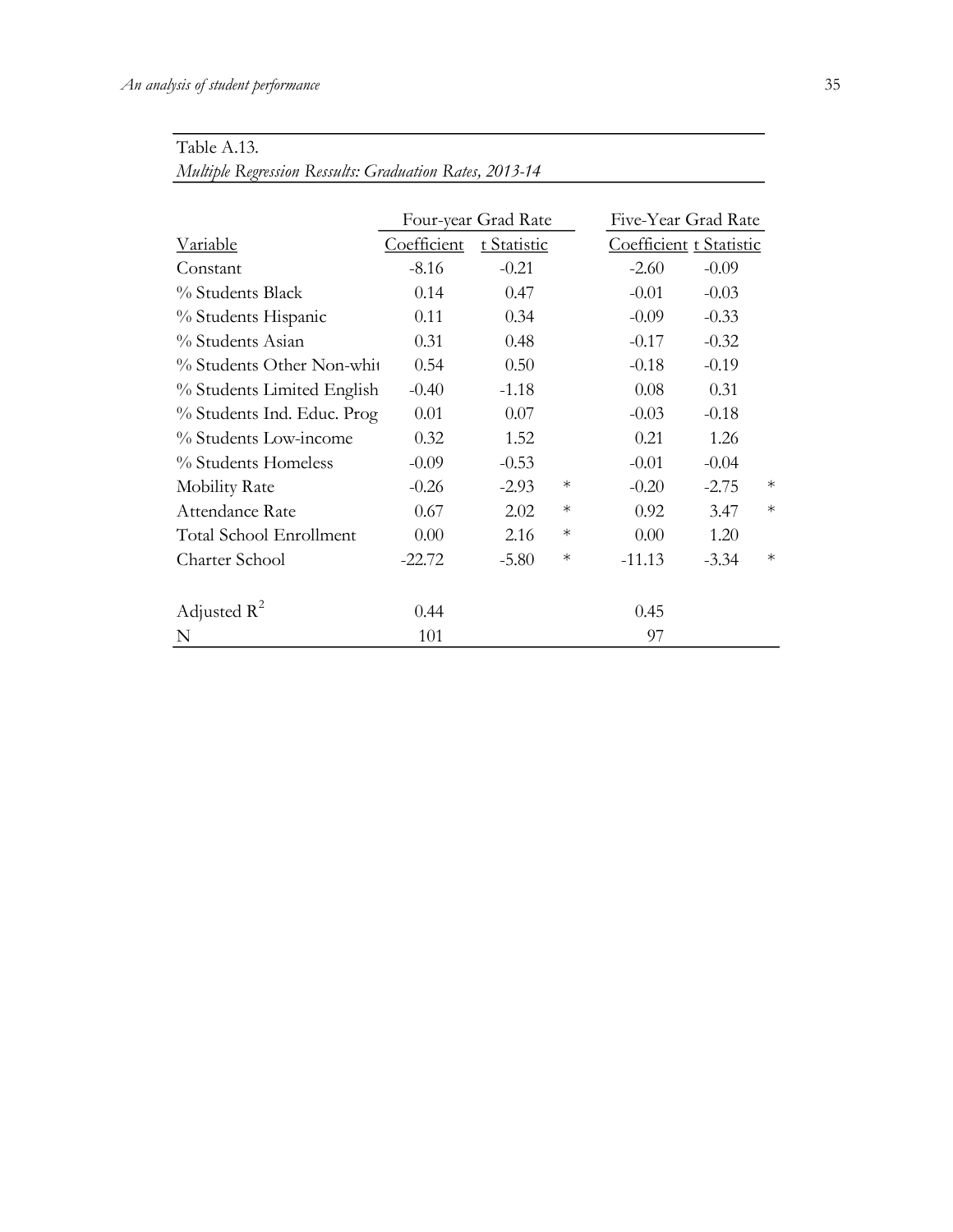| Multiple Regression Ressults: ACT Scores, 2013-14<br>Table A.14. |                                                                                  |             |         |                                                                                               |              |         |                                                                                |                                                                                         |         |                    |            |        |
|------------------------------------------------------------------|----------------------------------------------------------------------------------|-------------|---------|-----------------------------------------------------------------------------------------------|--------------|---------|--------------------------------------------------------------------------------|-----------------------------------------------------------------------------------------|---------|--------------------|------------|--------|
|                                                                  |                                                                                  | ACT Comp    |         | <b>ACT English</b>                                                                            |              |         | ACT Math                                                                       |                                                                                         |         | ACT Science        |            |        |
| Variable                                                         | Coefficient                                                                      | t Statistic |         | Coefficient t Statistic                                                                       |              |         | Coefficient                                                                    | t Statisti                                                                              |         | <b>Coefficient</b> | t Statisti |        |
| Constant                                                         | 21.61                                                                            | 7.03        |         | 21.74                                                                                         | 5.50         | $\ast$  | 19.42                                                                          | 659                                                                                     | $\star$ |                    |            |        |
| % Students Black                                                 | 0.00                                                                             | $-0.02$     |         |                                                                                               | $-0.14$      |         | $10.01\,$                                                                      |                                                                                         |         |                    |            |        |
| % Students Hispanic                                              | $0.02$                                                                           | $0.82\,$    |         |                                                                                               | 0.60         |         | $0.04$                                                                         |                                                                                         |         |                    |            |        |
| % Students Asian                                                 |                                                                                  | $2.07\,$    |         |                                                                                               | $08^{\circ}$ |         |                                                                                |                                                                                         |         |                    |            |        |
| % Students Other Non-whi                                         |                                                                                  |             |         |                                                                                               |              |         |                                                                                |                                                                                         |         |                    |            |        |
| % Students Limited English                                       |                                                                                  |             |         |                                                                                               |              |         |                                                                                |                                                                                         |         |                    |            |        |
| % Students Ind. Educ. Prog                                       | $\begin{array}{c} 0.000 \\ 0.000 \\ 0.000 \\ 0.00 \\ 0.00 \\ \hline \end{array}$ |             |         | $\begin{array}{c} 0.000 \\ 0.012 \\ 0.012 \\ -0.09 \\ -0.09 \\ -0.02 \\ -0.02 \\ \end{array}$ |              |         | $\begin{array}{c} 0.01 \\ -0.07 \\ -0.07 \\ 0.07 \\ -0.07 \\ 0.01 \end{array}$ | 0.1.21<br>21.22<br>21.23<br>20.23<br>20.23<br>20.23<br>20.23<br>20.23<br>20.23<br>20.23 |         |                    |            |        |
| % Students Low-income                                            |                                                                                  |             |         |                                                                                               |              | ⋇       |                                                                                |                                                                                         |         |                    |            |        |
| % Students Homeless                                              | $0.00$                                                                           |             |         |                                                                                               |              |         |                                                                                |                                                                                         |         |                    |            |        |
| Mobility Rate                                                    |                                                                                  |             |         |                                                                                               |              | $\star$ | $10.01$                                                                        |                                                                                         |         |                    |            | $\ast$ |
| Attendance Rate                                                  |                                                                                  |             |         |                                                                                               |              |         | $0.03\,$                                                                       |                                                                                         |         |                    |            |        |
| Total School Enrollment                                          | $-0.01$<br>0.03<br>0.05                                                          |             | $\star$ | 000                                                                                           |              | ⋇       | $000$                                                                          |                                                                                         | $\ast$  |                    |            |        |
| Charter School                                                   | $0.17\,$                                                                         | <b>0.51</b> |         | $0.41\,$                                                                                      |              |         | 0.01                                                                           |                                                                                         |         |                    |            |        |
| Adjusted $\mathbf{R}^2$                                          | 0.76                                                                             |             |         | 0.76                                                                                          |              |         | 0.70                                                                           |                                                                                         |         | 0.71<br>0.71       |            |        |
| Z                                                                | $\infty$                                                                         |             |         | 99                                                                                            |              |         | $\infty$                                                                       |                                                                                         |         |                    |            |        |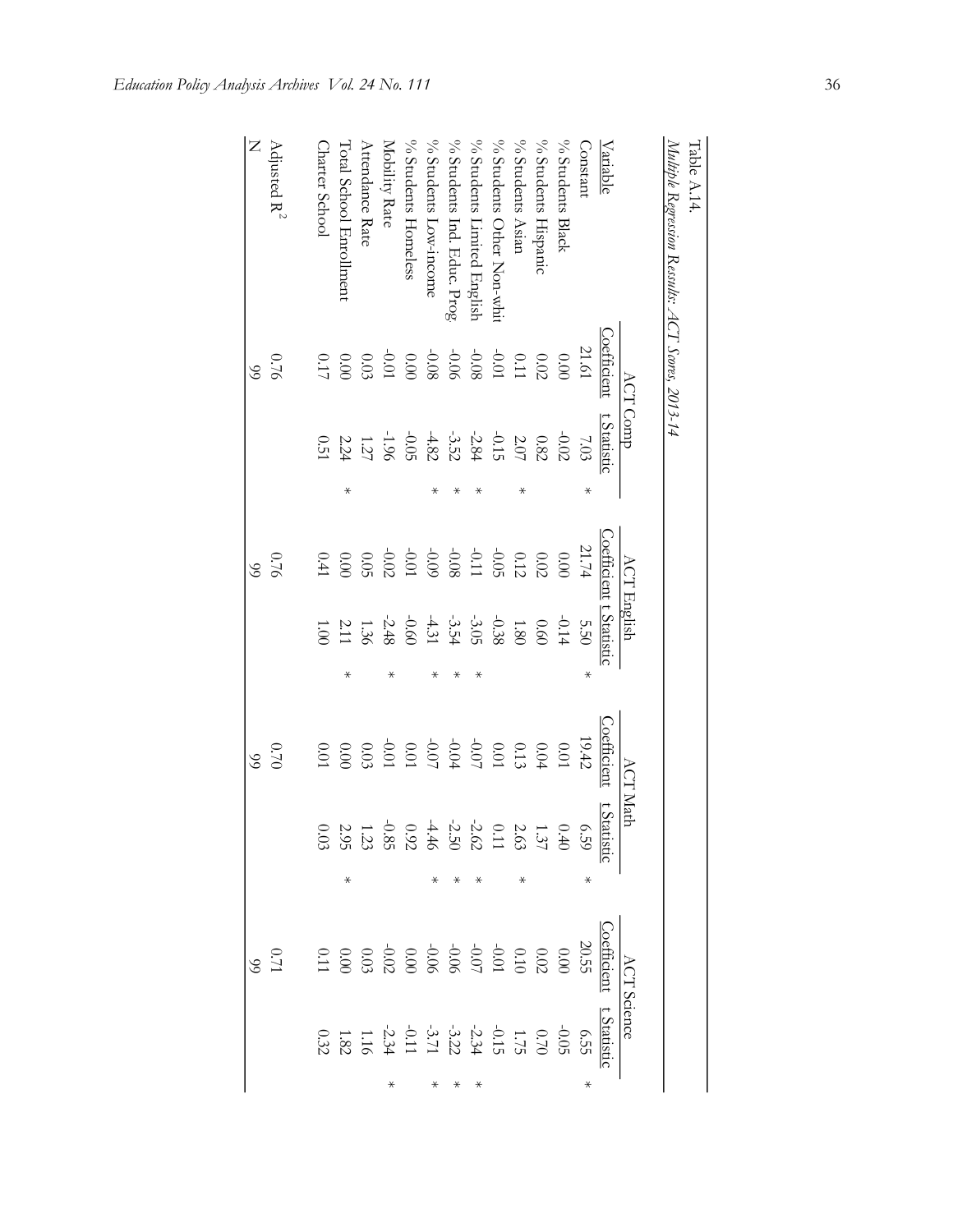### **About the Authors**

**Myron Orfield** University of Minnesota Law School [orfield@umn.edu](mailto:orfield@umn.edu) Myron Orfield is Professor of Law at the University of Minnesota Law School and Director of the Institute on Metropolitan Opportunity.

### **Thomas Luce**

Institute on Metropolitan Opportunity, University of Minnesota Law School [tluce@umn.edu](mailto:tluce@umn.edu) Thomas Luce is the Research Director of the Institute on Metropolitan Opportunity, University of Minnesota Law School.

# education policy analysis archives

Volume 24 Number 111 October 31, 2016 ISSN 1068-2341

## (cc)

SOME RIGHTS RESERVED Readers are free to copy, display, and distribute this article, as long as the work is attributed to the author(s) and **Education Policy Analysis Archives,** it is distributed for noncommercial purposes only, and no alteration or transformation is made in the work. More details of this Creative Commons license are available at

http://creativecommons.org/licenses/by-nc-sa/3.0/. All other uses must be approved by the author(s) or **EPAA**. **EPAA** is published by the Mary Lou Fulton Institute and Graduate School of Education at Arizona State University Articles are indexed in CIRC (Clasificación Integrada de Revistas Científicas, Spain), DIALNET (Spain), [Directory of Open Access Journals,](http://www.doaj.org/) EBSCO Education Research Complete, ERIC, Education Full Text (H.W. Wilson), QUALIS A2 (Brazil), SCImago Journal Rank; SCOPUS, SOCOLAR (China).

Please contribute commentaries at http://epaa.info/wordpress/ and send errata notes to Audrey Amrein-Beardsley at Audrey.beardsley@asu.edu

**Join EPAA's Facebook community** at<https://www.facebook.com/EPAAAAPE> and **Twitter feed** @epaa\_aape.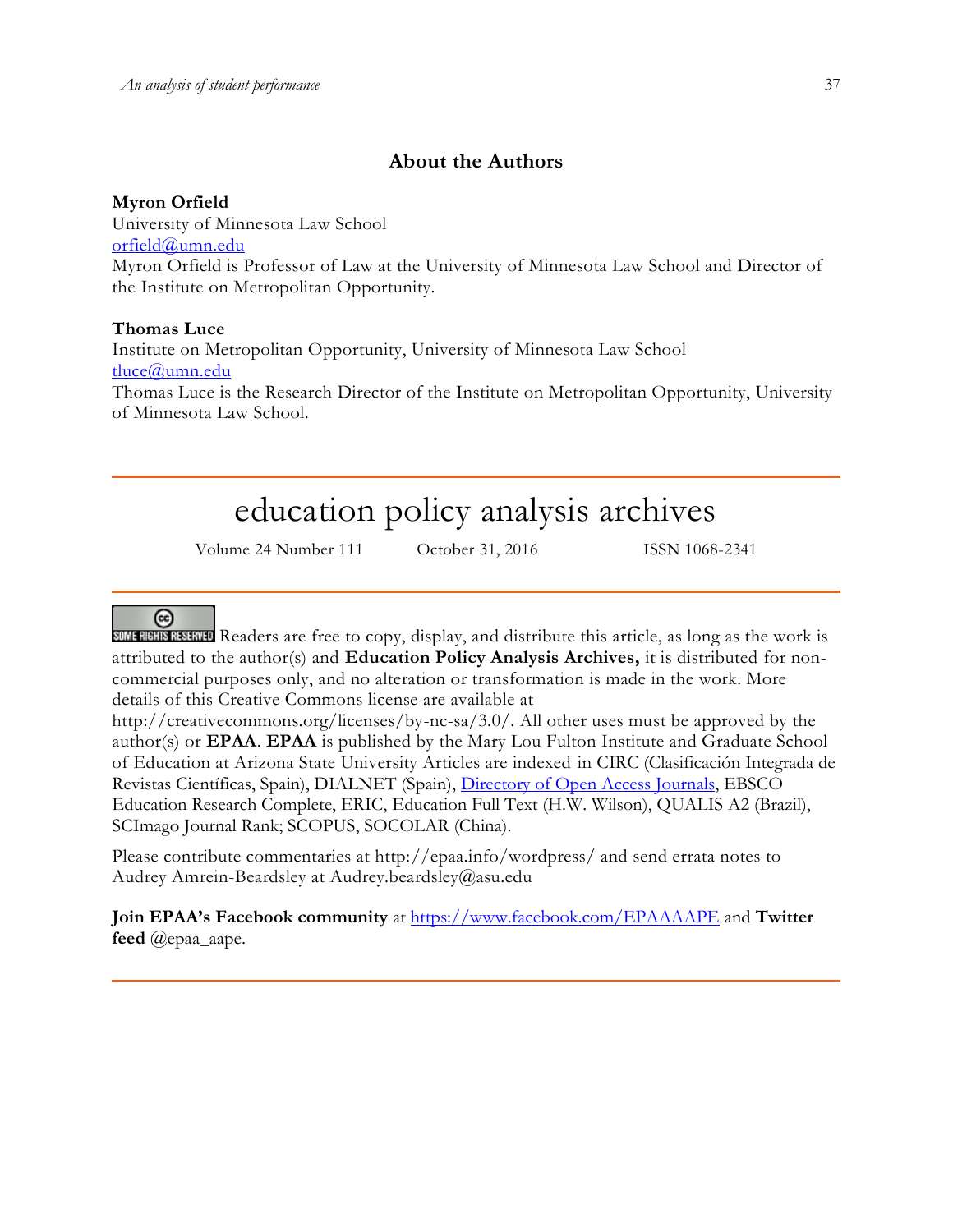### education policy analysis archives editorial board

#### Lead Editor: **Audrey Amrein-Beardsley** (Arizona State University) Consulting Editor: **Gustavo E. Fischman** (Arizona State University) Associate Editors: **David Carlson**, **Sherman Dorn**, **David R. Garcia, Margarita Jimenez-Silva, Eugene Judson**, **Jeanne M. Powers, Iveta Silova, Maria Teresa Tatto** (Arizona State University)

**Cristina Alfaro** San Diego State University

**Gary Anderson** New York University

**Michael W. Apple** University of Wisconsin, Madison **Jeff Bale** OISE, University of Toronto, Canada

**David C. Berliner** Arizona State University

**Casey Cobb** University of **Connecticut** 

**Arnold Danzig** San Jose State University

**Linda Darling-Hammond** Stanford University

**Elizabeth H. DeBray** University of Georgia

**Chad d'Entremont** Rennie Center for Education Research & Policy

**John Diamond** University of Wisconsin, Madison

**Matthew Di Carlo** Albert Shanker Institute

**Michael J. Dumas** University of California, Berkeley

**Kathy Escamilla** University of Colorado, Boulder

**Melissa Lynn Freeman** Adams State College

**Rachael Gabriel** University of Connecticut

**Amy Garrett Dikkers** University of North Carolina, Wilmington

**Gene V Glass** Arizona State University

**Ronald Glass** University of California, Santa Cruz

**Jacob P. K. Gross** University of Louisville

**Julian Vasquez Heilig** California State University, Sacramento **Aaron Bevanot** SUNY Albany **Kimberly Kappler Hewitt** University of North Carolina Greensboro

**Aimee Howley** Ohio University **Noah Sobe** Loyola University

**Jaekyung Lee S**UNY Buffalo

**Jessica Nina Lester** Indiana University

**Amanda E. Lewis** University of Illinois, Chicago

**Chad R. Lochmiller** Indiana University

**Christopher Lubienski** University of Illinois, Urbana-Champaign

**Sarah Lubienski** University of Illinois, Urbana-Champaign

**William J. Mathis** University of Colorado, Boulder

**Michele S. Moses** University of Colorado, Boulder

**Julianne Moss** Deakin University, Australia

**Sharon Nichols** University of Texas, San Antonio

**Eric Parsons** University of Missouri-Columbia

**Susan L. Robertson** Bristol University, UK

**Gloria M. Rodriguez** University of California, Davis **R. Anthony Rolle** University of Houston

**A. G. Rud** Washington State University

**Eric M. Haas** WestEd **Patricia Sánchez** University of University of Texas, San Antonio **Janelle Scott** University of California, Berkeley **Jack Schneider** College of the Holy Cross

**Henry Braun** Boston College **Steve Klees** University of Maryland **Nelly P. Stromquist** University of Maryland

> **Benjamin Superfine** University of Illinois, Chicago

**Maria Teresa Tatto**  Michigan State University

**Adai Tefera** Virginia Commonwealth University

**Tina Trujillo** University of California, Berkeley

**Federico R. Waitoller** University of Illinois, Chicago

**Larisa Warhol** University of Connecticut

**John Weathers** University of Colorado, Colorado Springs

**Kevin Welner** University of Colorado, Boulder

**Terrence G. Wiley** Center for Applied Linguistics

**John Willinsky**  Stanford University

**Jennifer R. Wolgemuth** University of South Florida

**Kyo Yamashiro** Claremont Graduate University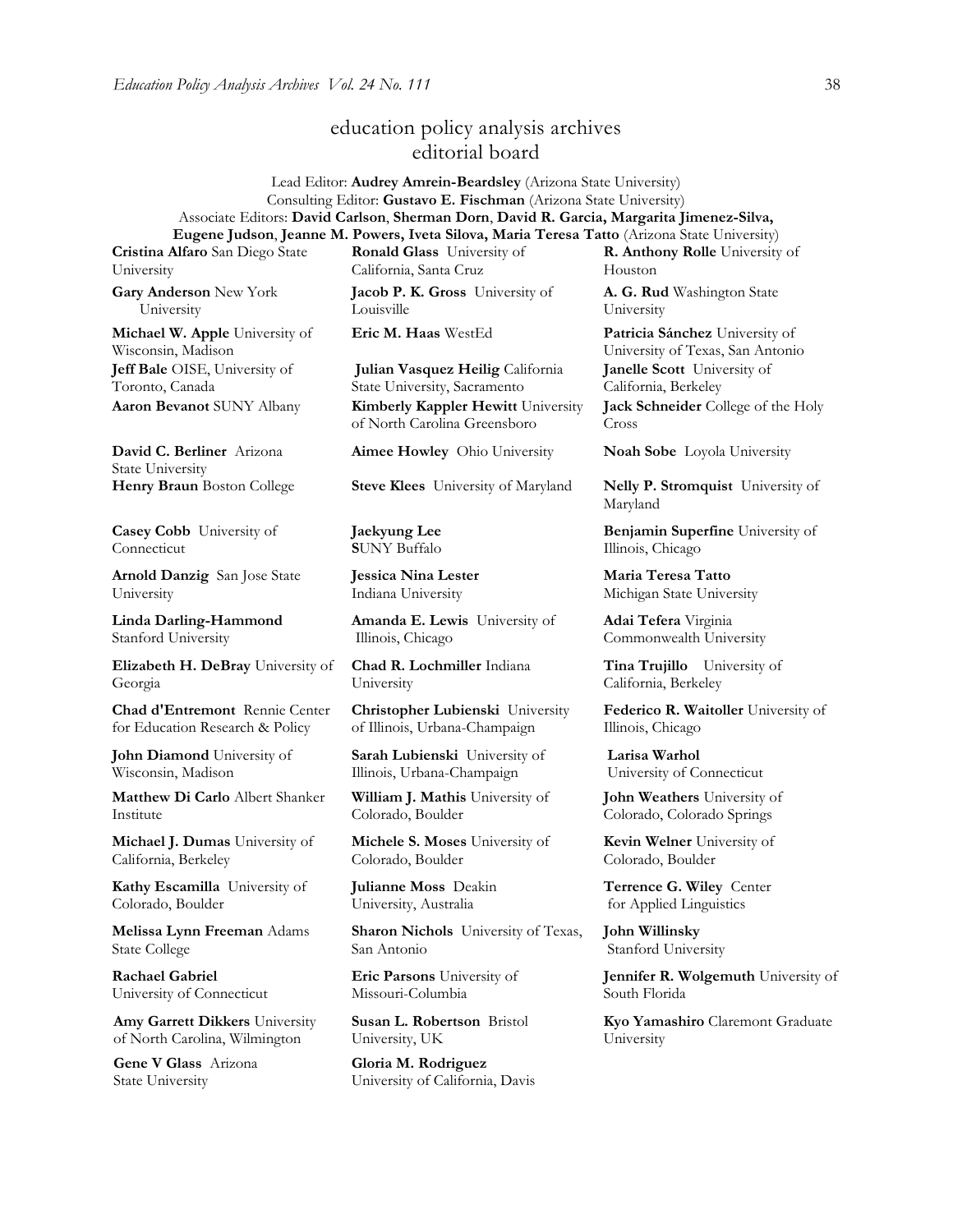### archivos analíticos de políticas educativas consejo editorial

Editor Consultor: **Gustavo E. Fischman** (Arizona State University) Editores Asociados: **Armando Alcántara Santuario** (Universidad Nacional Autónoma de México), **Jason Beech**, (Universidad de San Andrés), **Ezequiel Gomez Caride**, (Pontificia Universidad Católica Argentina), **Antonio Luzon**, (Universidad de Granada)

**Claudio Almonacid** Universidad Metropolitana de Ciencias de la Educación, Chile **Miguel Ángel Arias Ortega**  Universidad Autónoma de la Ciudad de México **Xavier Besalú Costa**  Universitat de Girona, España

**[Xavier Bonal](javascript:openRTWindow() Sarro** Universidad Autónoma de Barcelona, España

**[Antonio Bolívar](javascript:openRTWindow() Boitia** Universidad de Granada, España

**[José Joaquín Brunner](javascript:openRTWindow()** Universidad Diego Portales, Chile **[Damián Canales Sánchez](javascript:openRTWindow()** Instituto Nacional para la Evaluación de la Educación, México

### **Gabriela de la Cruz Flores** Universidad Nacional Autónoma de

México

**[Marco Antonio Delgado Fuentes](javascript:openRTWindow()** Universidad Iberoamericana, México **[Inés Dussel](javascript:openRTWindow()**, DIE-CINVESTAV, México

**[Pedro Flores Crespo](javascript:openRTWindow()** Universidad Iberoamericana, México

**Ana María García de Fanelli**  Centro de Estudios de Estado y Sociedad (CEDES) CONICET, Argentina

**Juan Carlos González Faraco**  Universidad de Huelva, España

**María Clemente Linuesa**  Universidad de Salamanca, España

**Jaume Martínez Bonafé** Universitat de València, España

**Alejandro Márquez Jiménez**  Instituto de Investigaciones sobre la Universidad y la Educación, UNAM, México **María Guadalupe Olivier Tellez**, Universidad Pedagógica Nacional, México **[Miguel Pereyra](javascript:openRTWindow()** Universidad de Granada, España **[Mónica Pini](javascript:openRTWindow()** Universidad Nacional de San Martín, Argentina

**Omar Orlando Pulido Chaves** Instituto para la Investigación Educativa y el Desarrollo Pedagógico (IDEP)

**[José Luis Ramírez](javascript:openRTWindow() Romero** Universidad Autónoma de Sonora, México **[Paula Razquin](javascript:openRTWindow()** Universidad de San Andrés, Argentina

**José Ignacio Rivas Flores** Universidad de Málaga, España **[Miriam Rodríguez Vargas](javascript:openRTWindow()** Universidad Autónoma de Tamaulipas, México **José Gregorio Rodríguez**  Universidad Nacional de Colombia, Colombia

**[Mario Rueda Beltrán](javascript:openRTWindow()** Instituto de Investigaciones sobre la Universidad y la Educación, UNAM, México **José Luis San Fabián Maroto**  Universidad de Oviedo, España

**[Jurjo Torres Santomé](javascript:openRTWindow()**, Universidad de la Coruña, España

**[Yengny Marisol Silva Laya](javascript:openRTWindow()** Universidad Iberoamericana, México **Juan Carlos Tedesco** Universidad Nacional de San Martín, Argentina

**Ernesto Treviño Ronzón**

Universidad Veracruzana, México

**[Ernesto Treviño](javascript:openRTWindow() Villarreal** Universidad Diego Portales Santiago, Chile **[Antoni Verger Planells](javascript:openRTWindow()** Universidad Autónoma de Barcelona, España

**[Catalina Wainerman](javascript:openRTWindow()** Universidad de San Andrés, Argentina **Juan Carlos Yáñez Velazco** Universidad de Colima, México